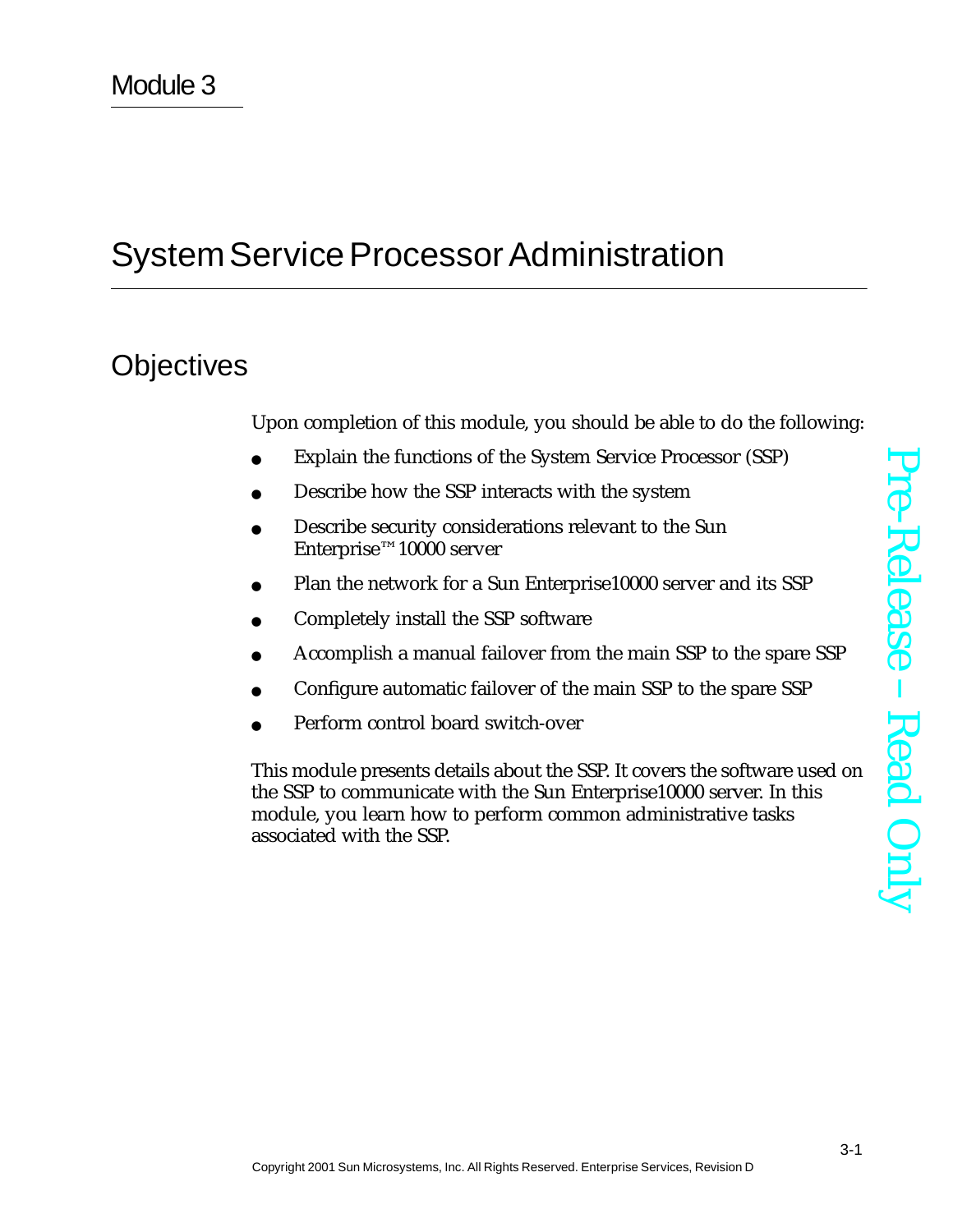## **Relevance**

Present the following questions to stimulate the students and get them thinking about the issues and topics presented in this module. While they are not expected to know the answers to these questions, the answers should be of interest to them and motivate them to learn the material presented in this module.



**Discussion –** The following answers to these questions are relevant to understanding the content of this module:

- What kind of hardware configuration is required for the SSP?
- What special software needs to be installed on the SSP?
- What post-installation configuration is required on the SSP?
- Why is there a need for a spare SSP?

## Additional Resources

**Additional resources –** The following resources and reference materials can provide additional details on the topics discussed in this module:

- Sun Microsystems, Inc., November 2001, *Sun Enterprise™ 10000 SSP 3.5 User's Guide,* Part Number 806-7613-05*.*
- Sun Microsystems, Inc., *October 2001, Sun Enterprise™ 10000 SSP 3.5 Installation Guide and Release Notes,* Part Number 806-7615-05*.*
- Sun Microsystems, Inc., *Sun Enterprise™ 10000 System Hardware Installation and De-Installation Guide, Part Number 805-4651-10*.
- The man pages for the commands, daemons, and files.

Be sure to tell the students that these documents are available at http://docs.sun.com.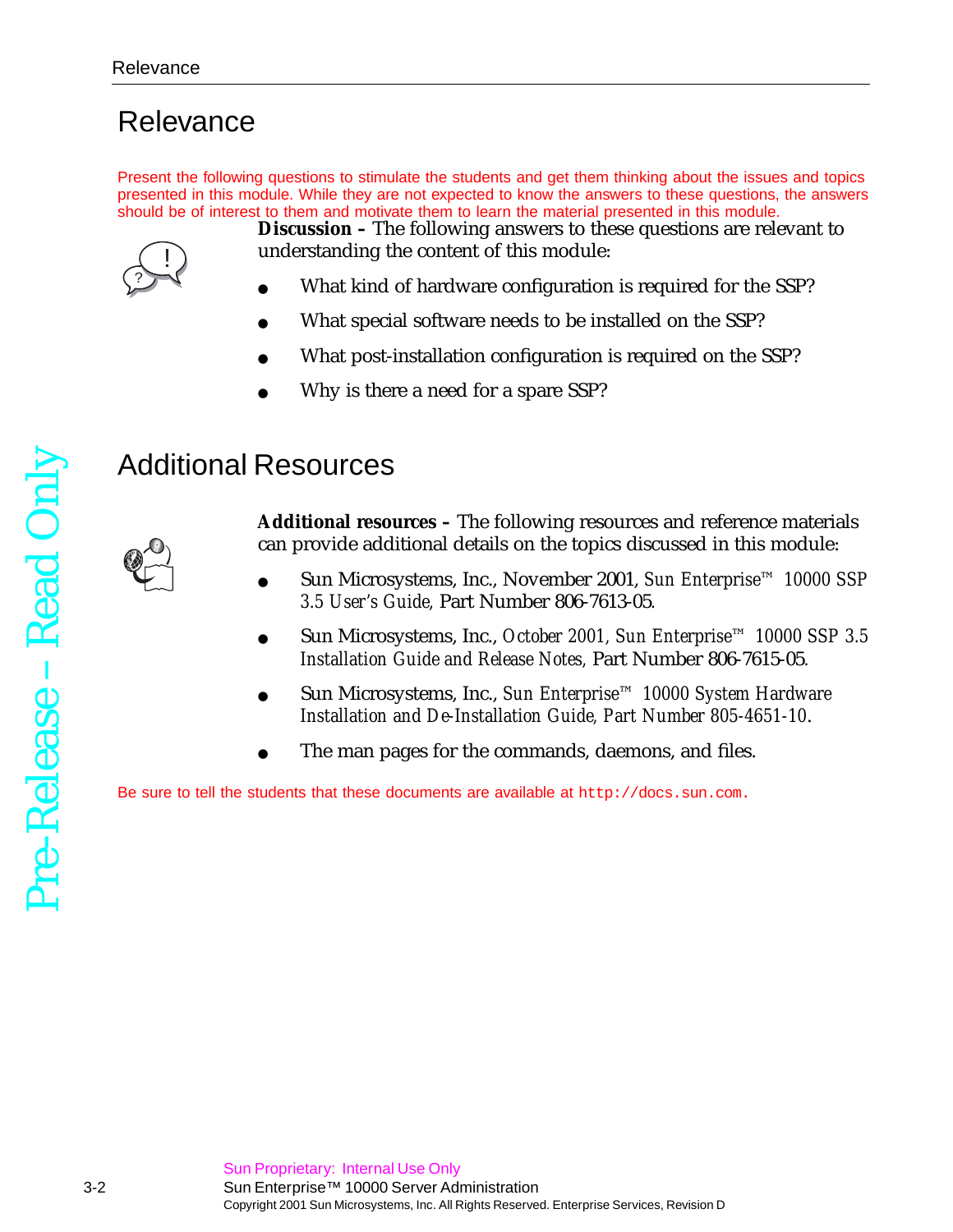## The System Service Processor

The System Service Processor (SSP) enables you to control and monitor the Sun Enterprise 10000 server. The SSP is as much an integral part of the Sun Enterprise 10000 server as any of the system boards, fans, or control boards. An SSP is included as part of the Sun Enterprise 10000 server.

SSPs, as supplied by Sun, are available in the following configurations:

- $SPARC$  Ultra<sup>™</sup> 5 workstation with one 360 MHz CPU module, 128 Mbyte memory, 8.4 Gbyte internal disk, 32X CD-ROM, Quad Fast Ethernet (QFE) PCI Card, and 19 inch color monitor up to SSP version 3.4
- Two Sun Netra<sup>™</sup> T1 AC200 servers, each with one 500 MHz CPU, 2 Mbyte ecache, 256 Mbyte memory, two 18 Gbyte internal drives, one QFE PCI card, and one CD-ROM drive, two 4mm 20 Gbyte tape drives, cables, and a rackmount kit. The entire package is mounted inside the Sun Enterprise 10000 server enclosure. Supported beginning with SSP version 3.3.
- Sun Enterprise™ 250 server with one 400 MHz CPU module, 256 Mbyte memory, two 9.1-GByte internal disks, 32X CD-ROM, 4mm DDS3 tape, and QFE PCI card.

Sun Netra T1 AC200 is not configurable when using Dual Power Configuration or more then 12 Unipack internal boot disks.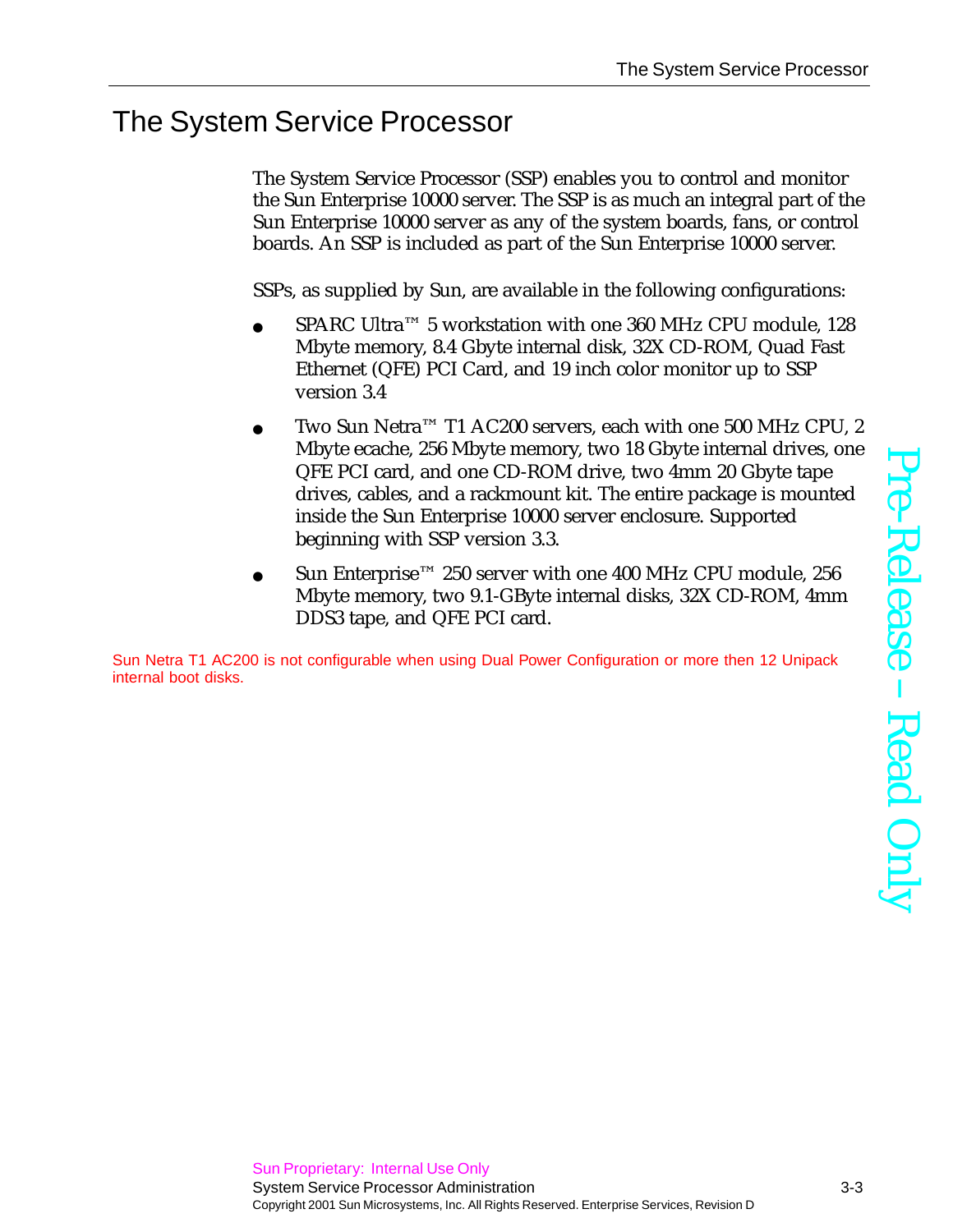## SSP Functions

The SSP enables you to do the following:

- Boot domains
- Perform automatic emergency shutdown in an orderly fashion
- Create domains
- Dynamically reconfigure a domain interactively
- Dynamically reconfigure a domain automatically
- Monitor and display the temperature and voltage levels of one or more system boards or domains
- Control fan operations
- Monitor and control power to the components within a system
- Execute diagnostic programs in a domain such as power-on self-test (POST)
- Set up automatic failover thresholds for disk and virtual memory

In addition, the SSP environment is capable of the following:

- Provides console access to the domains on the system
- Warns you of potential problems, such as high temperatures or malfunctioning power supplies
- Notifies you when a software error or failure has occurred
- Automatically reboots a domain after a system software failure
- Keeps logs of the interactions between the SSP and the domains
- Provides support for Inter-Domain Networking (IDN)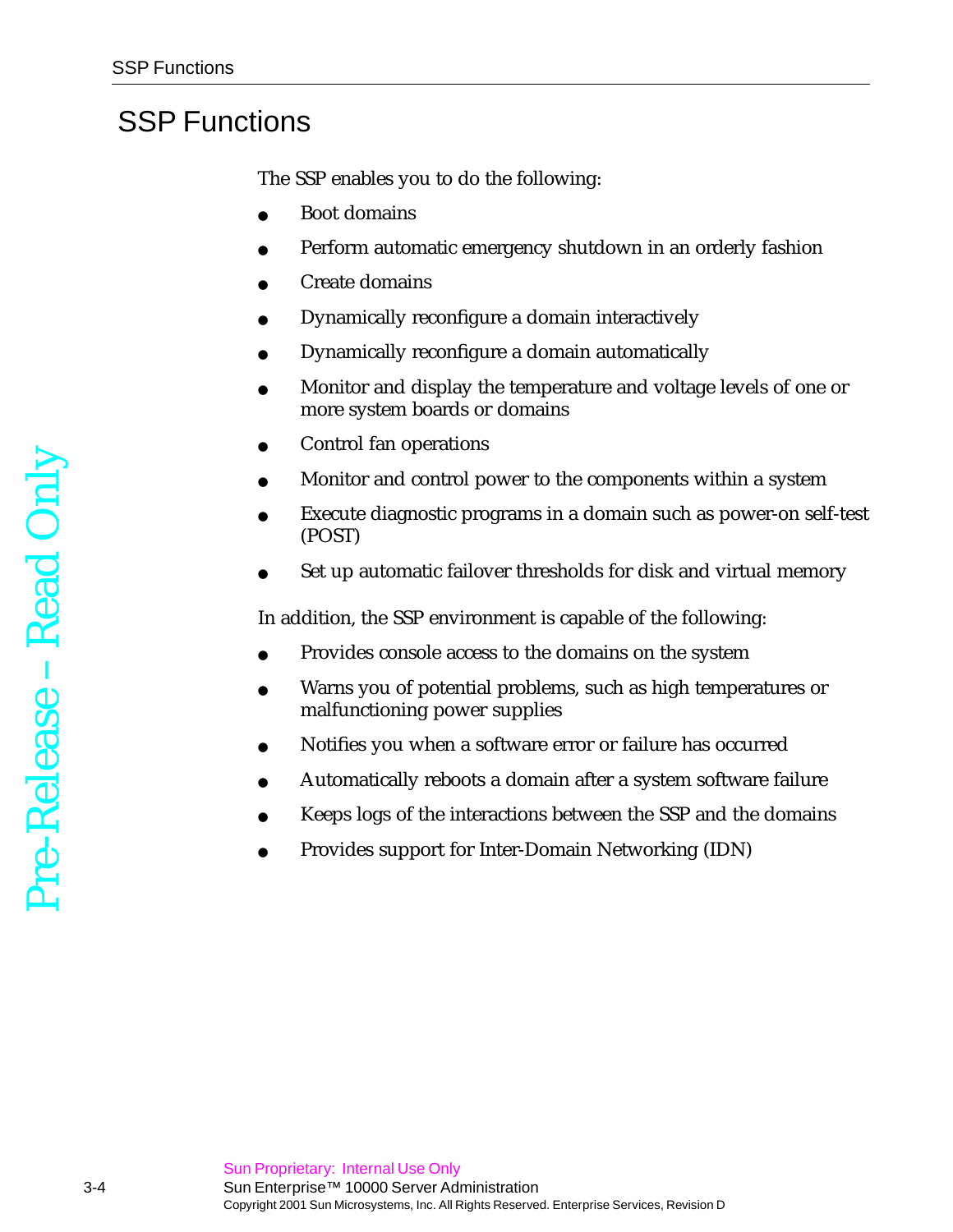## Network Planning

Before you can install your system, you need to know what your network should look like. There are a large number of Sun Enterprise 10000 server components that require network addresses. The following is a list of these components:

- The primary and spare SSP
- One or two control boards
- Up to sixteen domains

Some of these require multiple addresses. The SSP can have as many as four subnets, and the domains at least two.

There are several different configurations that work, but all have a common factor: The control boards and corresponding SSPs must exist on separate physical networks from other machines. The reasons for this are both security and performance related and are discussed later in this module.



**Caution –** Always isolate the control boards on their own network.

#### Network Considerations

The basic choices that you have to make for the network configuration are as follows:

- Should the domain-to-SSP interfaces be on a private or public network?
- Should a spare SSP be configured?

After these issues are decided, you can begin to assign host names and Internet Protocol (IP) addresses and configure the network for the system.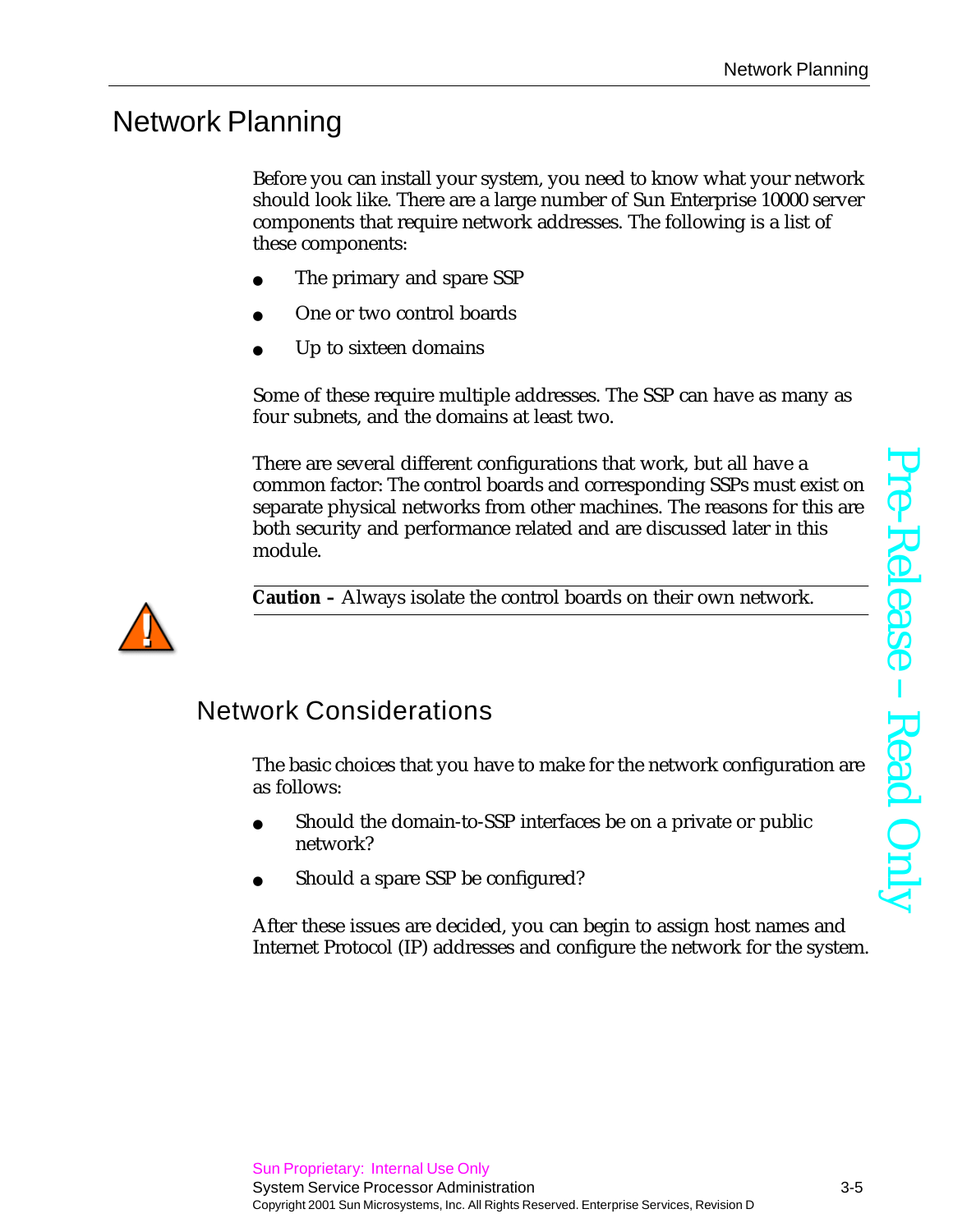## SSP-to-Sun Enterprise 10000 Connectivity

Communication between an SSP and the system requires a private Ethernet network for the control boards. In addition to the private network, best practices require a private network for the domains and support public networks.

[Figure 3-1](#page-5-0) shows a recommended layout for the Sun Enterprise 10000 server. Each control board, domain, and SSP network interface must have a unique host name and IP address that are subnetted appropriately.





<span id="page-5-0"></span>Private Control Board Network

The private control board network connects the SSP to the control boards.

The control board supports communication between the SSP and Sun Enterprise 10000 server components. This includes communication for support subsystems such as power and cooling.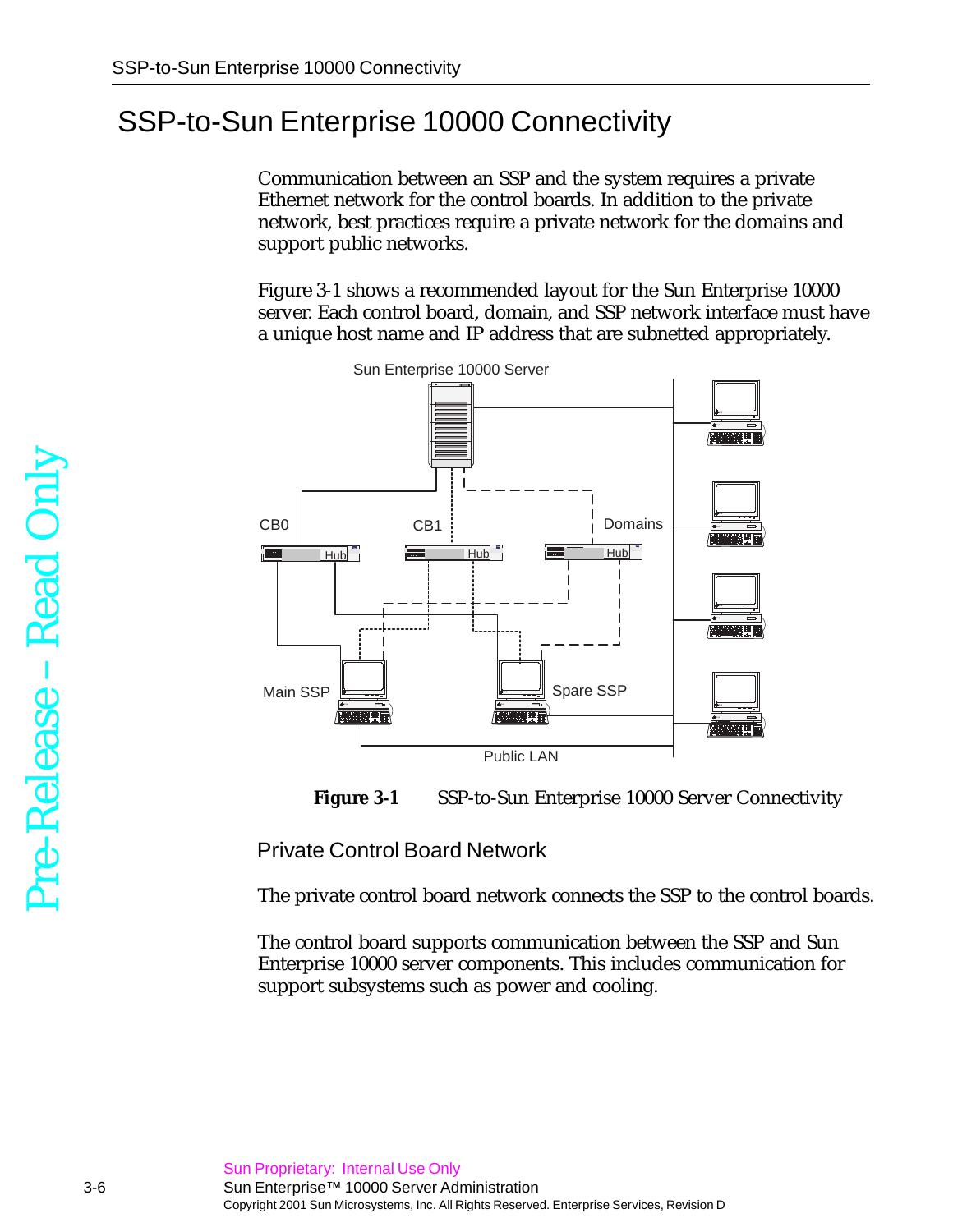#### Private Domain Network

The private domain network connects the SSPs directly to the domains. Each domain has its own connection to the private domain network hub.

Connecting the SSP directly to the domains, through an Ethernet connection, provides system administrators with a more efficient path for administrating the Solaris Operating Environment and user applications running on the domains. This path is not used when the Solaris Operating Environment is down.

Point out to the students that the communication between the control board and the JTAG hardware takes place at 300 baud.

#### Public Network

The public network connects the Sun Enterprise 10000 server to client sites for access by users. The public domain network must be on a physically separate network from the control boards. Remember to create the /etc/notrouter file on the SSP to prevent the SSP from routing domain traffic.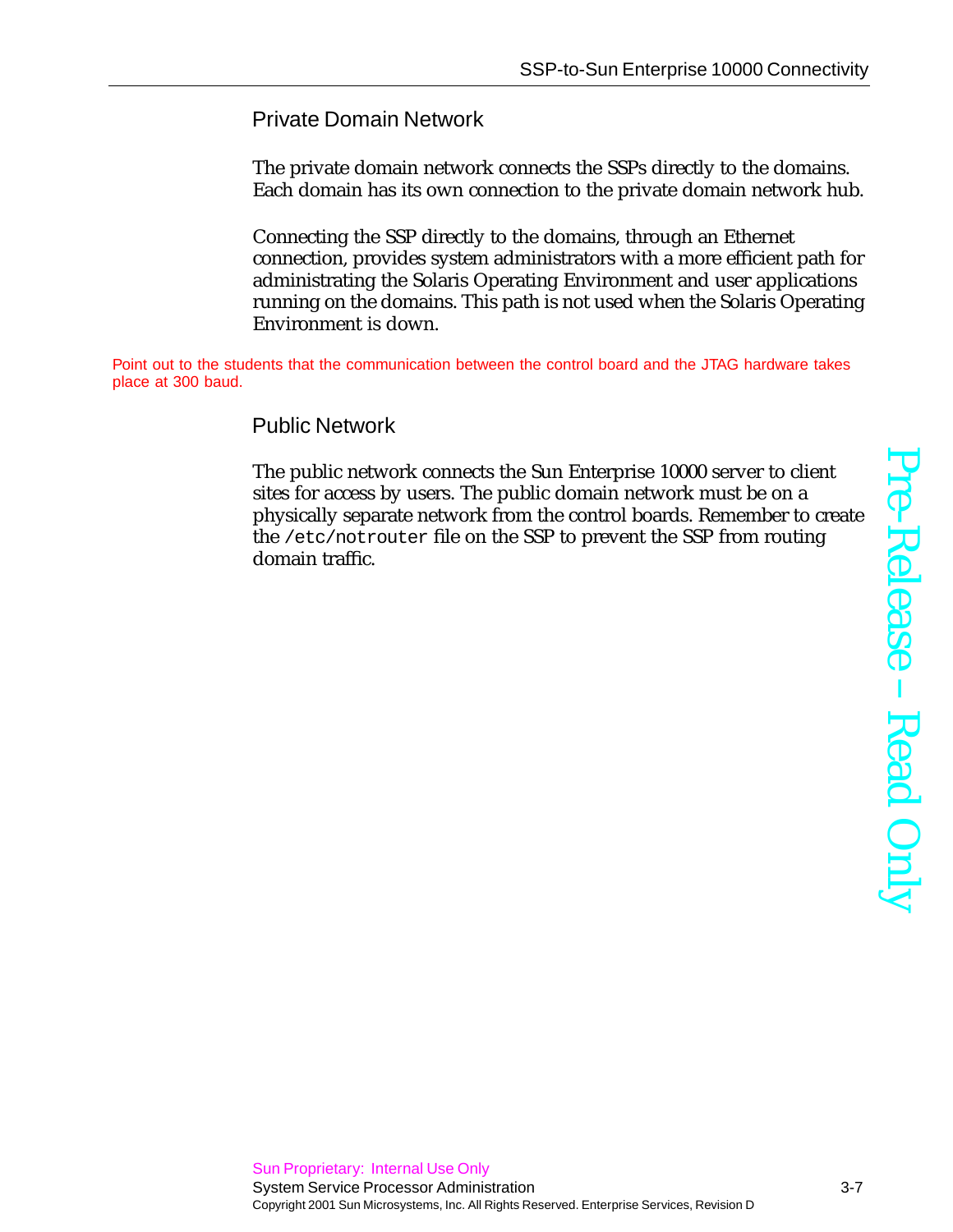## <span id="page-7-1"></span>Control Board Network Considerations

The control board network can be configured in two different ways, as is shown in [Figure 3-2](#page-7-0).



<span id="page-7-0"></span>

#### SSP Single Network Interface

In an SSP single interface environment, both control boards are on a single subnet. This requires one network interface on each SSP. In order to eliminate a single point of failure, dual hubs should be used connected with a crossover cable.

SSP Dual Network Interface

In an SSP dual interface environment, each control board is on a separate subnet. This requires two network interfaces on each SSP. This network configuration is required for *automatic failover* of the SSP.



**Note –** While the single network interface configuration is supported, the dual network interface is strongly recommended.

The instructor should point out that for SSP version 3.4 (or later) automated failover to be enabled, ONLY the dual subnet configuration can be used.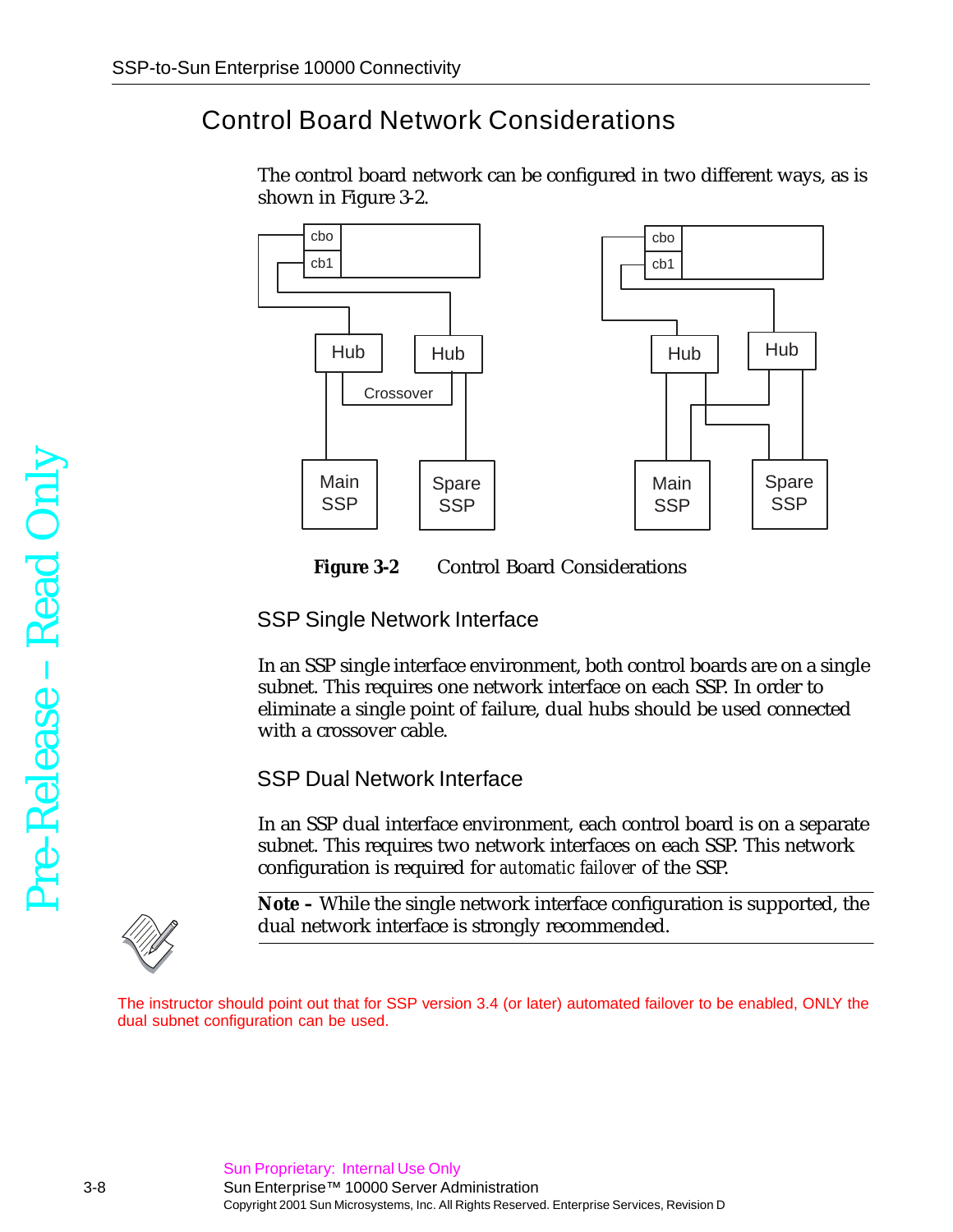## Sample hosts File

The following is a sample /etc/inet/hosts file that shows all the SSP and domain addresses:

```
# Control boards
10.1.0.200 jefferson # CB 0
10.2.0.200 madison # CB 1
# Main SSP interfaces
10.1.0.201 franklin-c0 # CB 0 dedicated interface
10.2.0.201 franklin-c1 # CB 1 dedicated interface
10.3.0.201 franklin-d # Private domain interface
12.1.1.230 franklin franklin.sun.com # Outside interface
# Spare SSP interfaces
10.1.0.202 hamilton-c0
# CB 0 dedicated interface
10.2.0.202 hamilton-c1 # CB 1 dedicated interface
10.3.0.202 hamilton-d # Private domain interface
12.1.1.231 hamilton hamilton.sun.com # Outside interface
# Floating IP for domains to talk to
10.3.0.1 live-ssp # Private domain interface VIP
# Private domain interfaces to the SSP
10.3.0.203 washington-ssp
10.3.0.204 adams-ssp
10.3.0.205 lincoln-ssp
10.3.0.206 jackson-ssp
10.3.0.207 grant-ssp
10.3.0.208 kennedy-ssp
10.3.0.209 johnson-ssp
# Domain interfaces to the outside world
12.1.1.232 washington
12.1.1.233 adams
12.1.1.234 lincoln
12.1.1.235 jackson
12.1.1.236 grant
12.1.1.237 kennedy
12.1.1.238 johnson
```
Pre-ReleaseRead Only



In this configuration, /etc/notrouter is created so that the SSP does not route traffic from outside to the domain private interfaces.

**Note –** The netmask for the 10.0.0.0 network would be 255.255.0.0 in the above example.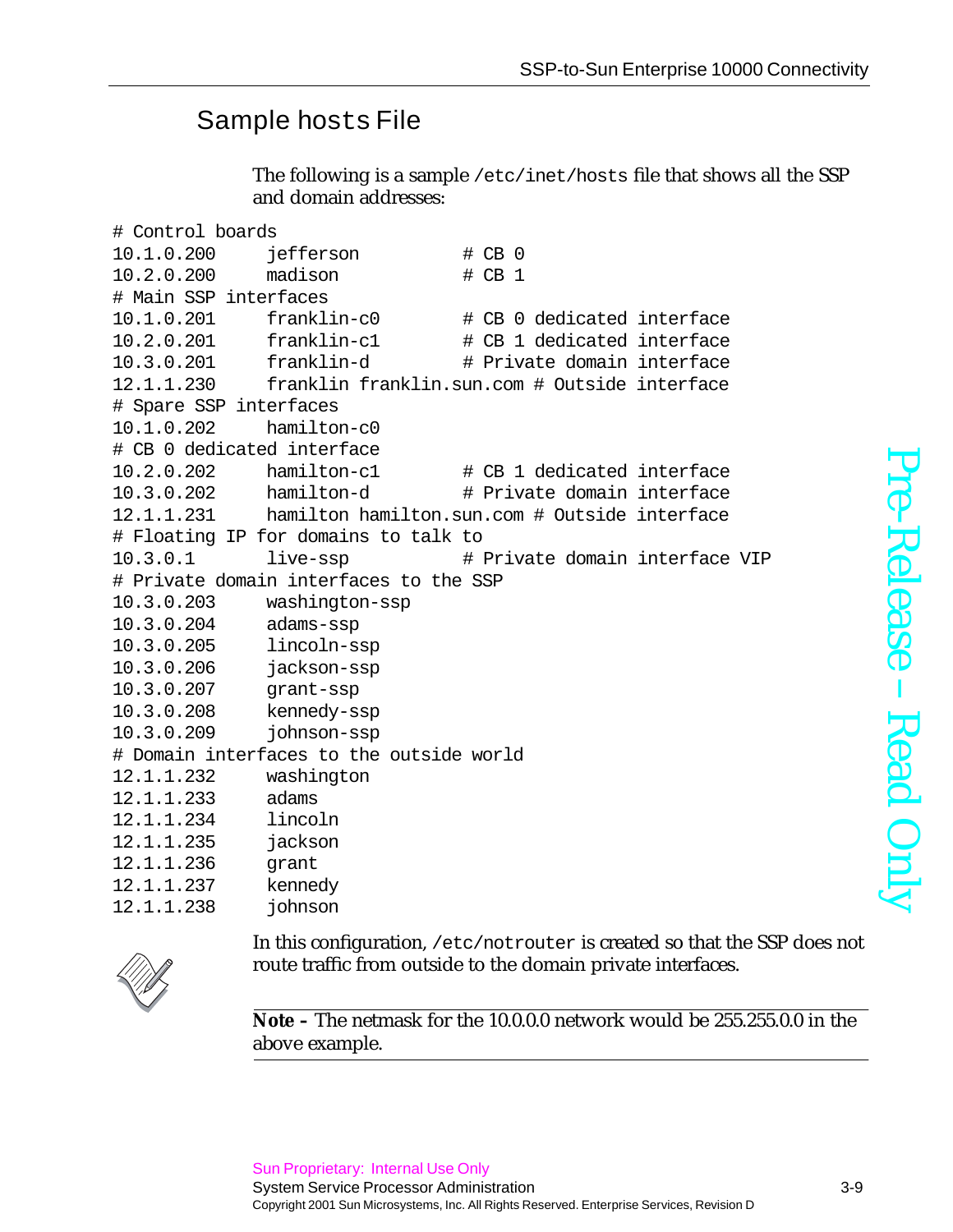### Planning Worksheet



[Figure 3-3](#page-9-0) provides a worksheet that shows the network configuration for



<span id="page-9-0"></span>At this point, provide the students with the classroom network setup they are to use in lab.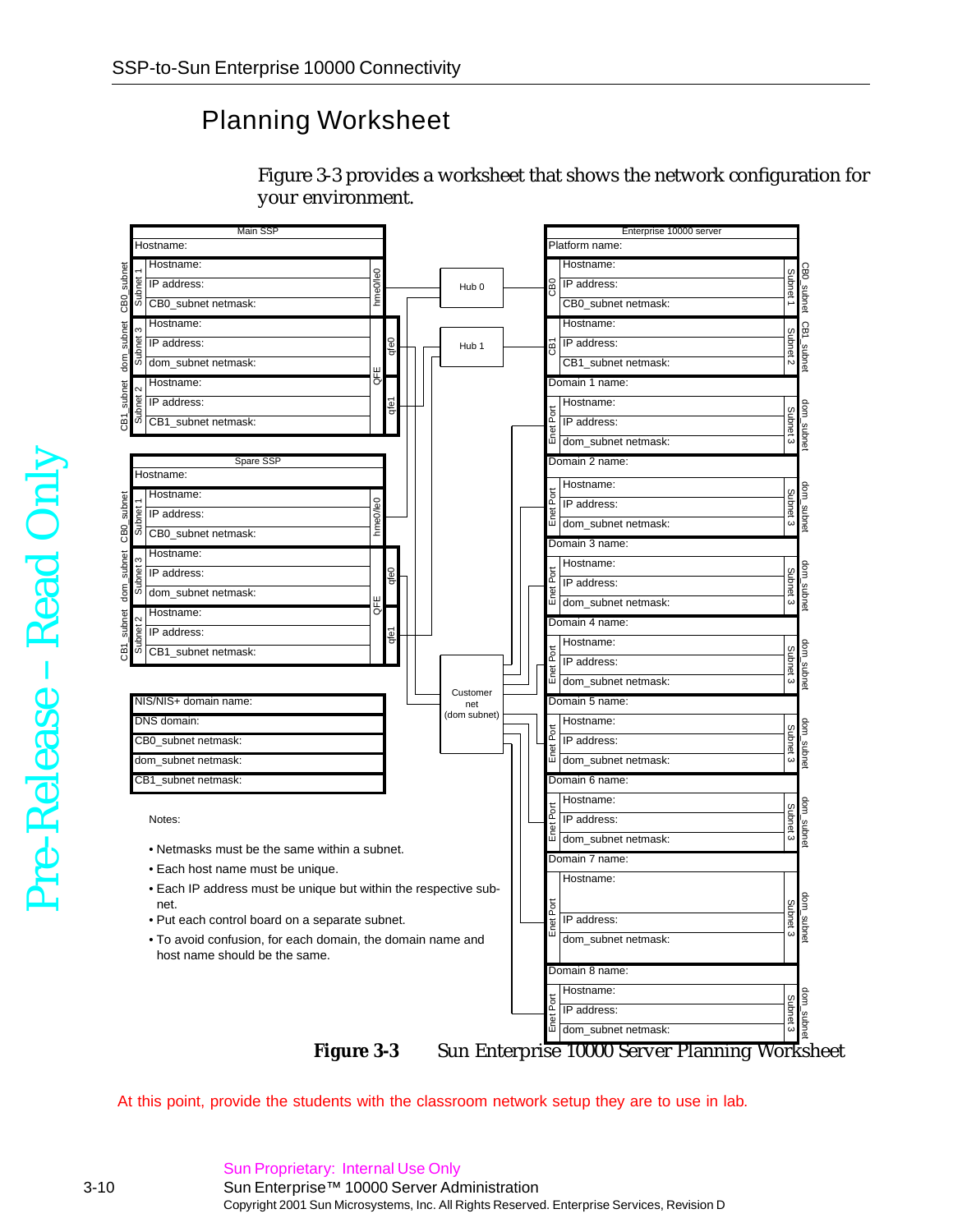## SSP Security Considerations

The network connecting the SSPs to the control boards should be accessible *only* by the SSPs and control boards.

Initial communication between the SSP and the Sun Enterprise 10000 server puts a Reverse Address Resolution (RARP) Ethernet packet on each control board network destined to the Ethernet address of the SSP.

If other systems are allowed physical access to this network, Denial of Service (DOS) attacks would be possible.

Decrease exposure by doing the following:

- Limiting physical access to the SSP
- Limiting physical access to the SSP and control board network
- Not connecting any other devices to the SSP and control board network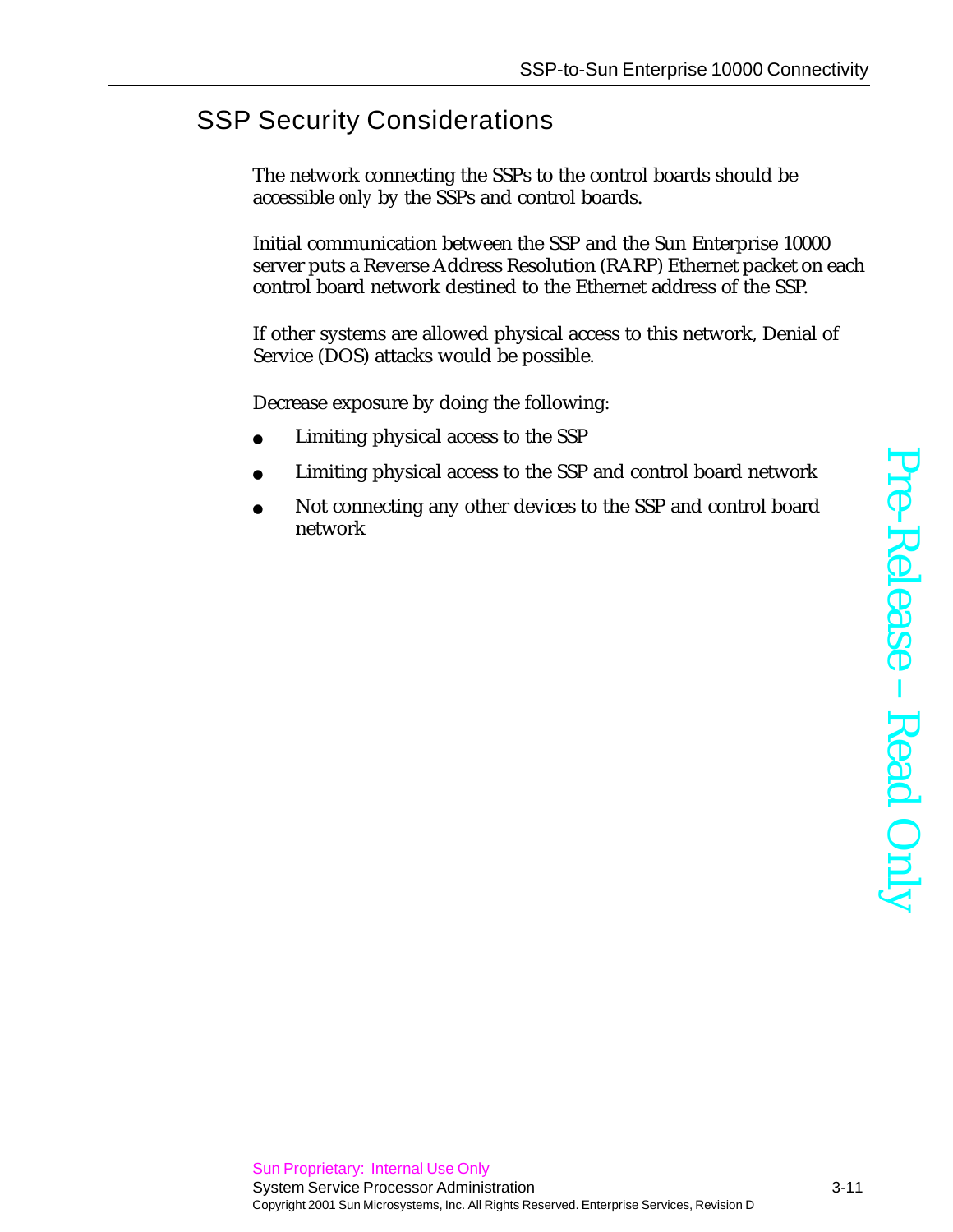## SSP-to-Control Board Communications

At startup, the main SSP sends a cb\_reset, causing the control boards to reboot. See [Figure 3-4.](#page-11-0)





<span id="page-11-0"></span>1. After resetting, each control board uses its initialization program in the control board flash PROM to send out an RARP request.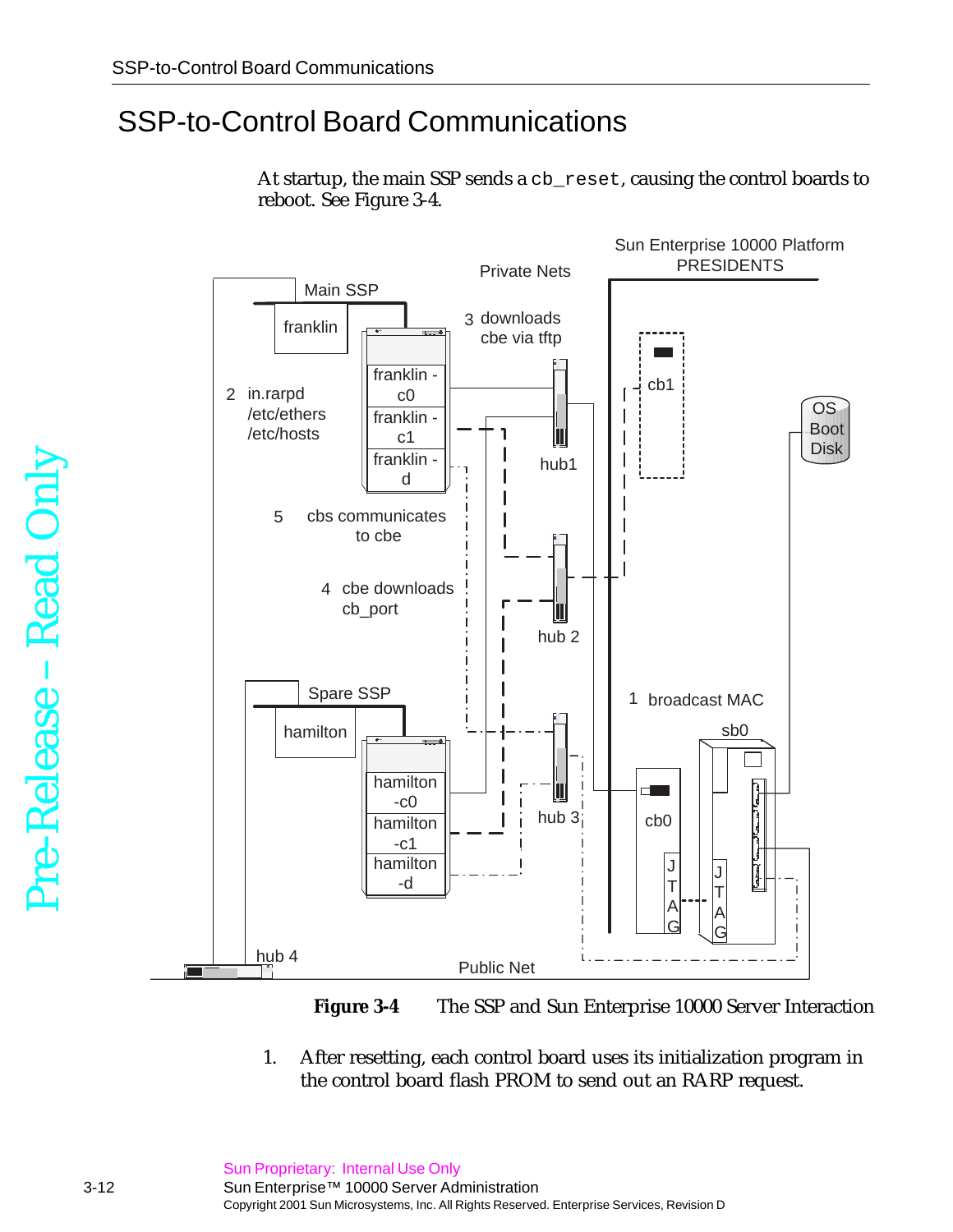- 2. The in.rarpd daemon on the main SSP responds with the IP address of the control board using the /etc/ethers and /etc/hosts files.
- 3. The control board downloads the Control Board Executive (cbe) daemon using tftp. The file name, which is the control board's IP address in hexadecimal format, is located in the  $/t$ ftpboot directory.

| <b>CB</b> Name | <b>CBIP</b><br><b>Address</b> | <b>CBE File</b><br><b>Name</b> | cb_port File Name |
|----------------|-------------------------------|--------------------------------|-------------------|
| madison        | 10.2.0.200                    | 0A0200C8                       | 0A0200C8.cb_port  |
| jefferson      | 10.1.0.200                    | 0A0100C8                       | 0A0100C8.cp port  |

- 4. The cbe daemon downloads the appropriate cb\_port file, which defines the input and output ports that it should use for communication. The cbe daemon monitors environmentals (temp, power, and fans) using the Joint Test Action Group (JTAG) controller.
- 5. The cbe daemon waits to be contacted by the Control Board Server (cbs) daemon running on the SSP. Communication is now established between the Sun Enterprise 10000 server and the SSP. At this point, the fans spin down to nominal speed.

The domains can now be initialized through the bringup process. See "The Domain bringup Process" on page 7-5.

**Note –** The control board resets in the event of a power cycle.

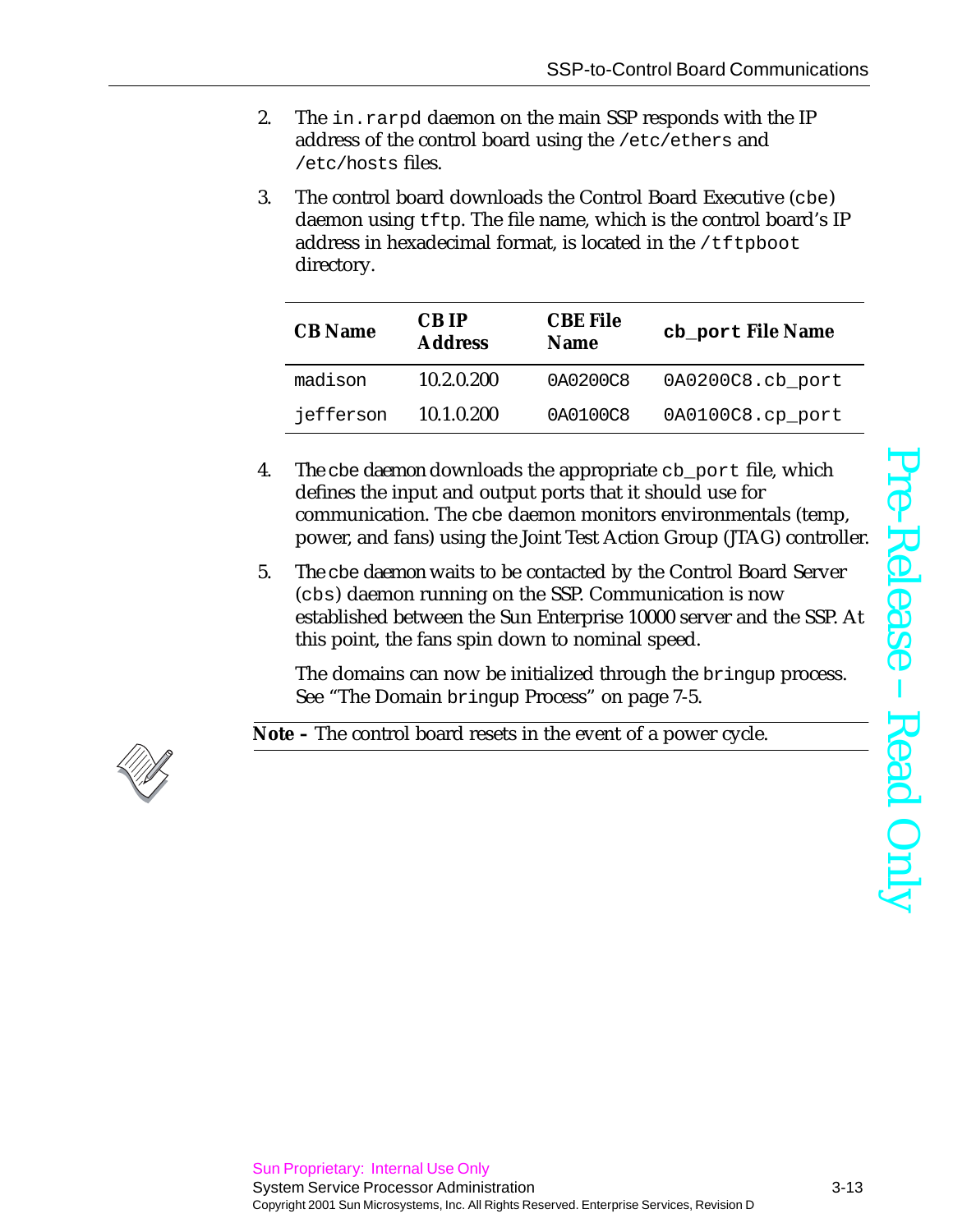#### The cbs and cbe Daemons

The Control Board Server (cbs) daemon runs on the SSP to provide the communication interface to the Sun Enterprise 10000 server. Whenever a client program running on the SSP (such as hostview) needs to access the Sun Enterprise 10000 server, the communication is handled by the cbs daemon. The cbs deamon communicates directly with the Control Board Executive (cbe) daemon running on the active control board. The cbs daemon converts client requests to the Control Board Management Protocol (CBMP), which is understood by the cbe daemon.

The cbs daemon sends commands over the Transmission Control Protocol/Internetwork Protocol (TCP/IP) to the cbe daemon running on the control board. The cbe daemon monitors and controls the Sun Enterprise 10000 server hardware through JTAG, under the direction of various SSP applications. Normal domain network traffic, such as File Transfer Protocol (FTP), is handled through the normal TCP/IP interfaces, not by the cbs daemon.

The cbs daemon uses the cb\_config file to determine which control board it is to communicate with as the primary board. The cbs daemon connects to primary control board, and makes it the system master control board.

To make the other control board the primary, the cb\_config file must be updated.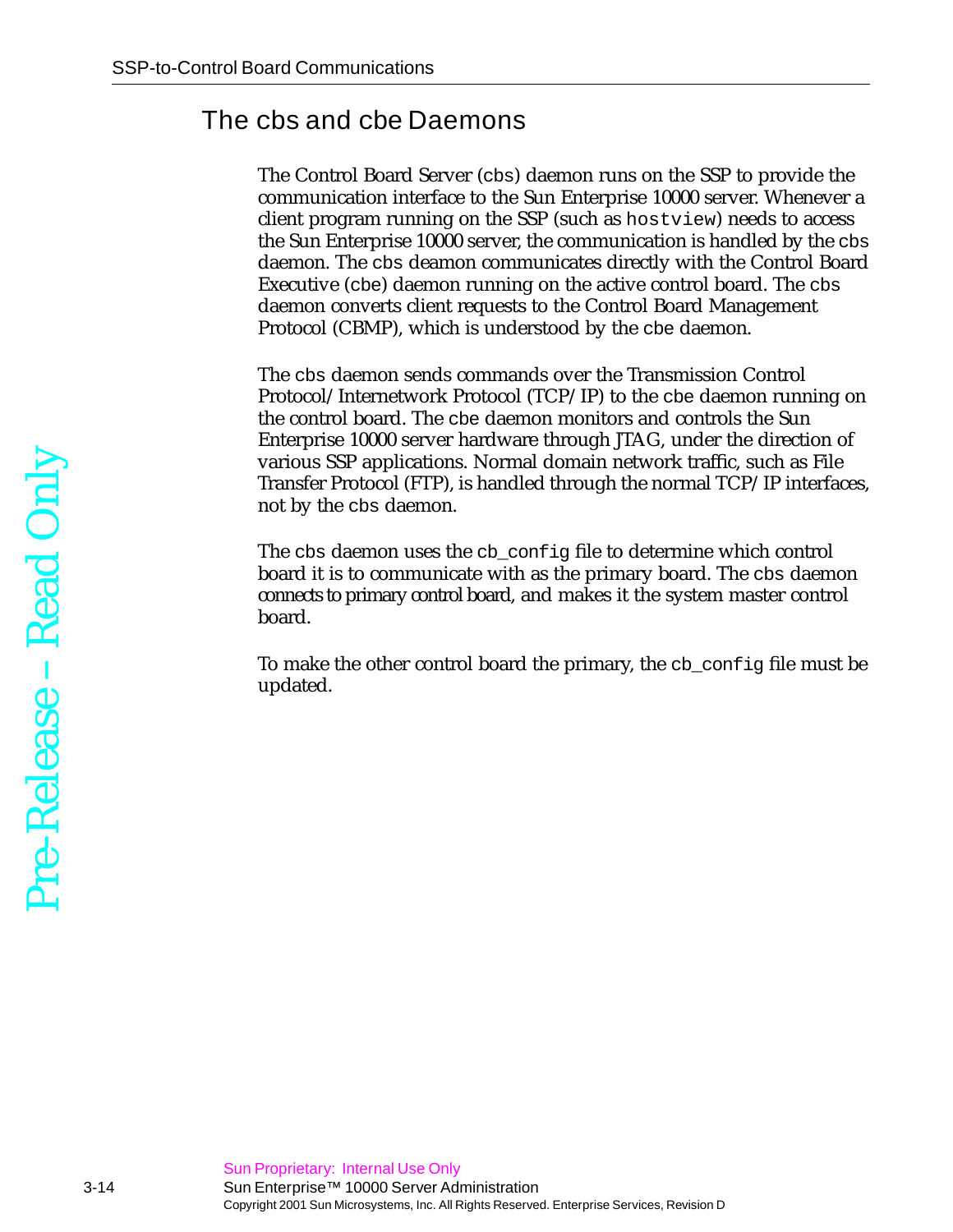## The cb\_reset Command

The cb\_reset command resets and reboots control boards. It is used by the main SSP at boot time to cause all control boards to re-initialize, and it can also be used to reset individual control boards if they have stopped responding. The cb reset command does not affect active domains.

```
hamilton:presidents% cb_reset madison
Resetting host madison...
madison is ready...
```
The cb\_reset command's behavior is determined by the cb\_config file located in the \$SSPVAR/.ssp\_private directory. This file identifies the names of the systems that are managed by the SSP and contains the names of both the primary and spare control boards.



**Note –** Although the files and commands are set up to allow a single set of SSPs to manage multiple Sun Enterprise 10000 servers, this is not currently supported.

## The cb prom Command

The cb\_prom command maintains the flash PROM on the control boards. The SUNWsspfp package includes an updated PROM image. The following commands show examples of using cb\_prom:

Querying flash version

franklin:presidents% **cb\_prom -r -h madison** Checking PROM revision... 3.47

Saving flash version

franklin:presidents% **cb\_prom -d madison.prom.image -h madison** Dumping PROM... complete.

Updating flash version

franklin:presidents% **cb\_prom -p flash\_boot.ima -h madison** Programming PROM.... complete.



**Caution –** Do *no*t interrupt the flash PROM programming process. It can take several minutes to complete.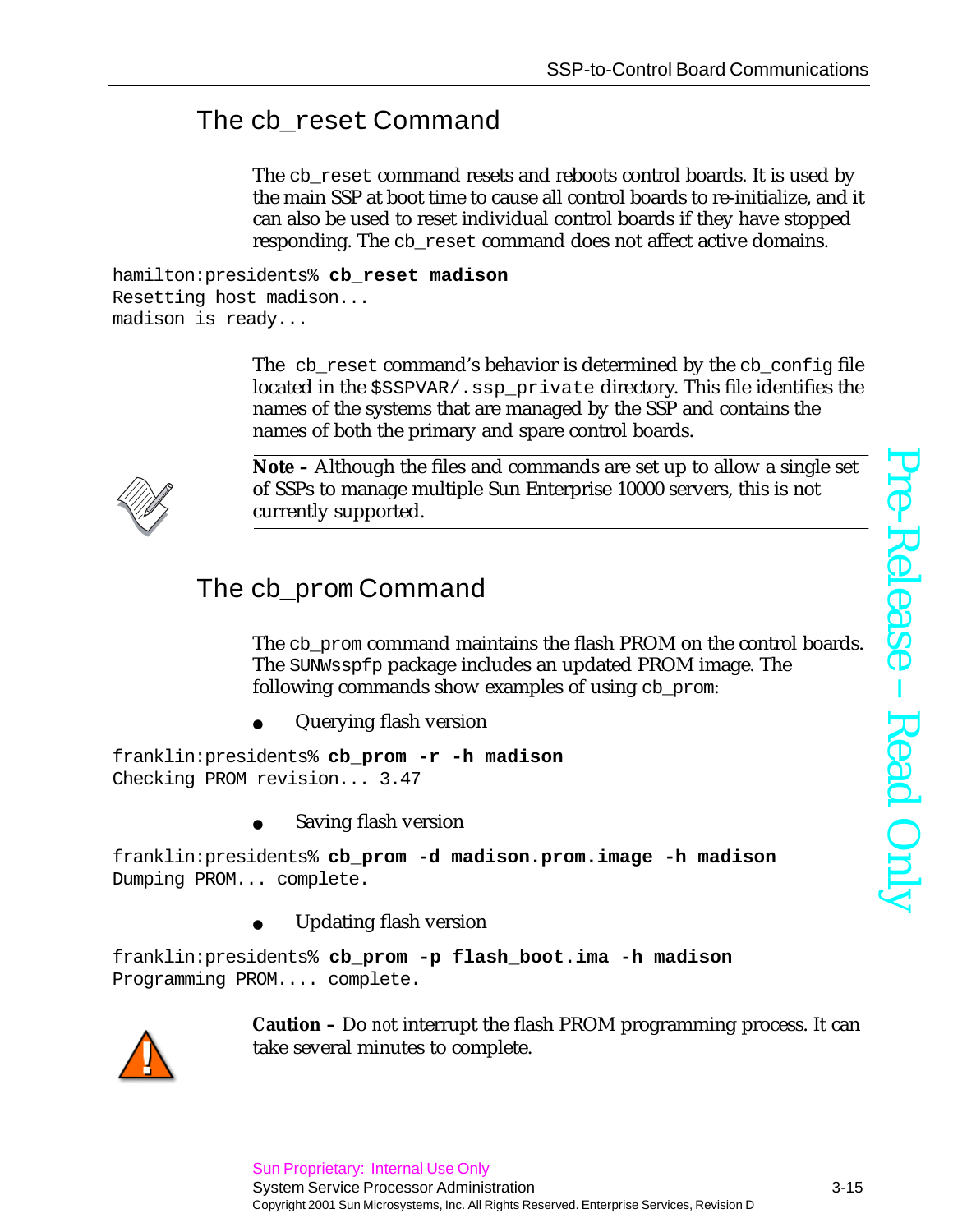## Network Console

The network console feature, shown in [Figure 3-5](#page-15-0), provides system administrators with a remote connection from the SSP to a domain over a TCP/IP network.





<span id="page-15-0"></span>Two programs are provided for this purpose:

- netcon
- netcontool

**Note –** The netcontool program is a GUI for the netcon program. For the purposes of this discussion, netcon functionality is explained. Details on netcontool usage are provided in [Module 6, "Boot Devices.](#page-7-1)"

#### The netcon Program

The netcon program creates a remote connection to the domain host console program, making the SSP window in which the program is executed a console window for the domain specified by the SUNW\_HOSTNAME variable.

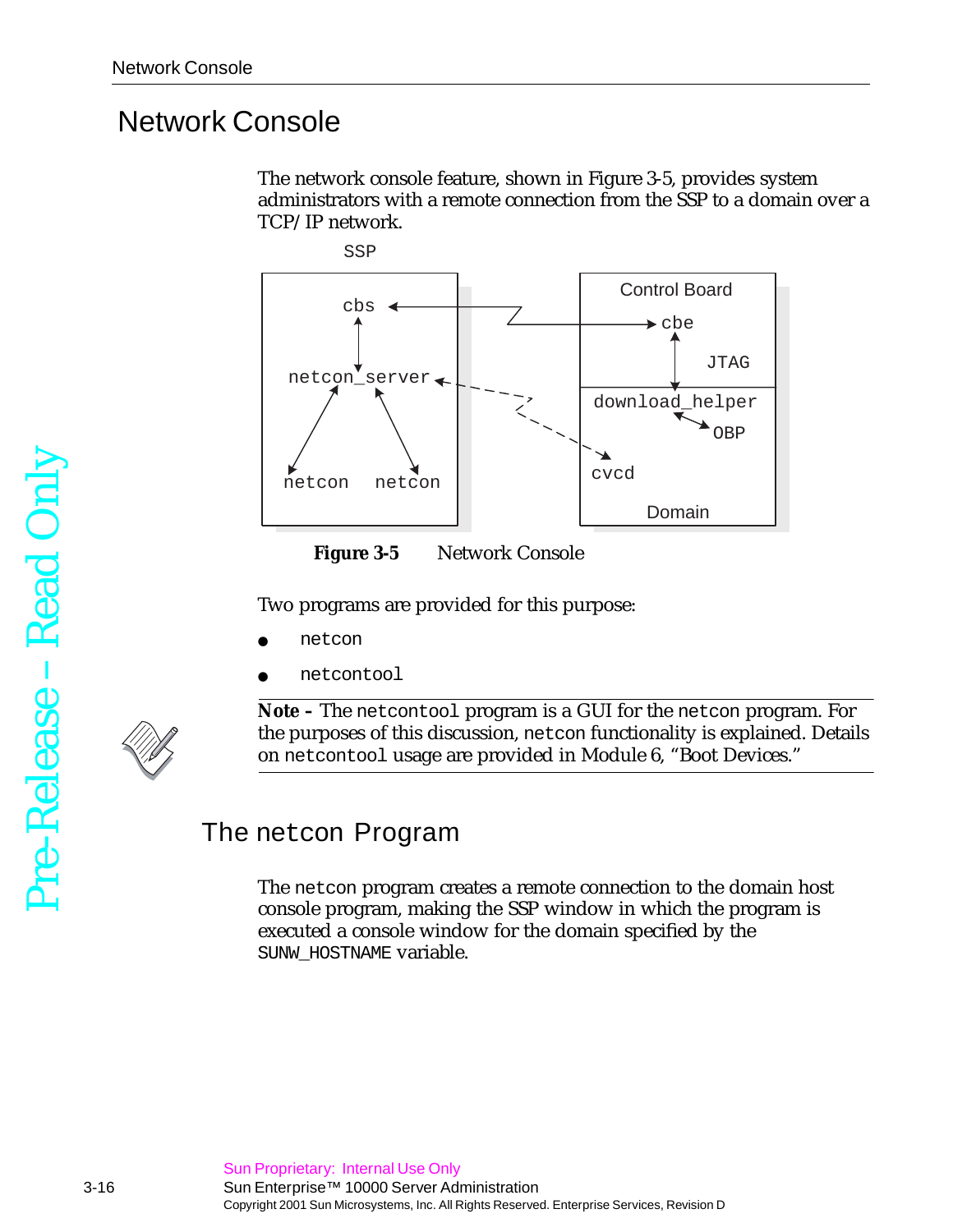The netcon program can use either the standard network interface or the JTAG interface for domain console window communication. [Table 3-1](#page-16-0) describes important netcon directives.

<span id="page-16-0"></span>

| Table 3-1 Important netcon Directives |                       |  |
|---------------------------------------|-----------------------|--|
| <b>Directive</b>                      | <b>Description</b>    |  |
| $~\sim~$ #                            | Sends break           |  |
|                                       | Performs a disconnect |  |

Multiple people can run simultaneous netcon sessions; however, only one of those sessions has the ability to accept input.

#### The netcon\_server Program

The netcon\_server program manages communications between the SSP console window and the specified boot processor of the corresponding domain specified by SUNW\_HOSTNAME environment variable. There is one instance of netcon server for each domain.

When the domain is up, netcon\_server acts as a relay between the domain console window and the cvcd daemon running on the domain side. When the domain is down, netcon\_server is a relay between the domain console windows and OBP.

#### The cvcd Daemon

The cvcd deamon, which gets its name from the Cray Virtual Console Daemon, is a server process that resides on a Sun Enterprise 10000 server domain. The cvcd deamon accepts connections from the netcon\_server using the private domain network to create a network console window on that SSP. The network console window is able to read data from, and send data to, the domain. This process takes place by way of the SSP netcon command.

In order for cycd to communicate with the netcon server, the /etc/ssphostname file in the domain must be configured correctly with the virtual IP address assigned for failover capability.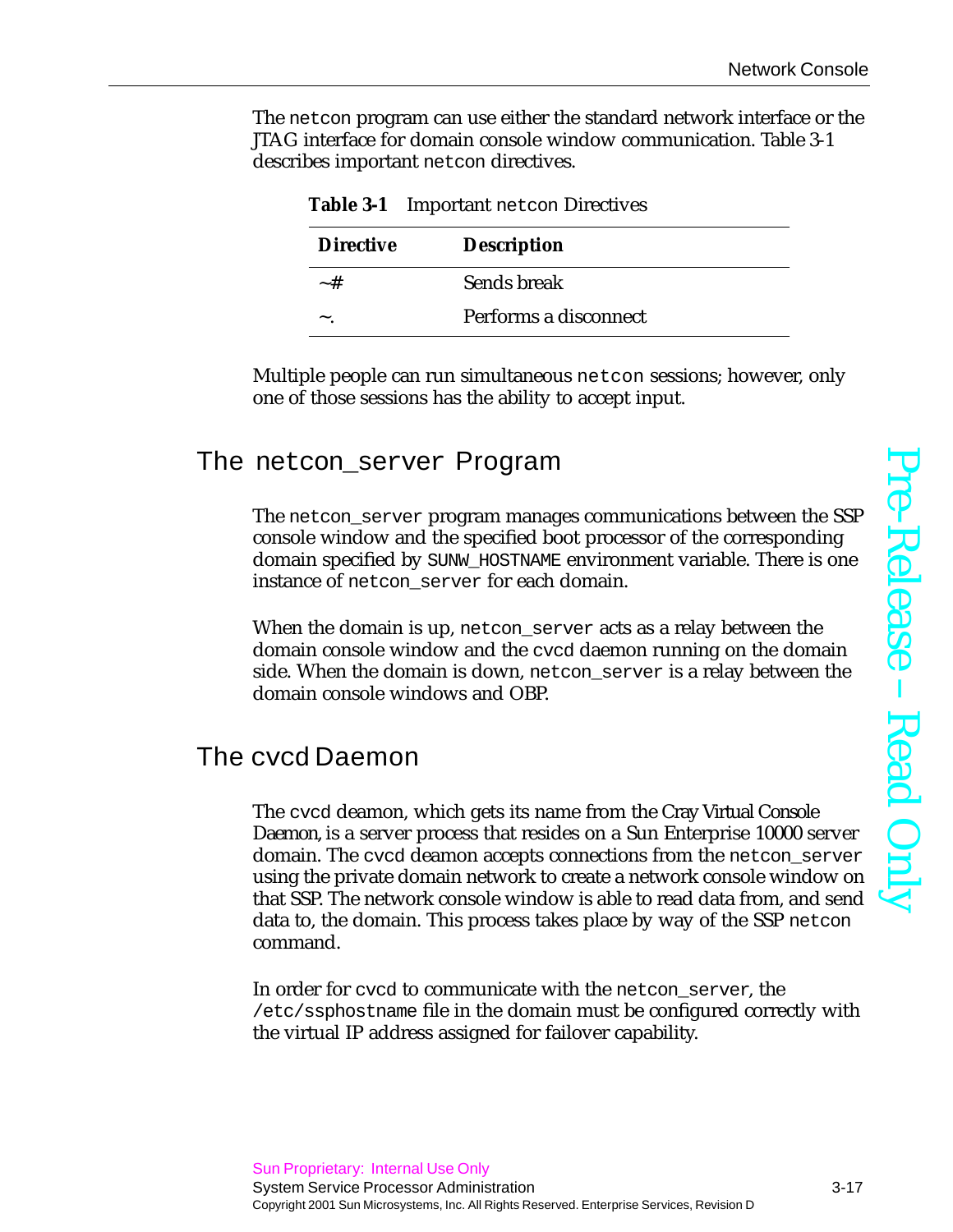#### Failover

Communication failover, available starting with release SSP 3.4, requires a logical IP address to be assigned the active private domain network interface on the SSP. The /etc/ssphostname in the domain contains either this logical IP address or a name resolved through /etc/hosts. When a failover occurs the logical IP address is terminated on the original SSP and restarted on the backup SSP.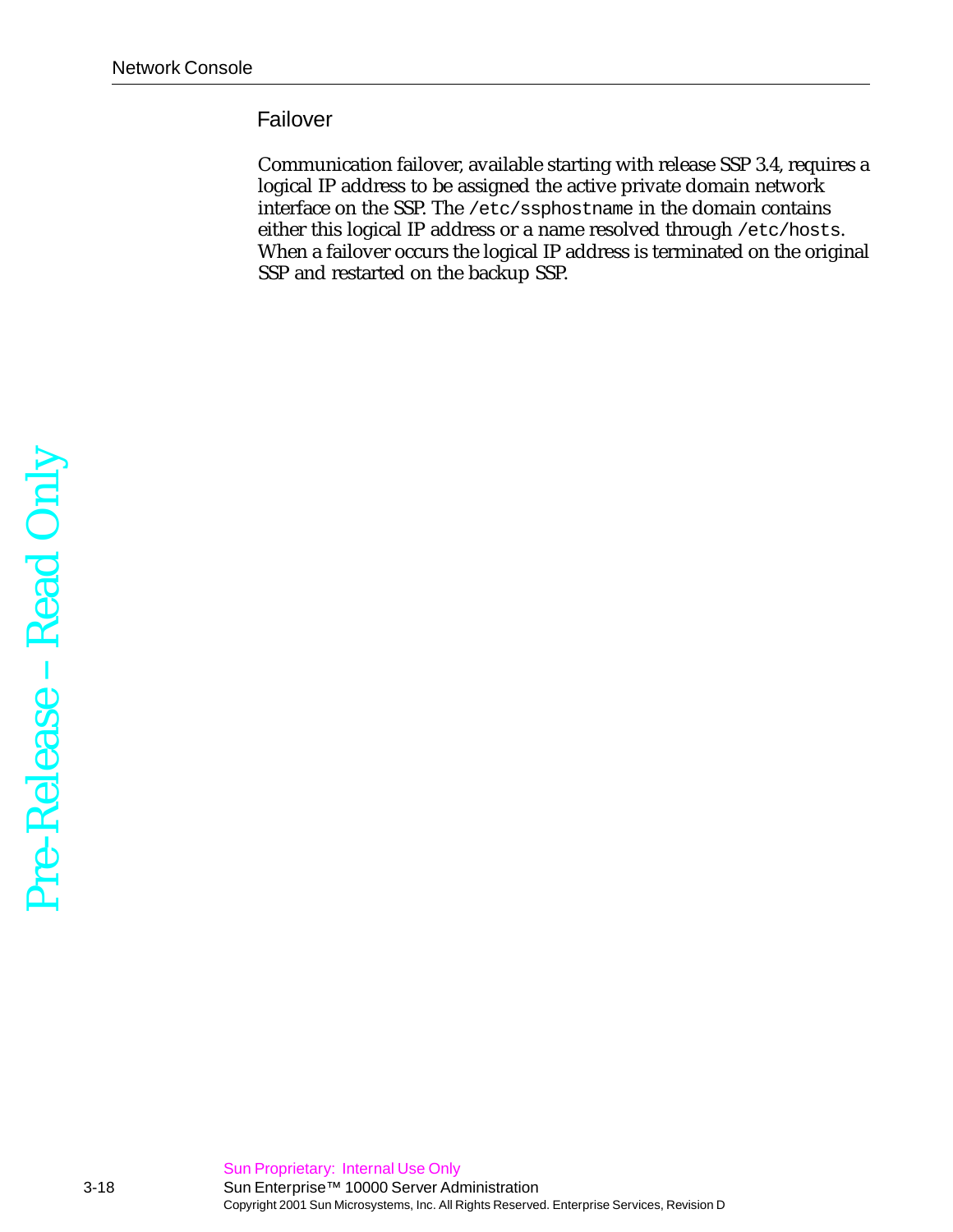#### The SSP Environment

This section describes the different components that exist in the SSP Environment

## SSP Accounts

The SSP requires the following two accounts:

The root account

The root account is used to manage the SSP itself and is created when the Solaris Operating Environment is installed.

The ssp account

The ssp account is created when the SSP software is installed and is used to control the Sun Enterprise 10000 server and its domains. The install process also installs the .cshrc and .login files. The account assumes that it is running the C shell; do not modify this default. The default password for the ssp account is ssp.

## Logging in to the SSP

After the software is installed, you can log in to the SSP as user ssp. The initial password for this account can be ssp, but if it is not, simply log in as root and set the password.

```
franklin/# passwd ssp
New password: ssp123
Re-enter new password: ssp123
passwd (SYSTEM): passwd successfully changed for ssp
```
Whenever you log in or open a new terminal window, you are prompted to enter a value for the SUNW\_HOSTNAME variable.

Enter the name of the domain you want to work with. If you are not sure what domain you want to work with, just enter the name of the system. For example, presidents.

franklin:/# **su - ssp** Sun Microsystems Inc. SunOS 5.8 Generic February 2000 Please enter SUNW\_HOSTNAME: **presidents** franklin:presidents%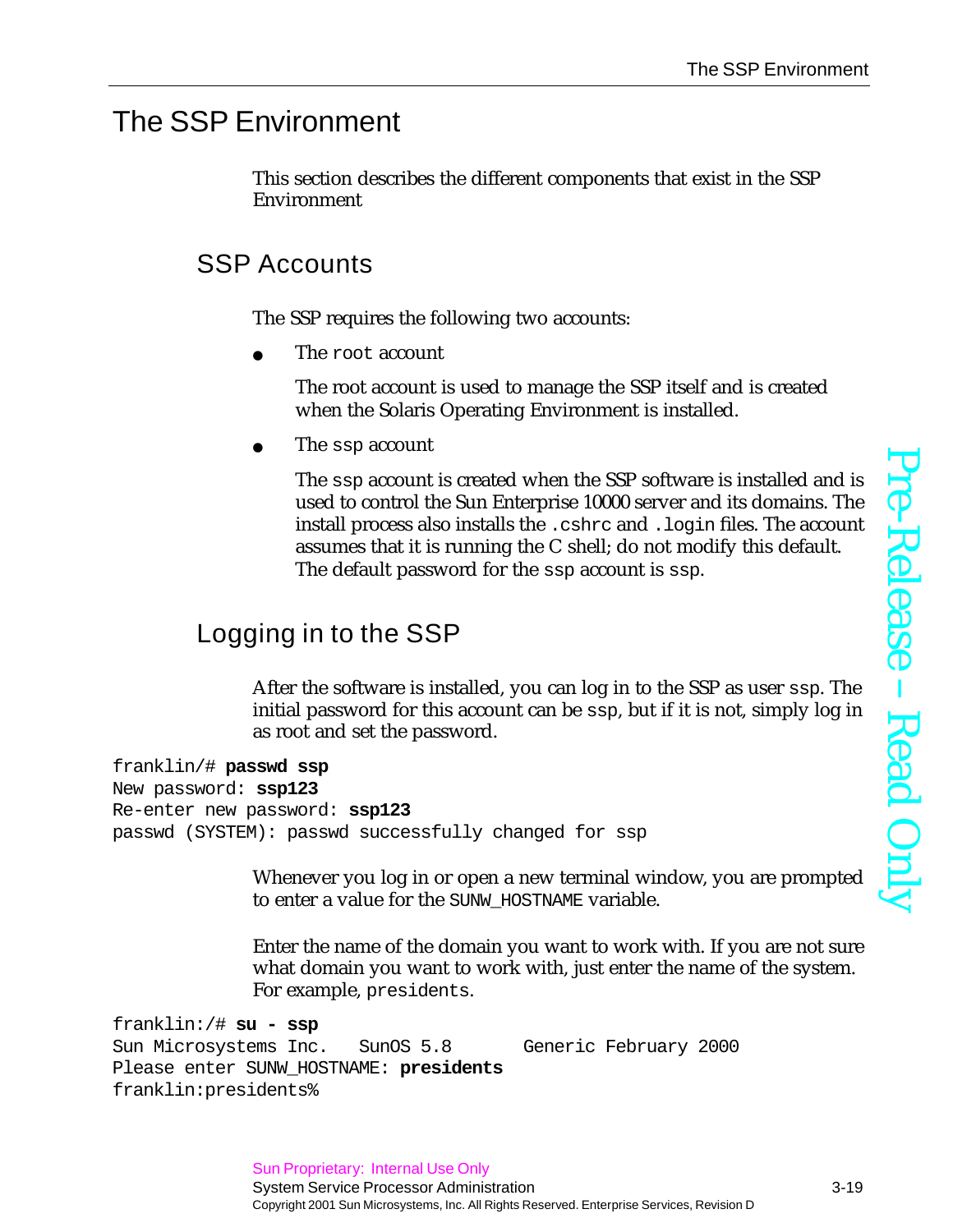## The SSP Environment Variables

A number of environment variables are set for the ssp account on the SSP. These variables are as follows:

**\$SUNW\_HOSTNAME** 

No default; it must be set to the name of the domain or system being controlled. The value can be changed by using the domain\_switch command.

**\$SSPETC** 

This variable has the value /etc/opt/SUNWssp. This directory contains the SSP startup scripts.

● \$SSPVAR

This variable has the value /var/opt/SUNWssp.This directory contains:

- System and domain configuration files
- Log files
- Scan data files
- Daemon lock files
- The .ssp\_private directory, which contains \$SUNW\_HOSTNAME configuration files. The contents of this directory must be consistent between the main and spare SSPs.
- **\$SSPLOGGER**

This variable has the value /var/opt/SUNWssp/adm. This directory contains Sun Enterprise 10000 server log files. Each domain has its own sub-directory here containing domain-specific log files.

● \$SSPOPT

This variable has the value of /opt/SUNWssp:

- The \$SSPOPT/bin directory contains SSP executables.
- The  $$SSPOPT/man$  directory is the base directory for the man pages for the SSP software.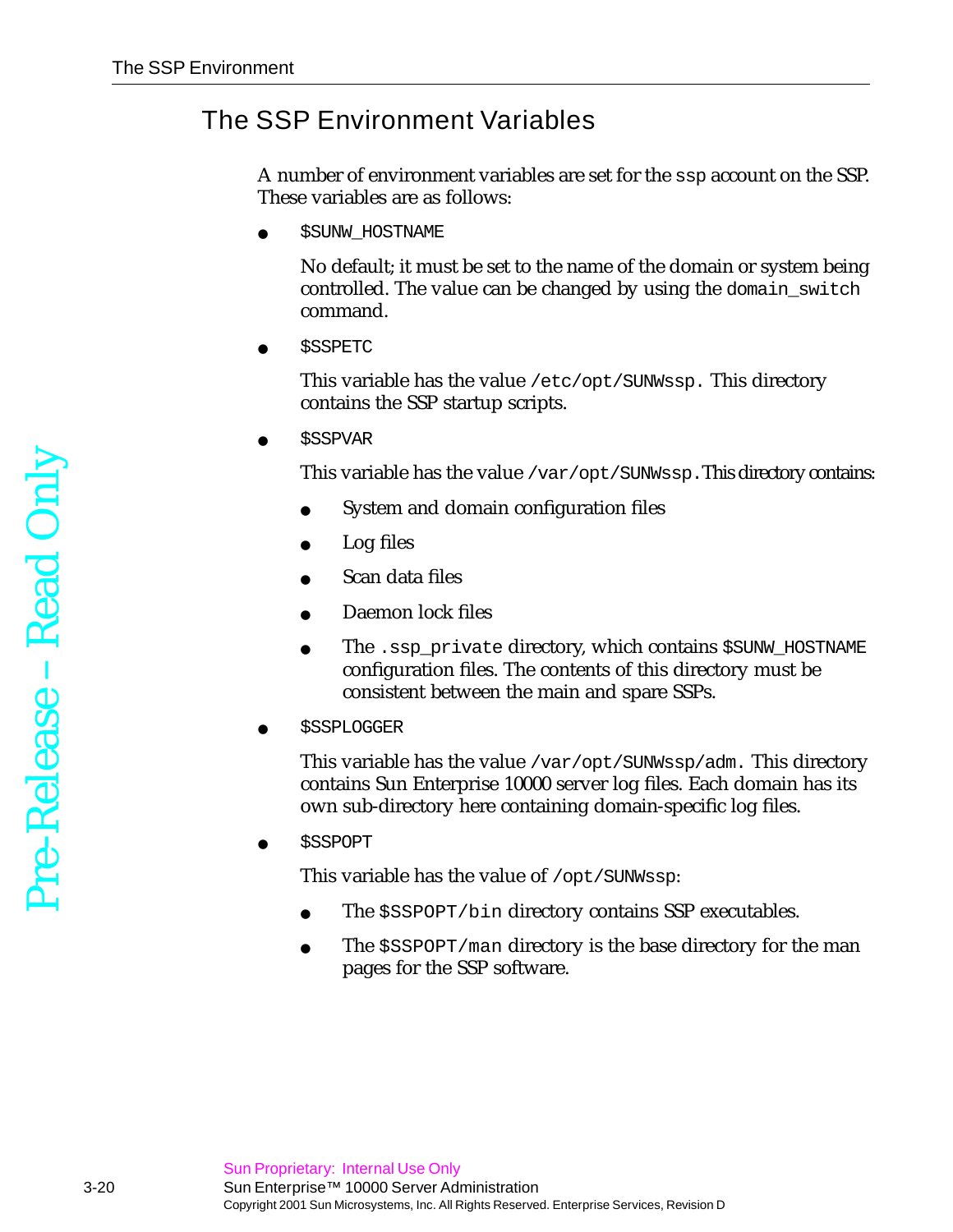## The SSP File Structure



The SSP file structure provides the supporting configuration files for the Sun Enterprise 10000 server. See [Figure 3-6.](#page-20-0)

<span id="page-20-0"></span>**Figure 3-6** SSP File System Structure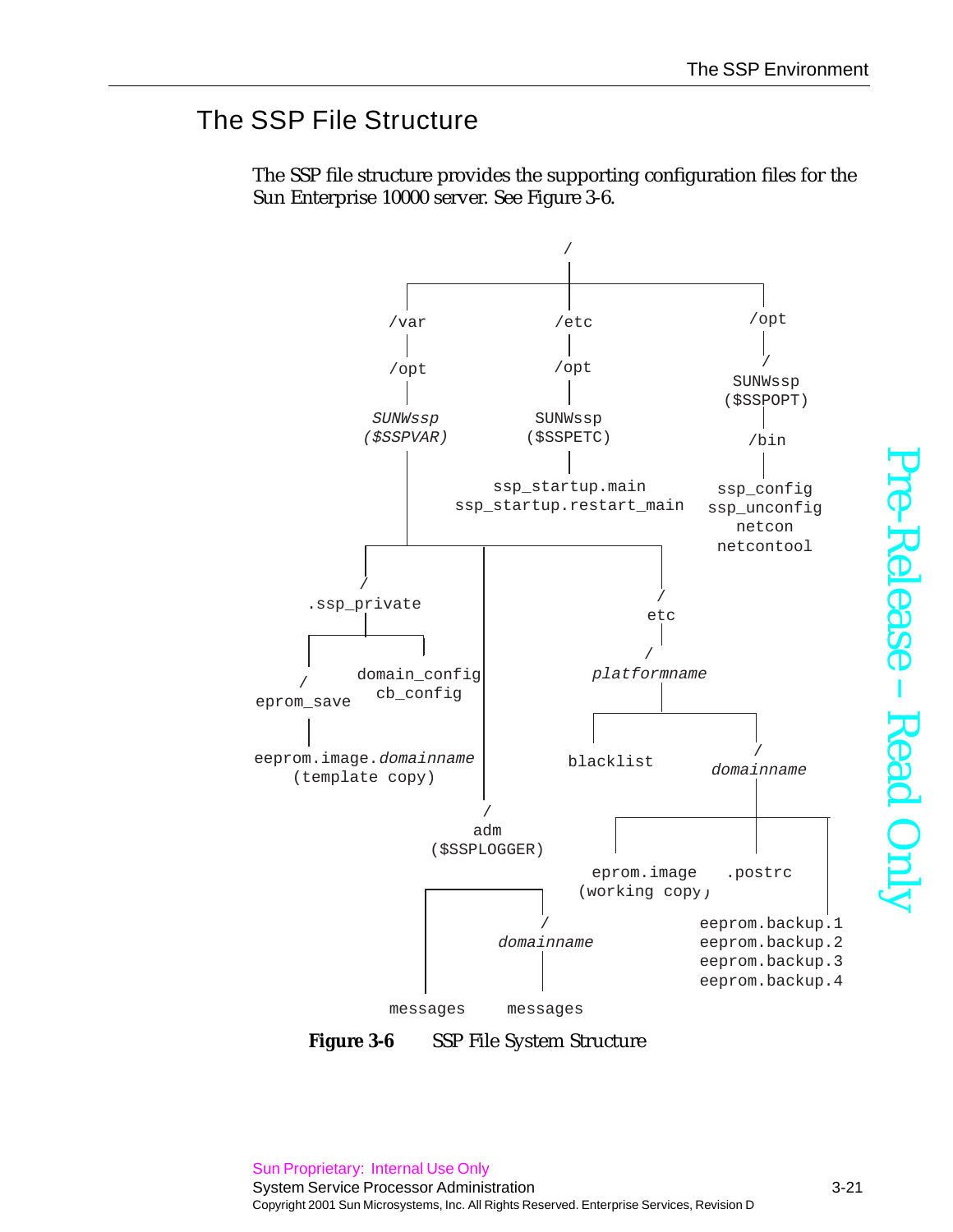# The SSP Boot Process

[Figure 3-7](#page-21-0) shows an outline of the boot process and the daemons that are started.



**Figure 3-7** The SSP Boot Process

<span id="page-21-0"></span>The SSP installation creates a startup script called /etc/rc2.d/S72sysidssp, which calls ssp\_config, as shown in [Figure 3-7](#page-21-0).

## The ssp\_config Command

The ssp\_config command performs the following tasks when specific conditions are met:

- It is called only on the first boot after installation
- It prompts the administrator for the configuration information
- It populates the configuration files in \$SSPVAR/.ssp\_private
	- cb\_config
	- ssp\_resource
- It creates a new startup script called /etc/rc2.d/S99ssp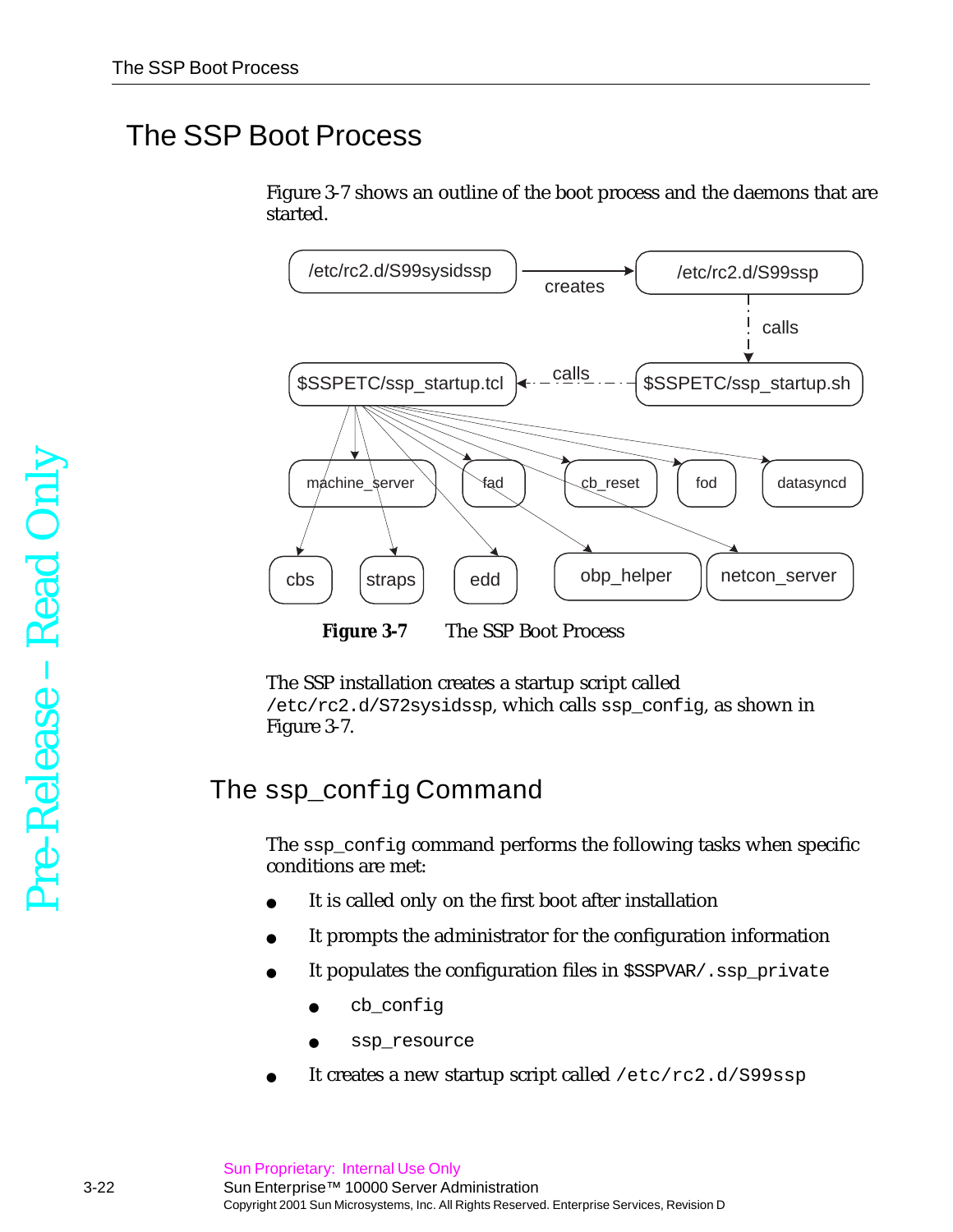## The /etc/init.d/S99ssp Script

The /etc/init.d/S99ssp script runs \$SSPETC/sp\_startup.sh in the background.

The /etc/opt/SUNWssp/ssp\_startup.sh Script

This script calls the \$SSPETC/ssp\_startup.tcl script and converts itself into a monitoring program for syslogd.

The /etc/opt/SUNWssp/ssp\_startup.tcl Script

This script does the following:

- Starts only the daemons that need to run on both the main and the spare SSP that are listed in \$SSPETC/ssp\_startup.remote directory.
	- machine server
	- fad
	- fod (This feature is available as of release SSP 3.4.)
- Determines if the SSP should assume the role of main SSP by running showfailover -r. (This feature is available as of release SSP 3.4.)
- If the server is the main SSP, then the  $$SSPECTC/SSP$$  startup.tcl script starts the additional daemons that need to run. These daemons are listed in \$SSPETC/ssp\_startup.main directory.
	- datasyncd (This feature is available in SSP as of release 3.4.)
	- cbs
	- straps
	- edd
	- obp\_helper (one for each running domain)
	- netcon\_server (one for each running domain)
	- cb\_reset (not a daemon)

Point out to the students that the name of the TCL interpreter is "scotty." With a name like that, they might be tempted to beam up or kill off this daemon, with potentially disastrous results.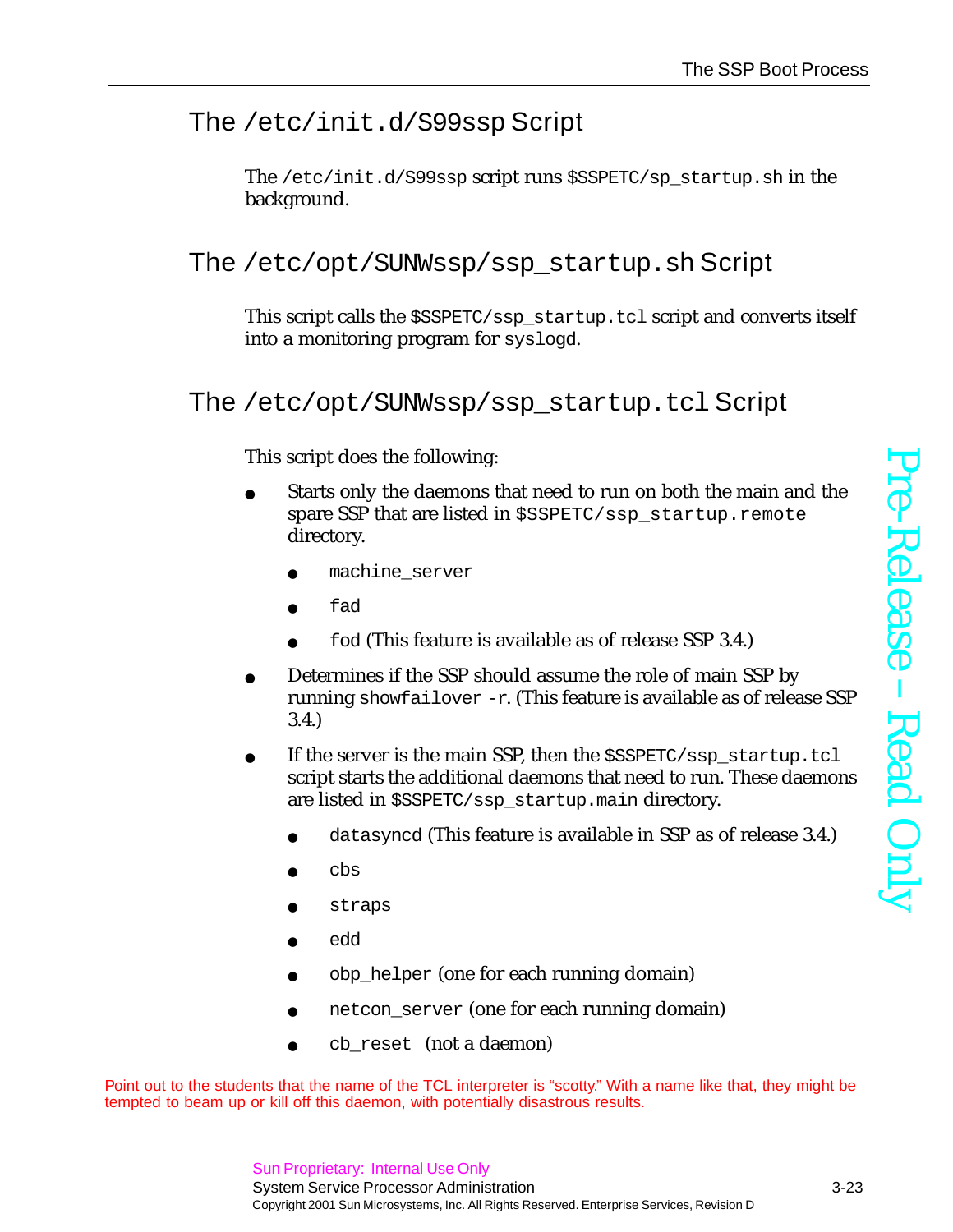## The SSP Daemons

[Table 3-2](#page-23-0) summarizes the functions of the SSP daemons. Following the table is a more in depth look at key daemons.

**Table 3-2** SSP Daemons and Their Functions

<span id="page-23-0"></span>

| <b>SSP Daemon</b> | <b>Function</b>                                                                                                                                                                                                    |
|-------------------|--------------------------------------------------------------------------------------------------------------------------------------------------------------------------------------------------------------------|
| cbs               | The Control Board Server provides central access to the Sun Enterprise<br>10000 server control board for client programs running on the SSP.                                                                       |
| edd               | The Event Detector Daemon uploads event detection scripts to control<br>boards. When one of these scripts detects an event, edd executes a<br>response action script.                                              |
| netcon_server     | This daemon is the connection point for all net con clients.                                                                                                                                                       |
| snmpd             | The Simple Network Management Protocol (SNMP) Proxy Agent<br>Daemon listens to a User Datagram Protocol (UDP) port for incoming<br>requests, and services the objects specified in Ultra-Enterprise-<br>10000.mib. |
| straps            | The SNMP Trap Sink Server listens to the SNMP trap port for incoming<br>trap messages and forwards received messages to all connected clients.                                                                     |
| xntpd             | The NTP Daemon provides time synchronization services. This service<br>is used to automatically synchronize SSP and domain times.                                                                                  |
| fad               | The File Access Daemon provides file access services to SSP clients that<br>need to monitor, read, and write to the SSP configuration files.                                                                       |
| machine_server    | This daemon services the TCP port registration requests from<br>netcon_server and ensures that error messages are routed to the<br>proper message file.                                                            |
| obp_helper        | During execution, obp_helper provides services to OBP such as nvram<br>simulation, IDprom simulation, and time of day.                                                                                             |
| fod               | The Fail-Over Daemon monitors SSP to control board communication<br>(starting with SSP 3.4 release).                                                                                                               |
| datasyncd         | This daemon keeps files in sync between main and spare SSP. (This<br>feature is available in SSP as of release 3.4.)                                                                                               |



**Caution –** Never run these daemons manually unless directed to do so by the product documentation or a support representative.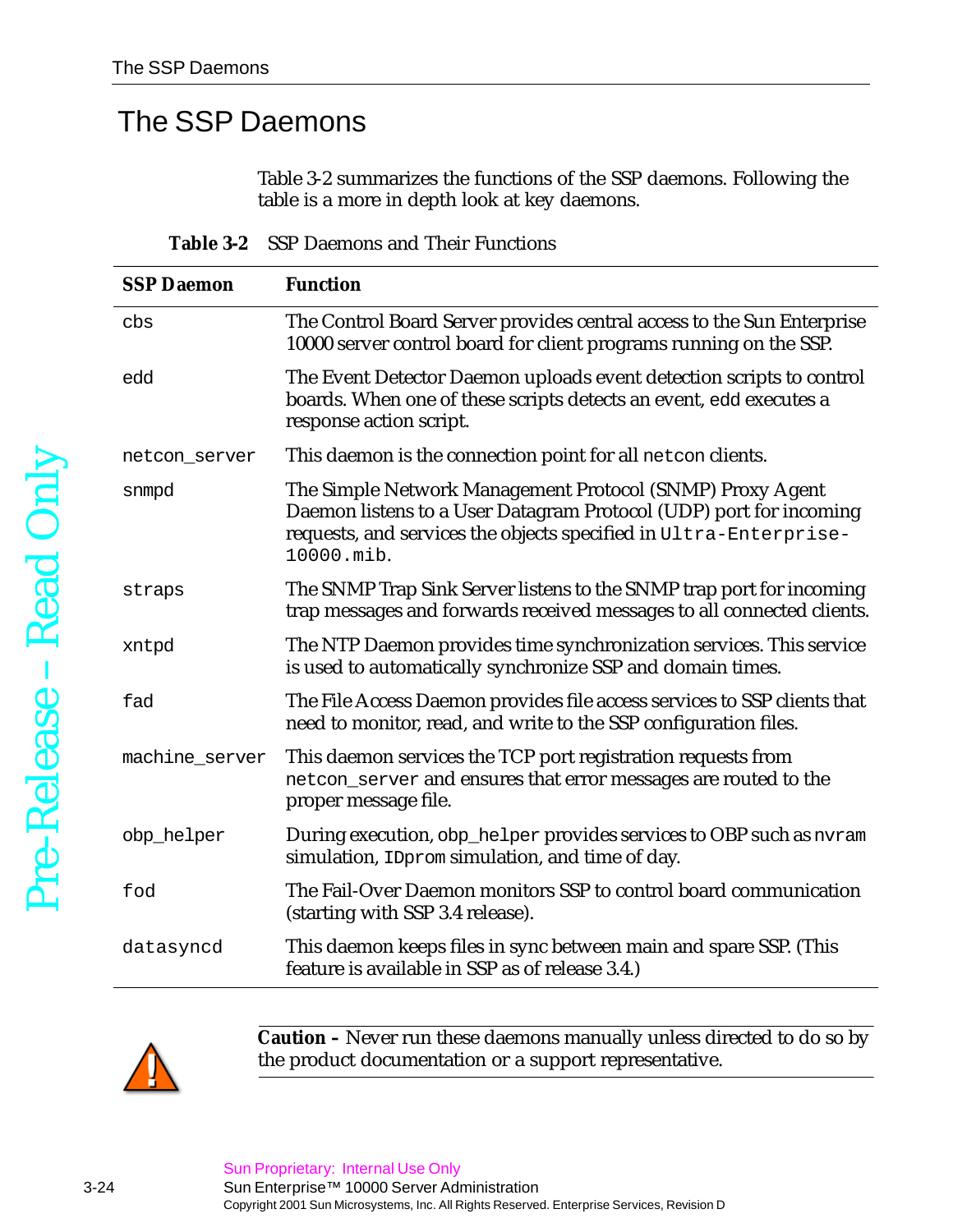## The Event Detection Daemon (edd)

If an event detection, on the Sun Enterprise 1000 server, indicates a change of state that warrants an event, an event message is generated and delivered to the cbs daemon by the cbe daemon as shown in [Figure 3-8](#page-24-0).



**Figure 3-8** The edd Daemon Communications

<span id="page-24-0"></span>When it receives the event message, the cbs daemon delivers the event to the Simple Network Management (SNMP) agent, snmpd, which then generates a SNMP trap.

When the edd daemon (Event Detector) receives the SNMP trap, it determines whether to initiate a response action. If a response action is required, the edd deamon runs the appropriate response action script (as a subprocess).

As an example, in [Figure 3-8,](#page-24-0) the edd daemon is shown running a response action script for a high-temperature event. While the response action script is running, additional high-temperature events might be generated by the control board event-monitoring scripts. The edd daemon does not respond to those events (generated in response to the original high-temperature condition) until the first response script has finished.

The edd daemon uploads event detection scripts to the Sun Enterprise 10000 server control board by using the cbe daemon, waits for an event to be generated by the scripts, and then responds to the event by executing a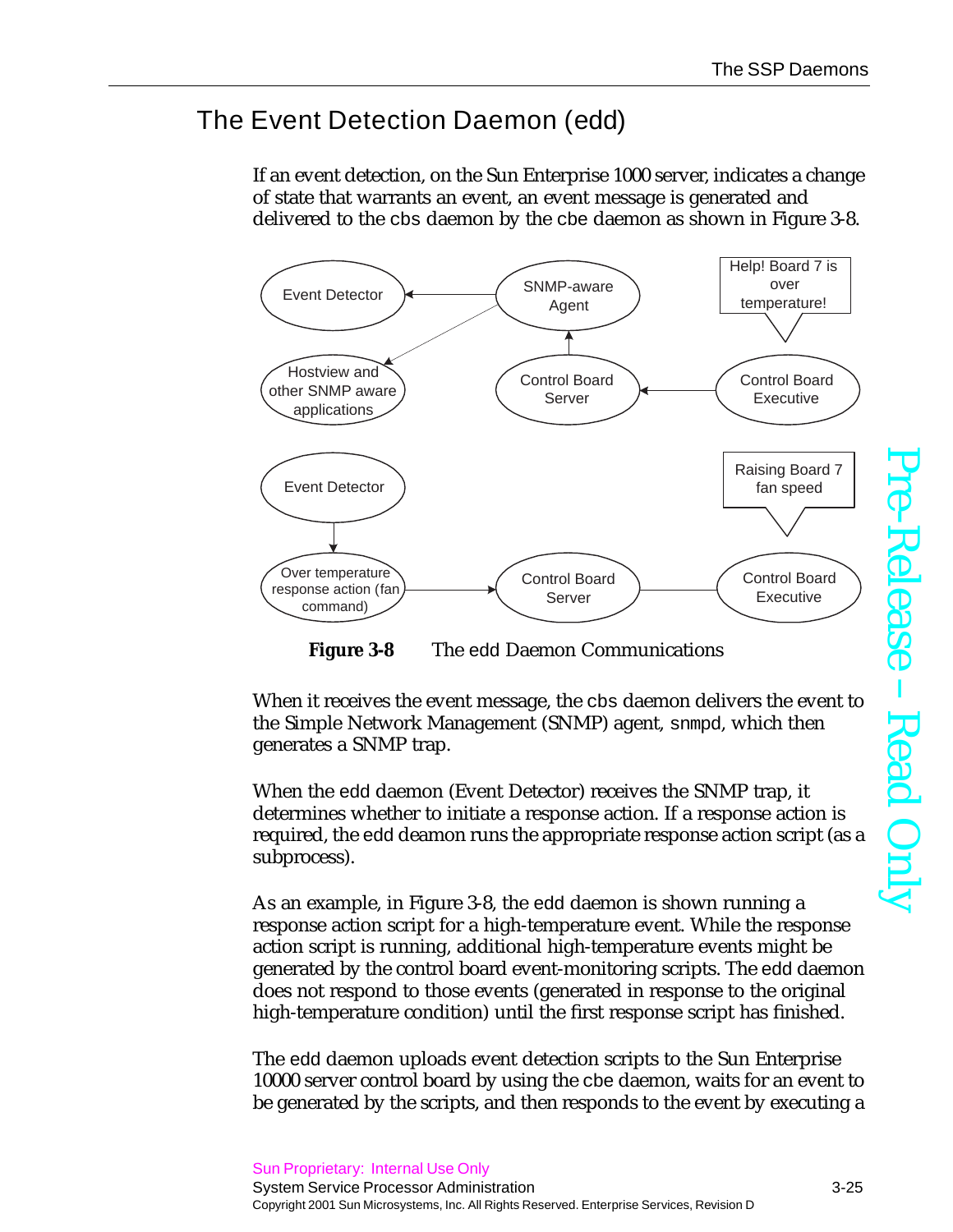response action script on the SSP. The event detection scripts poll various conditions within the system including environmental conditions, signature blocks, power supply voltages, performance data, and so forth. Event handling is provided by response action scripts, which are run by the edd daemon when an event is received.

The events are transmitted by Simple Network Management Protocol (SNMP) traps. It is the responsibility of the listening application (such as the edd daemon or hostview) to detect and determine whether to respond to an event.

**Warning –** Changing edd scripts incorrectly can cause physical damage to the Sun Enterprise 10000 server.

The event response configuration files (edd.erc) specify how the event detector responds to events. The edd daemon obtains many of its initial control parameters from the following configuration files:

- The \$SSPVAR/etc/platform\_name/edd.erc file provides configuration information for the Sun Enterprise 10000 server.
- The \$SSPVAR/etc/platform\_name/domain\_name/edd.ec file provides configuration information for a particular domain.
- The  $$SSPVAR/etc/plateform_name/edd$ .emc file lists the events that edd monitors.

#### The edd cmd Command

You can use the edd\_cmd command to turn on and off edd processing. The edd\_cmd  $-x$  stop command stops edd processing, and the edd\_cmd  $-x$ start command restarts it.

**Warning –** Be careful turning off edd processing. When edd processing is off, the SSP is not able to respond to most requests for service from the Sun Enterprise 10000 server, such as power or over-temperature events, which could cause physical damage to server components.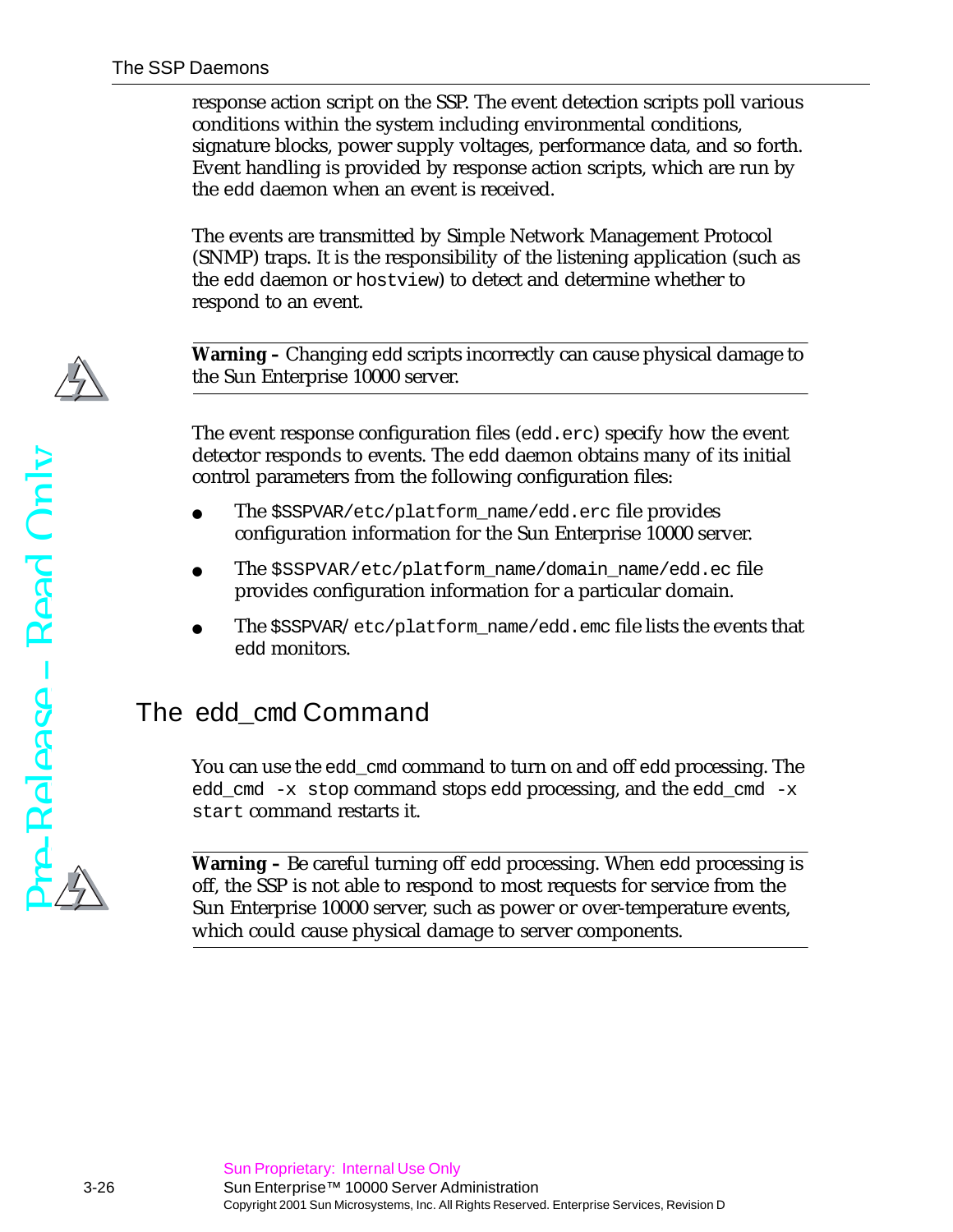## The SNMP Daemon (snmpd)

The snmpd daemon is the Sun Enterprise 10000 server's SNMP server proxy agent. It supports the SNMP Version 1 set, get, and getnext requests. It generates SNMP traps for the events detected by the cbe running the edd rules in the control board.

Since there is no software running on the Sun Enterprise 10000 server itself, SNMP management is done from the SSP on behalf of the system. The SSP and domains still support their own individual SNMP agents if configured to do so.

The snmpd daemon sends its traps to the SNMP trap sink server daemon (straps) on the SSP, and to possibly other hosts and applications listening for Sun Enterprise 10000 server SNMP events. See [Figure 3-9](#page-26-0).



<span id="page-26-0"></span>

To see how the Sun Enterprise 10000 server responds to SNMP events, you can display the SNMPD files located in the \$SSPETC/snmpd directory.

The SNMPD files are as follows:

Configuration file

\$SSPETC/snmp/agt/Ultra-Enterprise-10000.snmpd.cnf

MIB (Management Information Block) definition file (static data)

\$SSPETC/snmp/Ultra-Enterprise-10000.mib

MIB data file (dynamic data)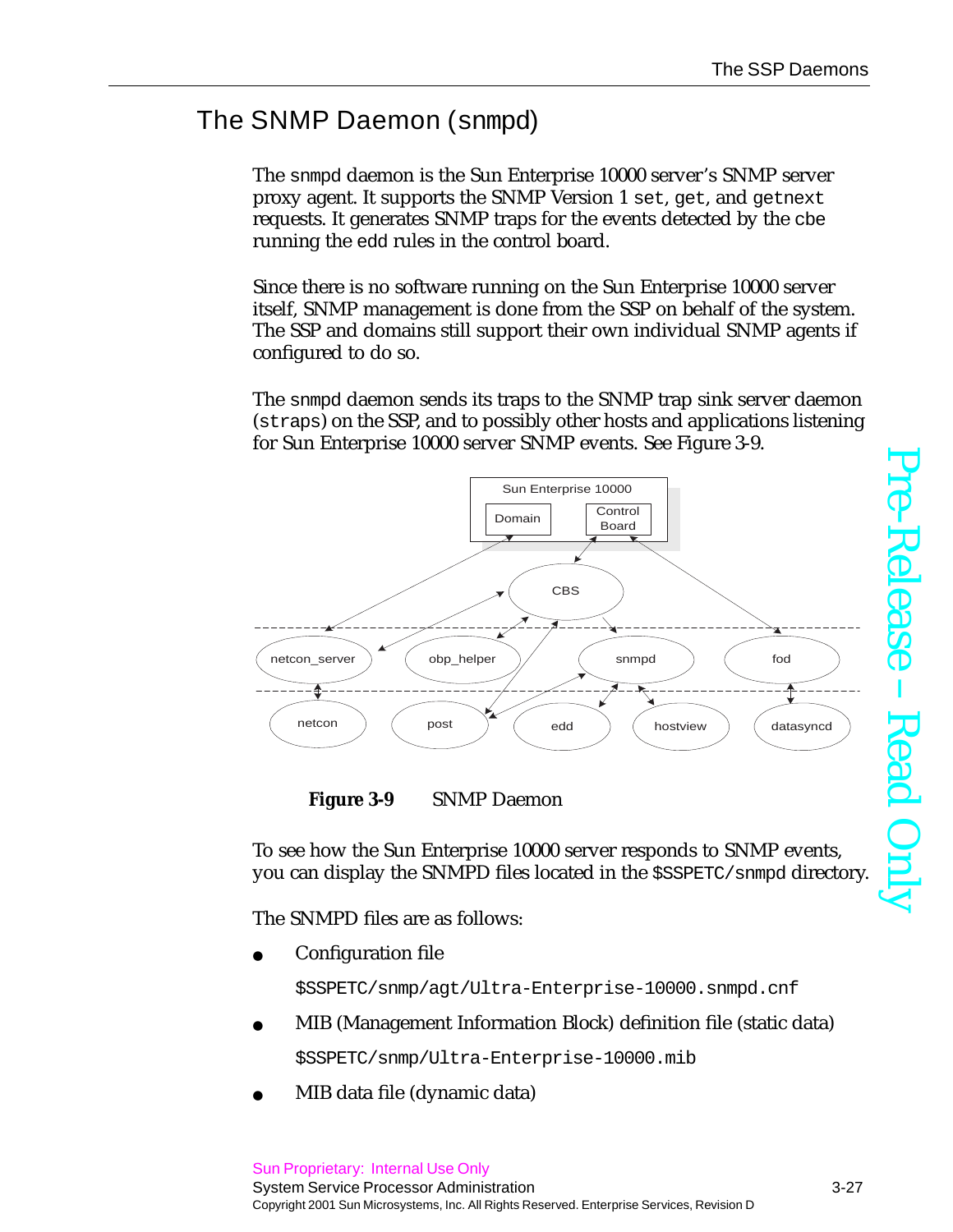\$SSPETC/snmp/Ultra-Enterprise-10000.dat



**Warning –** Changing the SNMP responses incorrectly can cause physical damage to the Sun Enterprise 10000 server by interfering with edd event processing.

## SNMP Trap Sink Server (straps) Daemon

The straps daemon monitors the SNMP trap port. When an SNMP trap is received, it forwards the trap to all connected clients without modification.

These clients include the following:

- hostview
- edd
- Customer-supplied SNMP managers

Have the students refer back to [Figure 3-3 on page 3-10](#page-9-0) to review the event flow.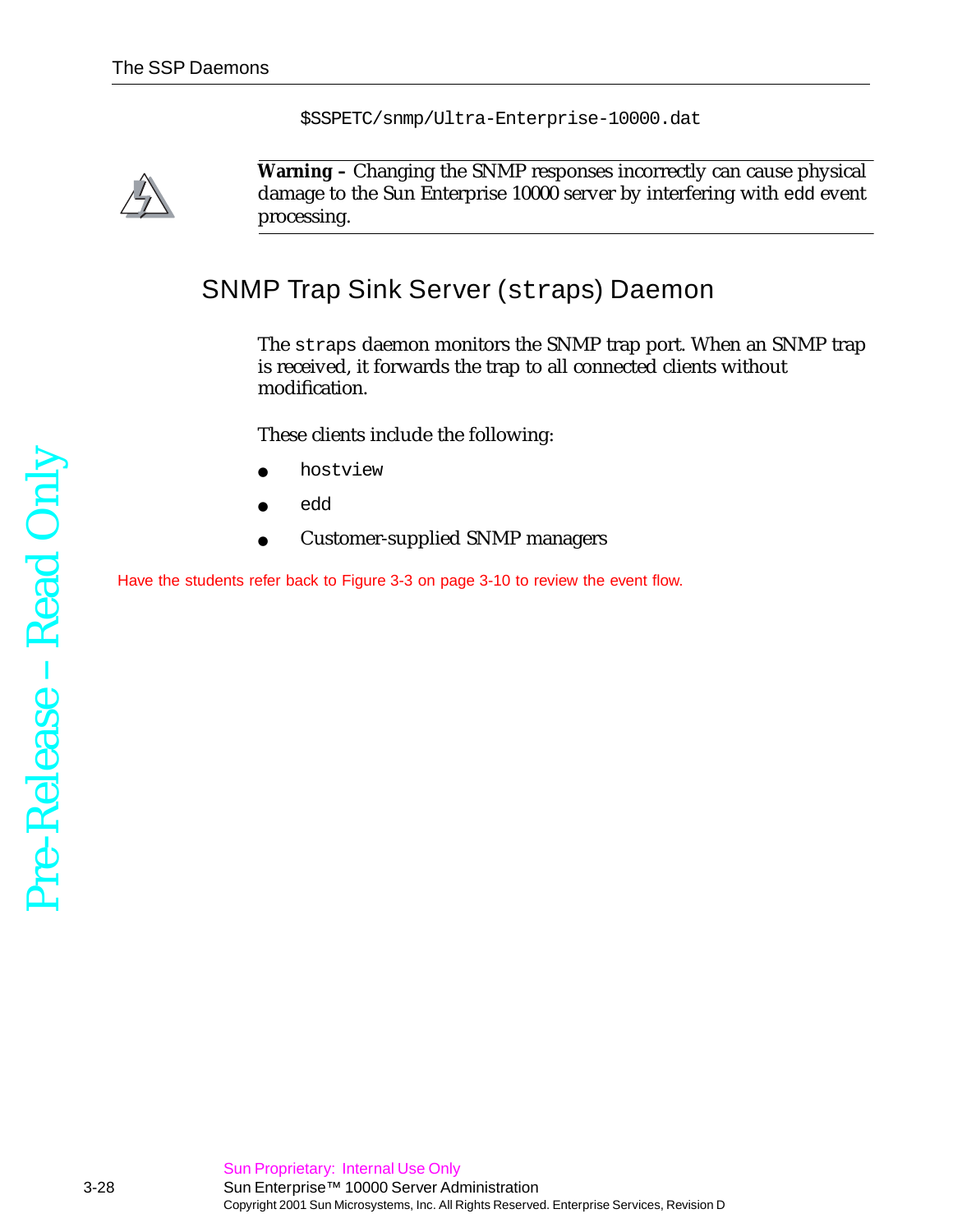### Daemon Communication Paths

[Figure 3-10](#page-28-0) pictorially represents the relationships between the SSP daemons and the Sun Enterprise 10000 server.



<span id="page-28-0"></span>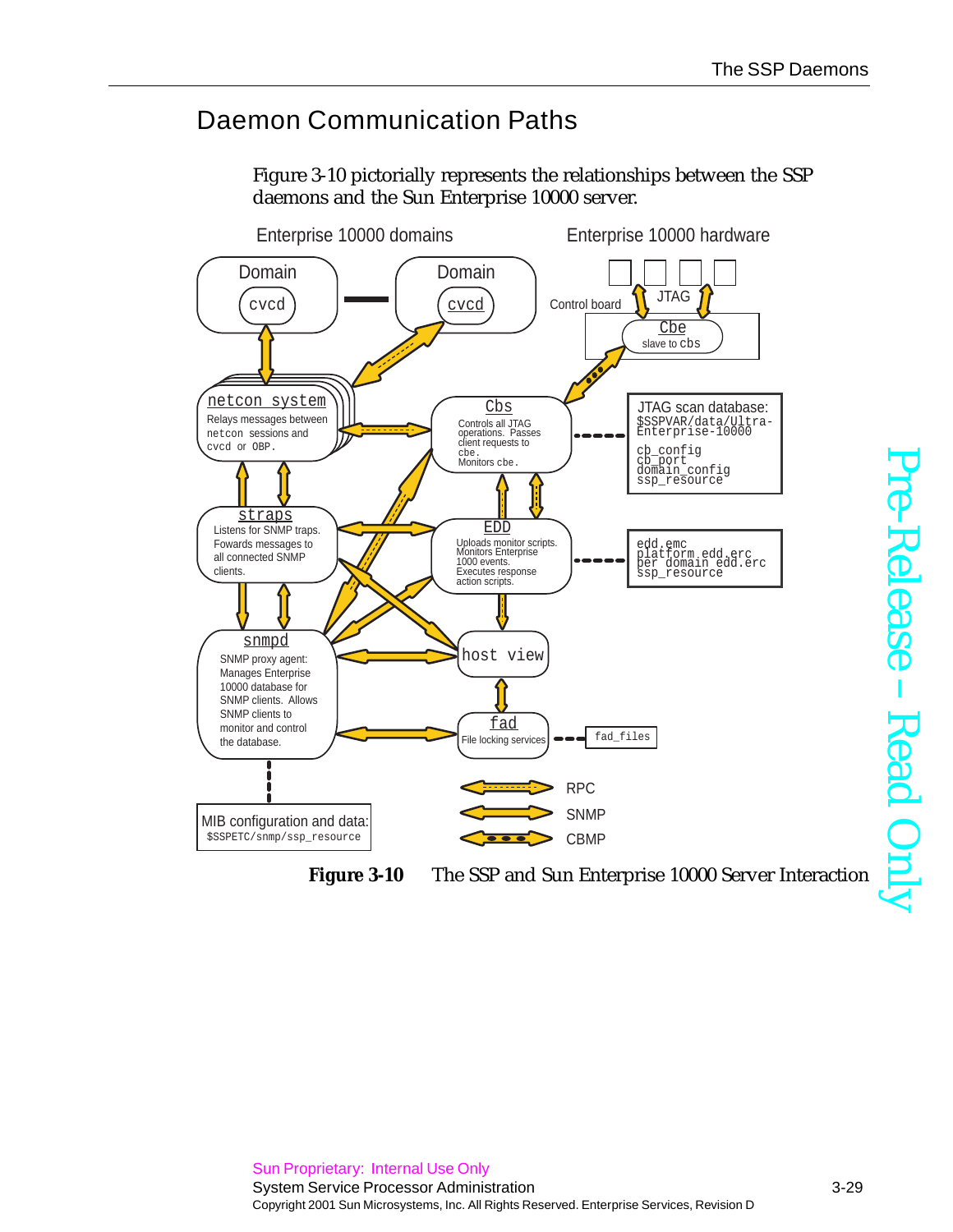## The Failover Daemons

Version 3.4 and onwards of the SSP software adds the following two daemons:

- The datasyncd daemon that periodically copies the critical data files from the main SSP to the spare SSP without need for a manual backup and restore process.
- The fod daemon that monitors communication between the SSPs and the control boards and initiates automated takeover of the main SSP role if the main SSP fails.

## The Data Synchronization Daemon (datasyncd)

The datasyncd command provides synchronization of data files between the main SSP and the Spare SSP. It performs the following:

- Runs only on the main SSP.
- Checks files for changes hourly (or immediately if it is told to by the setdatasync command). User defined files can be checked at any interval.
- Reads the following two input files:
	- \$SSPVAR/.ssp\_private/fad\_files the list of critical system and domain state files maintained by the SSP.
	- \$SSPVAR/.ssp\_private/user\_file\_list a user maintainable list of files which synchronizes with the spare SSP.
- Transfers any changed files listed in the files above to the spare.

**Note –** The datasyncd command does not operate if the SSP failover status is not "Active."

Uses  $r$  shell as the mechanism for transferring the files.

**Note –** The SSP installation creates a ~ssp/.rhosts file with the host names of the opposite SSP's control board interface names in it.

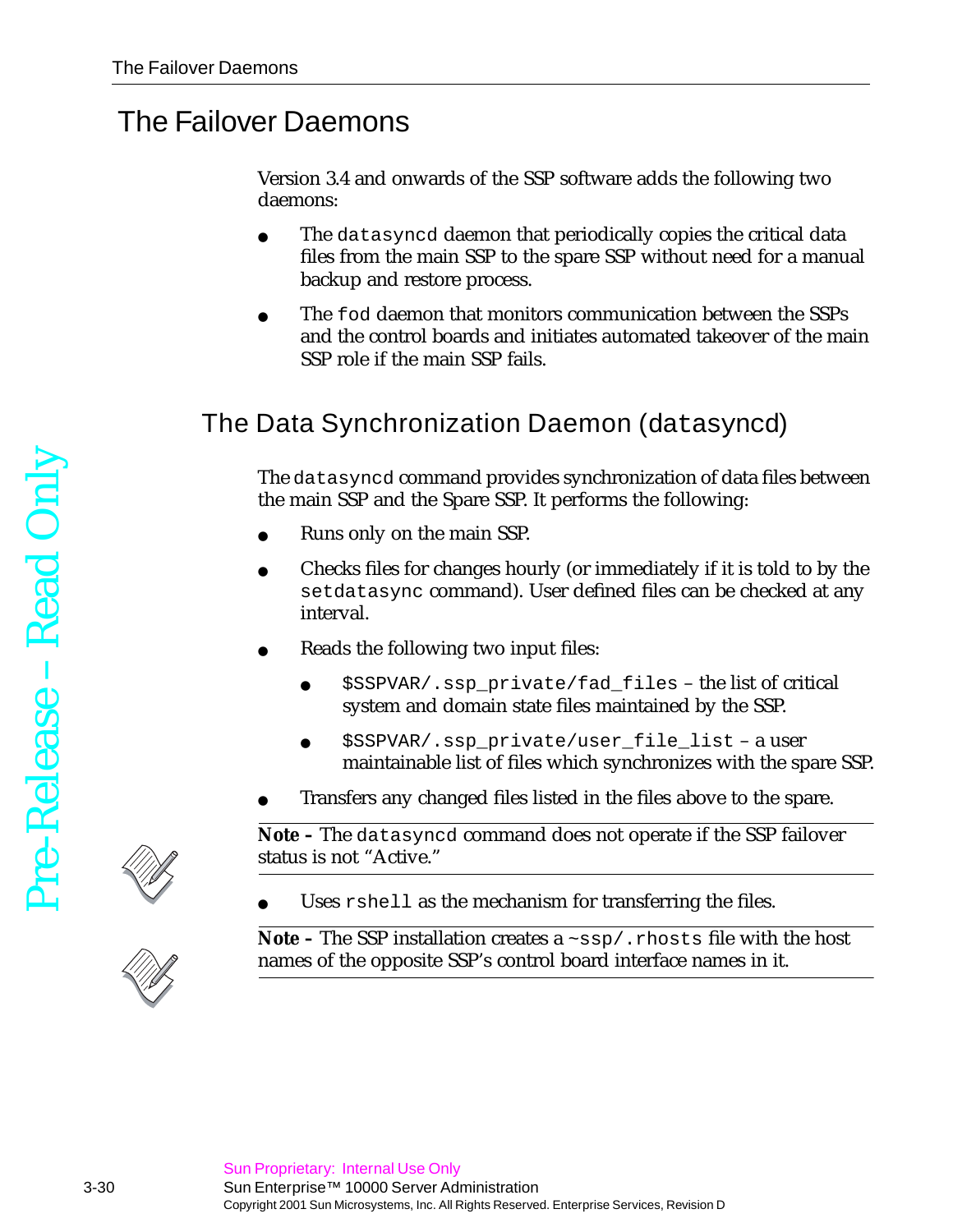Synchronizing Files

The following command results in the  $\sim$ /ssp/notes.txt file being propagated to the spare SSP. The file is then checked for changes every three minutes.

hamilton:presidents% **setdatasync -i 3 schedule /export/home/ssp/notes.txt**

To verify synchronization, use the following command:

| hamilton: presidents% showdatasync -1 |               |                              |
|---------------------------------------|---------------|------------------------------|
| TIME PROPAGATED                       | INTERVAL FILE |                              |
| Jul 18 07:30:08                       |               | 3 /export/home/ssp/notes.txt |



**Note –** Because datasyncd runs as the SSP user, the files to be transferred *must* be readable and writable by the SSP user, and the directory where the file is written *must* be writable by the SSP user.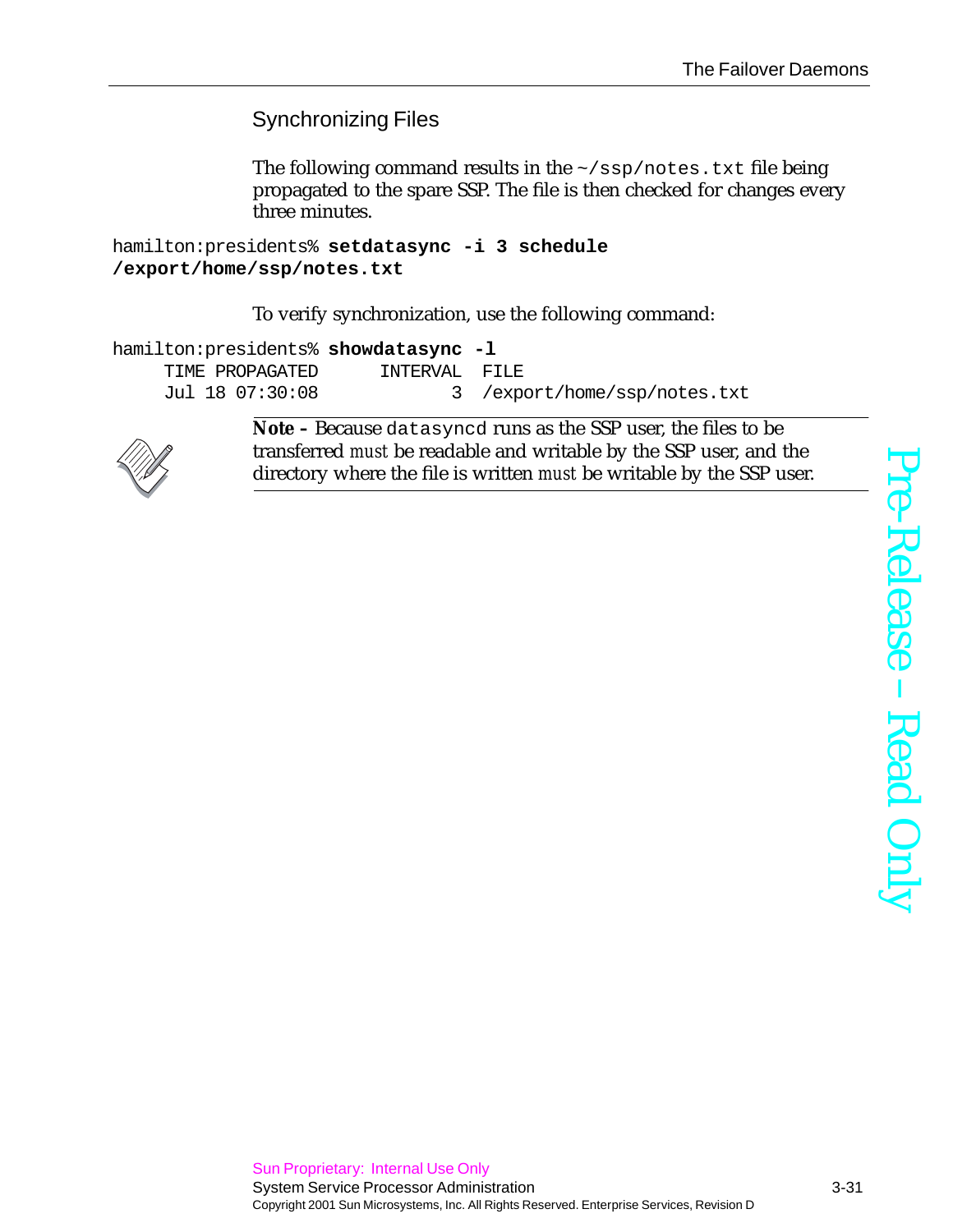### <span id="page-31-1"></span>The Failover Daemon (fod)

The fod process runs on both the main and the spare SSP and communicates with the other SSP and the control boards using the Failover Protocol (FOP). [Figure 3-11](#page-31-0) demonstrates the functionality of the fod process.



**Figure 3-11** The fod Daemon

<span id="page-31-0"></span>When it first starts, fod attempts to discover whether this SSP is the main SSP or the spare SSP. To do this, it attempts a connection to the other SSP to inquire about whether it thinks it is the main or spare SSP. If this connection fails, it tries to contact the control board to determine the role it should take.

The fod daemon requires a logical IP address for the main SSP. This obviates the need to change the /etc/ssphostname file on all the domains when the SSP fails over.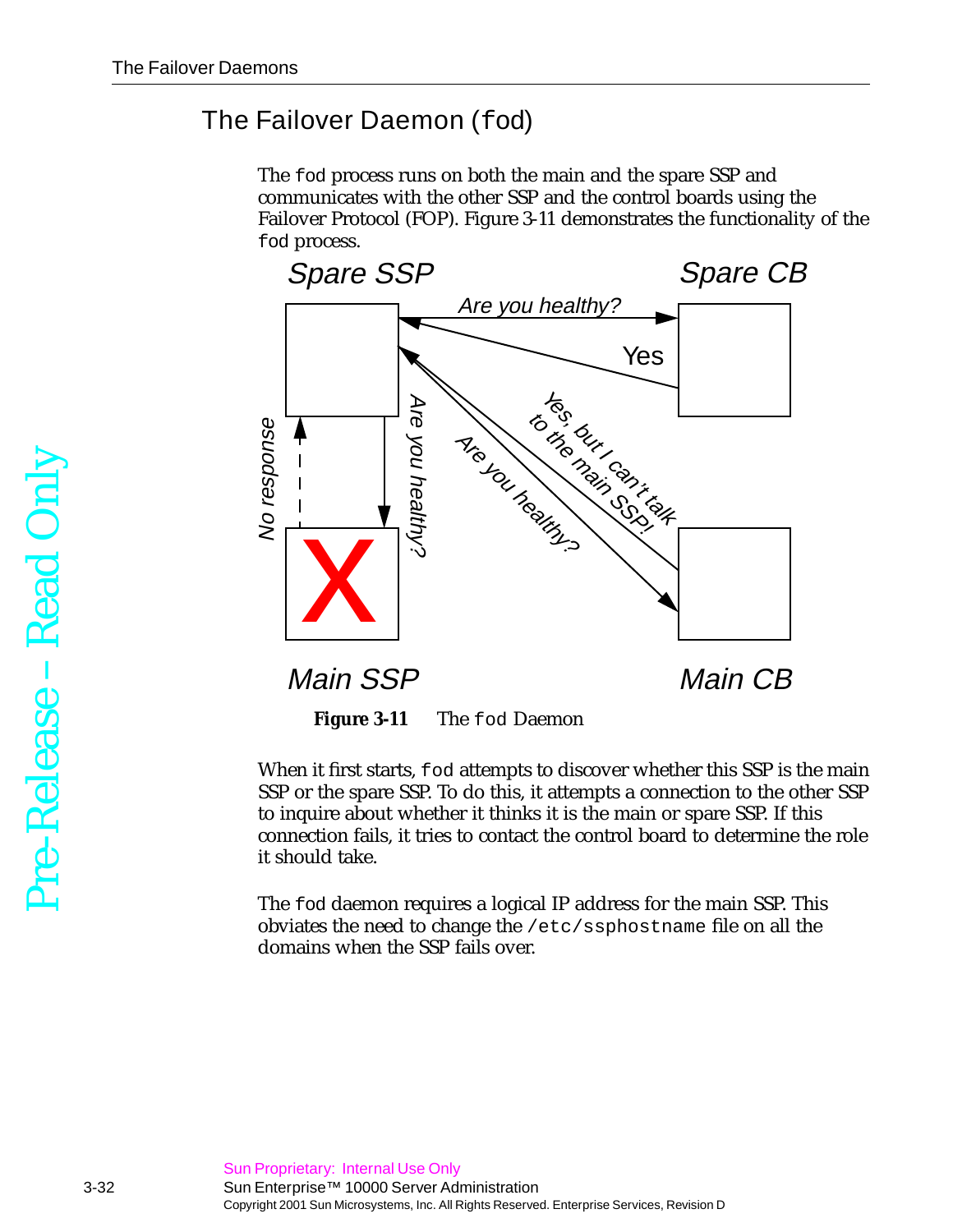In the example shown in [Figure 3-11 on page 3-32](#page-31-0), the spare fod is unable to talk to the main SSP, yet it is able to talk to the main control board. In this case, the spare fod initiates an automated SSP failover. [Table 3-3](#page-32-0) shows the action fod takes based on detected failures.

| <b>Failure Point</b>                        | <b>Failover</b><br><b>SSP</b> | <b>Disable</b><br><b>SSP</b><br><b>Failover</b> | <b>Control</b><br><b>Board</b><br><b>Failover</b> | <b>Disable</b><br><b>Control</b><br><b>Board</b><br><b>Failover</b> |
|---------------------------------------------|-------------------------------|-------------------------------------------------|---------------------------------------------------|---------------------------------------------------------------------|
| Main SSP to domains                         | <b>Yes</b>                    |                                                 |                                                   |                                                                     |
| Spare SSP to domains                        |                               | <b>Yes</b>                                      |                                                   |                                                                     |
| <b>Main SSP</b>                             | Yes                           |                                                 |                                                   |                                                                     |
| <b>Spare SSP</b>                            |                               | <b>Yes</b>                                      |                                                   |                                                                     |
| Main SSP to spare hub                       |                               | <b>Yes</b>                                      |                                                   | <b>Yes</b>                                                          |
| Spare SSP to main hub                       |                               | <b>Yes</b>                                      |                                                   |                                                                     |
| Main SSP to main hub                        | <b>Yes</b>                    |                                                 |                                                   |                                                                     |
| Spare SSP to spare hub                      |                               | <b>Yes</b>                                      |                                                   |                                                                     |
| Main hub                                    |                               |                                                 | <b>Yes</b>                                        |                                                                     |
| Spare hub                                   |                               | <b>Yes</b>                                      |                                                   | <b>Yes</b>                                                          |
| <b>Primary Control Board</b><br>to main hub |                               |                                                 | <b>Yes</b>                                        |                                                                     |
| <b>Spare Control Board to</b><br>spare hub  |                               |                                                 |                                                   | yes                                                                 |
| <b>Primary Control Board</b>                |                               |                                                 | Yes                                               |                                                                     |
| <b>Spare Control Board</b>                  |                               |                                                 |                                                   | Yes                                                                 |

<span id="page-32-0"></span>

| <b>Table 3-3</b> The Action fod Takes Based on Detected Failure |  |  |  |  |  |
|-----------------------------------------------------------------|--|--|--|--|--|
|-----------------------------------------------------------------|--|--|--|--|--|

The instructor should spend some time here running through a couple of scenarios from the following table. For example, if the fods decide that the spare hub has died because they can contact each other on the control board 0 interface, but not on the control board 1 interface, then it makes sense to disable the control board failover, but why do the fods decide to disable SSP failover too?

[Table 3-3](#page-32-0) was taken from the "SSP Internals" chapter of the *Sun Enterprise 10000 SSP 3.5 User's Guide.*



**Note –** Once a failover occurs, the failover state is marked "Failed." In order to fail back to the original SSP or control board, you must re-enable the failover state.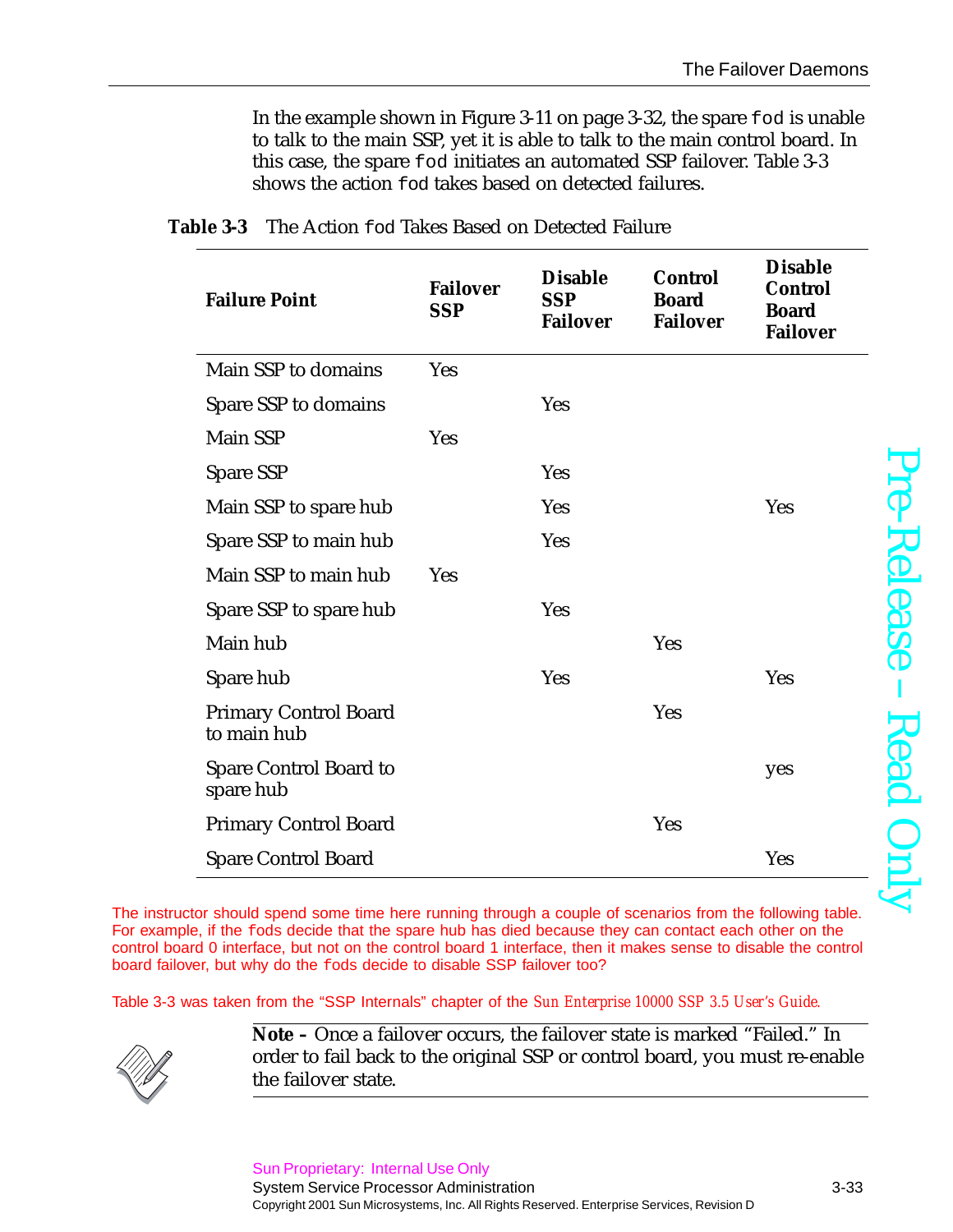#### Dual Control Board Handling

A system should be configured with dual control boards to minimize downtime in the event of a control board failure.

As discussed earlier, if connectivity to the main control board is lost (because of a network problem or a hub failure), fod automatically causes failover to the other control board.

The primary control board essentially serves the following two purposes:

- It provides the JTAG interface
- It provides a system clock

There are two types of failover that can occur depending on the prevailing conditions at the time. The following are examples of these failover types:

- Partial failover Only the JTAG interface is moved to the spare control board. The primary control board continues to provide the system clock and running domains are not affected.
- Complete failover Both the JTAG function and the system clock function are moved to the spare control board.

When a control board failure occurs, and there are no domains running, a complete failover is initiated.



**Note –** In a complete failover situation, any running domains fail. Complete failover cannot be performed without rebooting all running domains, because the control board is providing the high-frequency system clocks for all boards in the system.

The inactive control board can be hot swapped.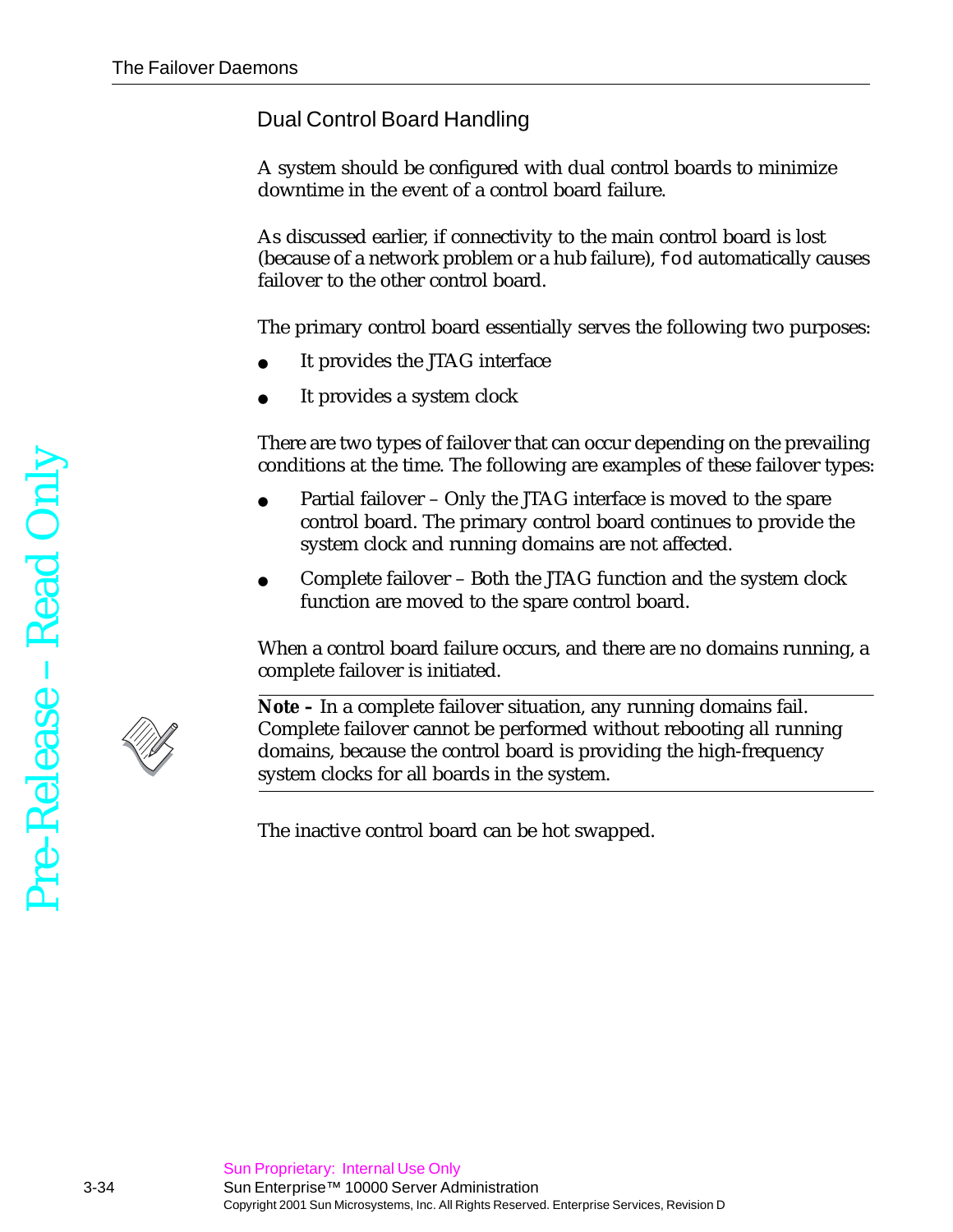## Using the showfailover and setfailover Commands

To display the fod daemon current status, use the showfailover command. It can run only on the main SSP.

### Failover Status

The following command displays the failover status:

| hamilton:presidents% showfailover     |             |
|---------------------------------------|-------------|
| Failover State:                       |             |
| SSP Failover: Active                  |             |
| CB Failover: Active                   |             |
| Failover Connection Map:              |             |
| Main SSP to Spare SSP thru Main Hub:  | <b>GOOD</b> |
| Main SSP to Spare SSP thru Spare Hub: | GOOD        |
| Main SSP to Primary Control Board:    | <b>GOOD</b> |
| Main SSP to Spare Control Board:      | <b>GOOD</b> |
| Spare SSP to Main SSP thru Main Hub:  | <b>GOOD</b> |
| Spare SSP to Main SSP thru Spare Hub: | <b>GOOD</b> |
| Spare SSP to Primary Control Board:   | <b>GOOD</b> |
| Spare SSP to Spare Control Board:     | GOOD        |
| SSP/CB Host Information               |             |
| Main SSP:                             | hamilton    |
| Spare SSP:                            | franklin    |
| Primary Control Board (JTAG source):  | jefferson   |
| Spare Control Board:                  | madison     |
| System Clock source:                  | jefferson   |

If an SSP failover has already happened, the SSP failover is automatically set to "Failed," as shown by using the following command:

```
franklin:presidents% showfailover |grep "SSP Failover"
   SSP Failover: Failed
```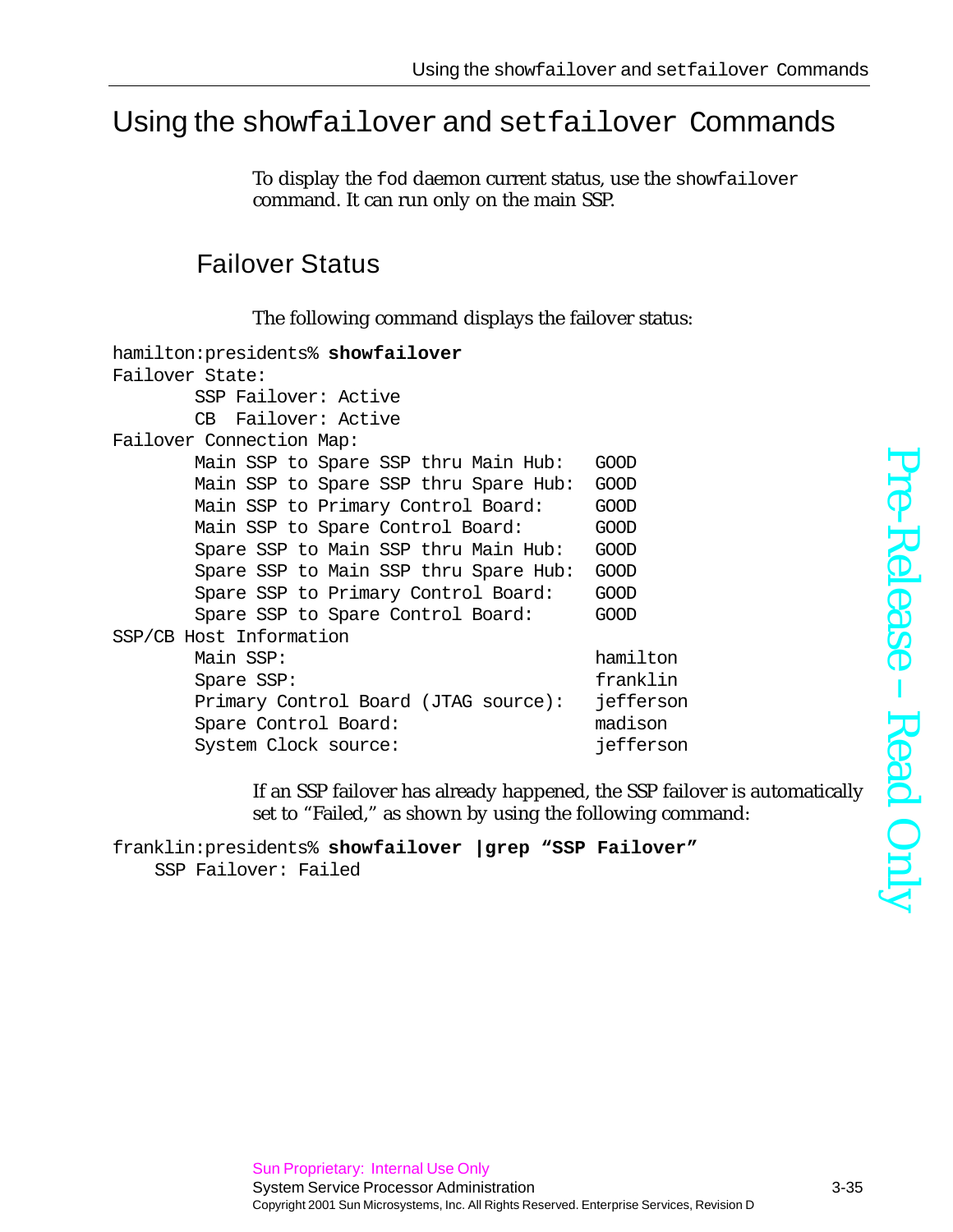## Forcing a Manual Failover of the SSP

To failover the SSP, the failover capability must be enabled. Perform the following:

1. Run the following command on the main SSP:

hamilton:presidents% **setfailover force**



**Note –** If the setfailover force command says "the failover has already occurred," then this means that failover is currently disabled. Simply enable failover with setfailover on and retry the force command.

On the main SSP, the setfailover force command does the following:

- Causes datasyncd to synchronize all the critical files to the spare SSP
- Relinquishes the floating IP address
- Switches the SSP to "spare" mode
- Sends a TERM signal to datasyncd, cbs, snmpd, edd, and any netcon\_server and obp\_helper processes
- Renames /tftpboot to the /tftpboot.spare
- Shuts down in.rarpd
- Restarts fod
- Comments-out the tftp entry in /etc/inetd.conf and restarts inetd
- Advises the spare SSP to become the main SSP
- Issues a cb\_reset to reboot the control boards

On the spare SSP, failover does the following:

- Adopts the floating IP address
- Renames the /tftpboot.spare directory to the /tftpboot directory
- Starts the in.rarpd daemon
- Uncomments the  $t$ ftp entry in /etc/inetd.conf and restarts the inetd daemon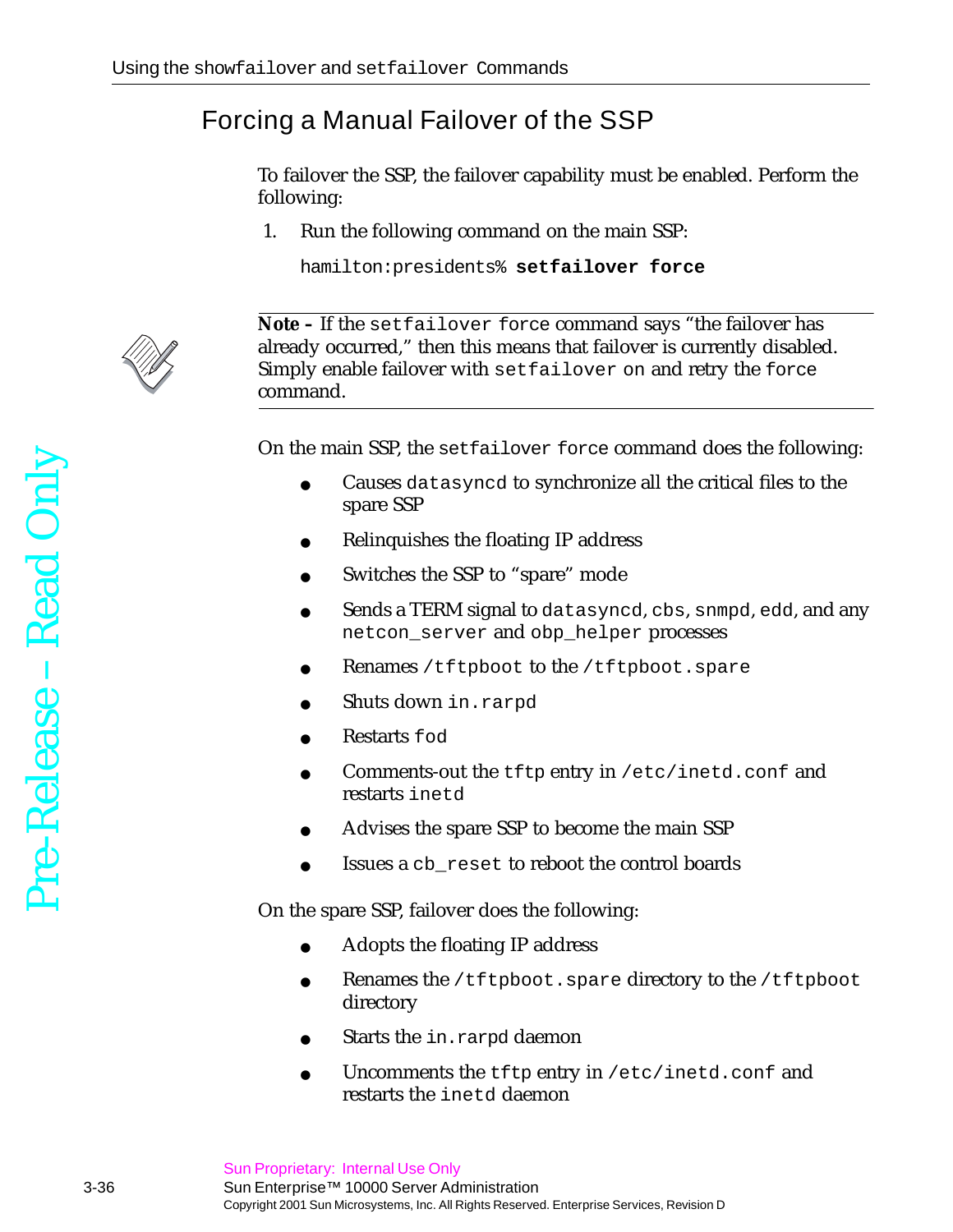Advises ssp\_startup.sh to start up the main ssp daemons

Re-enabling the Failover Capability

To re-enable the failover capability, execute the following:

franklin:presidents% **setfailover on** Failover enable request sent. Please use the showfailover (1M) command to verify that failover has been successfully enabled. If FAILED connections are detected, then failover will be re-disabled.

#### Disabling Failover

To disable failover capability, execute the following:

hamilton:presidents% **setfailover off**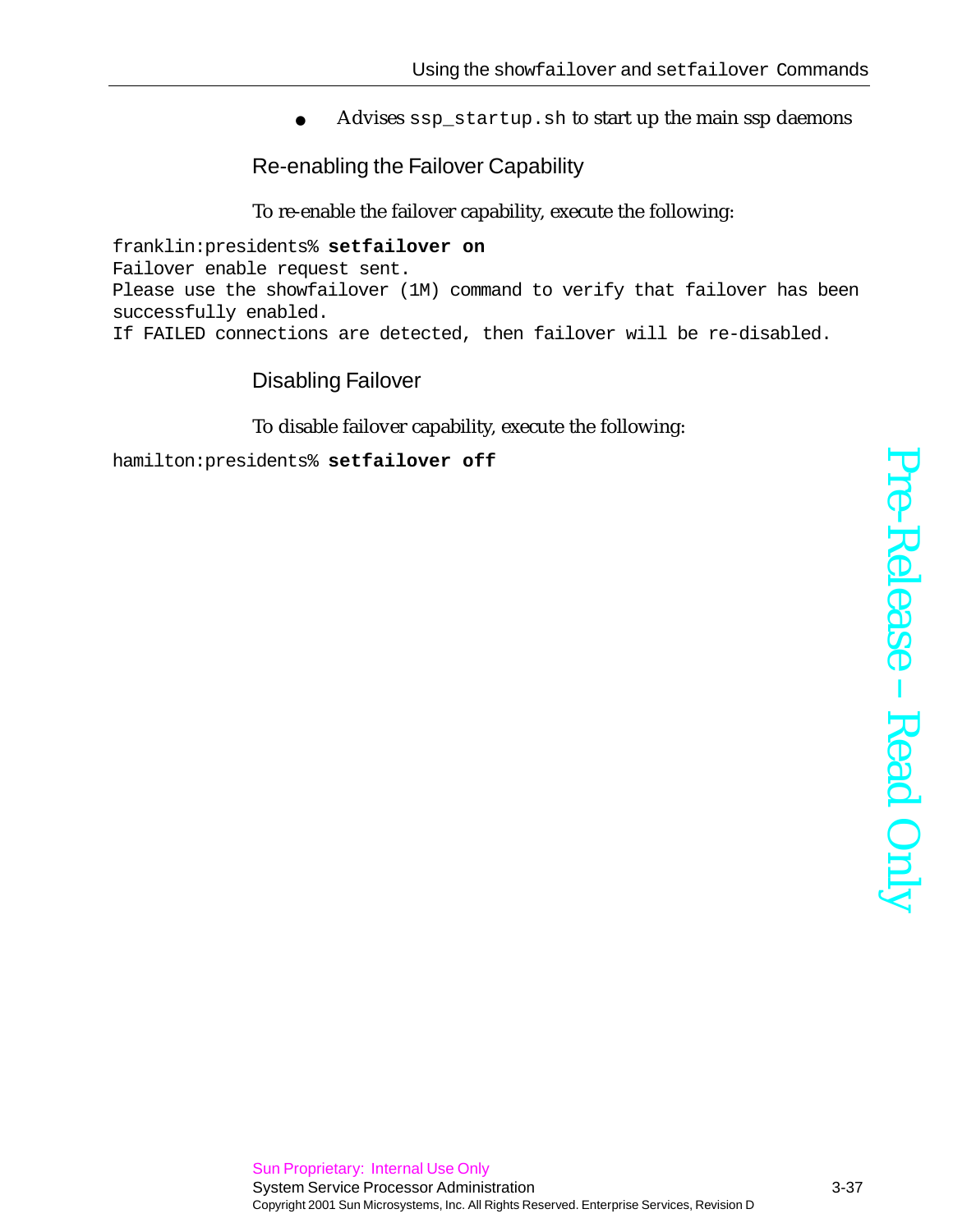## Switching the Active Control Board

To switch the active control board, perform the following steps:

- 1. Shut down all domains.
- 2. Power off all system components except the control boards.

hamilton:presidents% **power -off -all**

3. Power on all system components.

hamilton:presidents% **power -on -all**

4. Switch to the spare control board.

hamilton:presidents% **setfailover -t cb force**



**Note –** If the domains were not shut down and the power was not cycled on the system boards, then *only* the JTAG interface is switched to the spare control board.

5. Use the showfailover command to verify that both the JTAG and the system clock source have changed:

```
franklin:presidents% showfailover
Failover State:
        SSP Failover: Active
        CB Failover: Active
Failover Connection Map:
        Main SSP to Spare SSP thru Main Hub: GOOD
        Main SSP to Spare SSP thru Spare Hub: GOOD
       Main SSP to Primary Control Board: GOOD
       Main SSP to Spare Control Board: GOOD
        Spare SSP to Main SSP thru Main Hub: GOOD
        Spare SSP to Main SSP thru Spare Hub: GOOD
        Spare SSP to Primary Control Board: GOOD
       Spare SSP to Spare Control Board: GOOD
SSP/CB Host Information
        Main SSP: franklin
        Spare SSP: hamilton
        Primary Control Board (JTAG source): jefferson
        Spare Control Board: madison
       System Clock source: interest in the system clock source:
```
You can also look at the hostview GUI to determine which control board is the clock source (marked with the "C"), and which control board is the JTAG source (marked with a "J").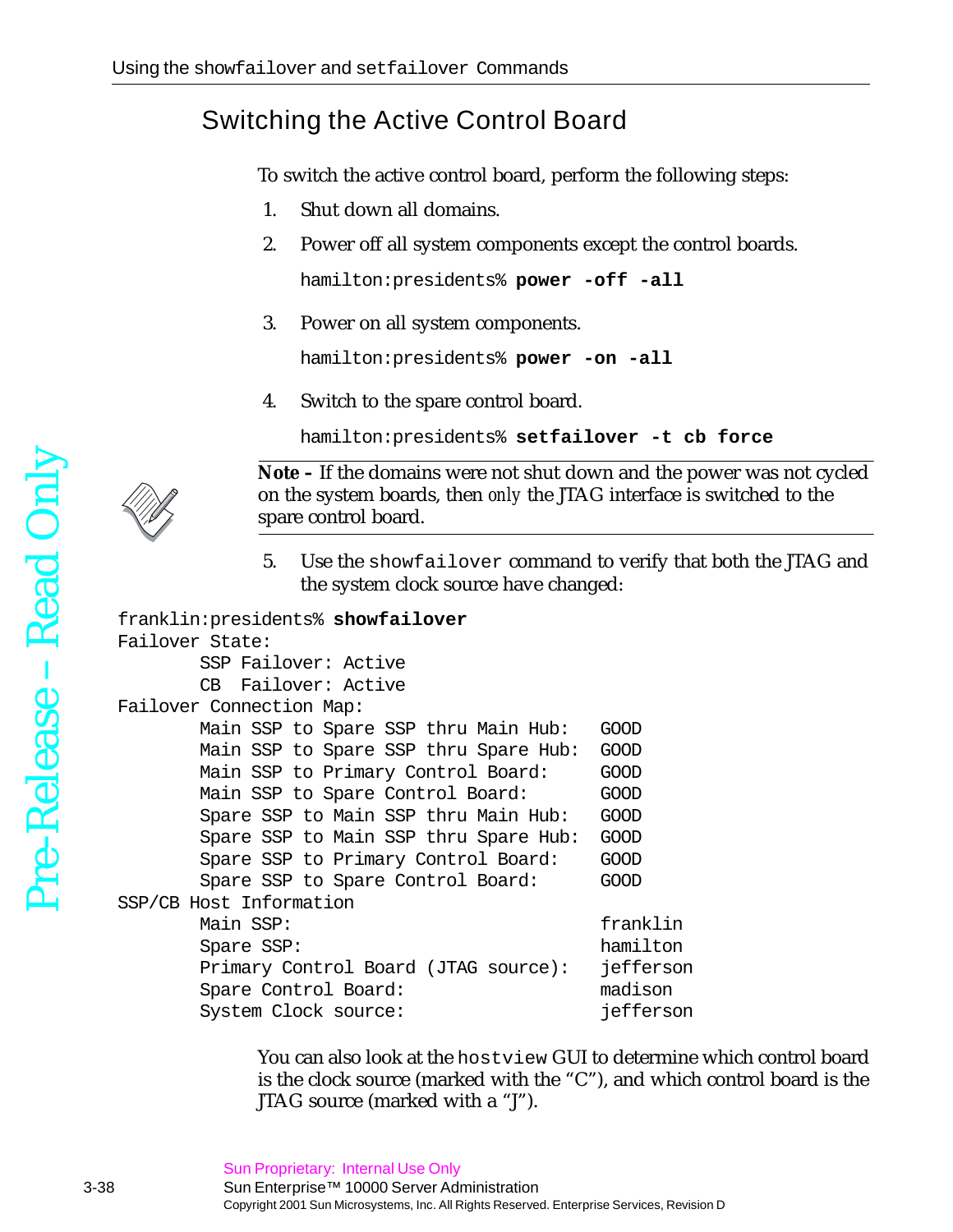After you are sure that both the JTAG source and the clock source have been relocated to the other control board, you can use bringup to start up all the domains.

#### Other Causes of Automatic Failover

Obviously, a catastrophic failure of the main SSP can trigger a failover; however, there are two other situations that can occur that also cause an SSP failover. These other situations include the following:

- Insufficient virtual memory for the SSP to operate
- Insufficient disk space for the SSP to operate

Virtual Memory and Disk Space Threshold

Use the setfailover command to display the current memory threshold:

```
hamilton:presidents% setfailover -m
Current virtual memory threshold (in KByte): 1000
```
Use the setfailover command to display the current disk threshold:

hamilton:presidents% **setfailover -d** Current disk space threshold (in KByte): 1

The limits in the examples above are far too low to be reasonable.

Setting the Virtual Memory and Disk Space Thresholds

Use the setfailover command as follows to set the required thresholds for virtual memory and disk space:

hamilton:presidents% **setfailover -m 10000** hamilton:presidents% **setfailover -d 2000**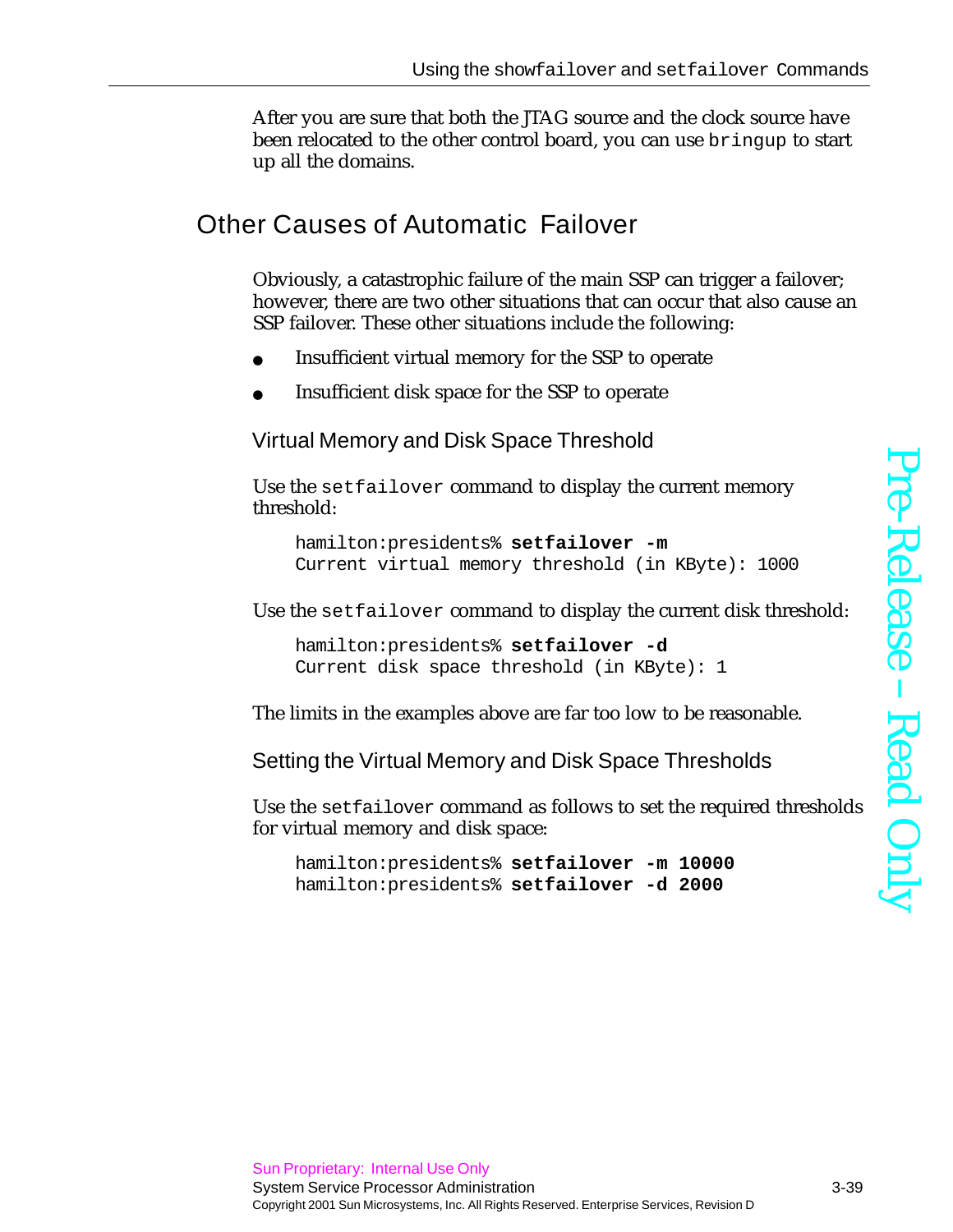## Installing the SSP Software

The SSP software comes installed on the SSP system when it is delivered. However, there are several reasons why you might need to re-install the software. These reasons are as follows:

- A disk or hardware failure occurred on the SSP.
- A new version of the SSP software is required to support:
	- A new OS version on a domain
	- New hardware (faster processors, for example)
- You want to move to a dual-SSP configuration.

#### Preparing to Install the SSP Software

Several steps must be completed before proceeding with the installation. These steps are as follows:

- 1. Update the name service hosts registry—Network Information Service (NIS or NIS+), /etc/hosts, or Domain Name Service (DNS)—to include the host names and IP addresses of the control boards.
- 2. Update the name service ethers registry (NIS, NIS+, /etc/ethers) to include the host names and Ethernet addresses of your control boards.

With NIS or NIS+, it might be useful to have the Sun Enterprise 10000 server control board information in the /etc/hosts and /etc/ethers files in the event that the NIS or NIS+ server goes down. You cannot control the Sun Enterprise 10000 server without the control board connections.

3. Ensure that /etc/nsswitch.conf is properly configured.

If the SSP is using NIS or NIS+, you *must* edit the /etc/nsswitch.conf file on the SSP to force it to use its local /etc/ethers, /etc/bootparams, /etc/services, and /etc/netmasks files before the NIS or NIS+ files.

Correct entries should appear as follows (for NIS):

ethers: files nis netmasks: files nis bootparams: files nis services: files nis

4. Use touch to create the /etc/notrouter file.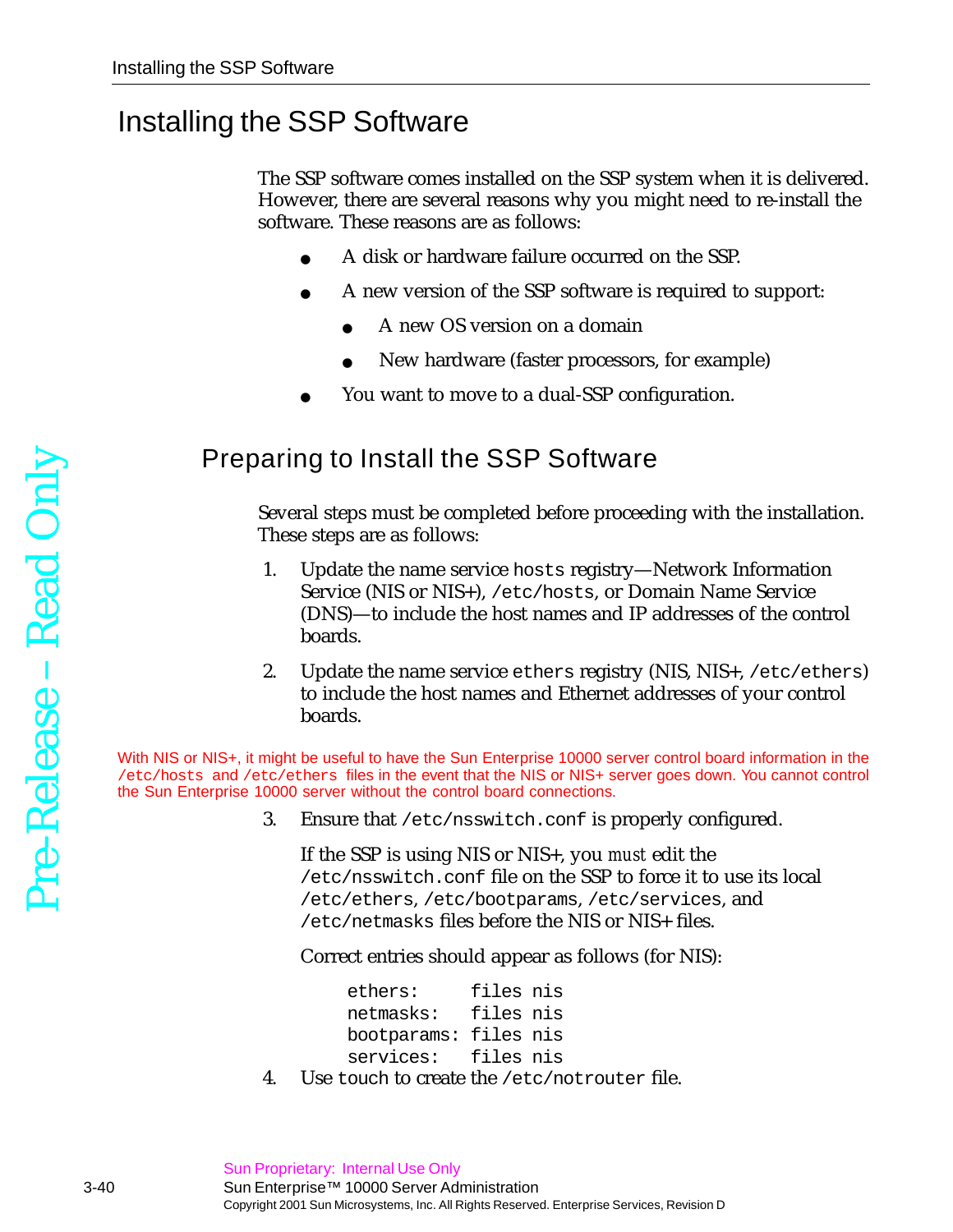## The SSP Packages

There are 12 packages that need to be installed, as shown in [Table 3-4](#page-40-0).

<span id="page-40-0"></span>

| Package Name | <b>Description</b>                      |
|--------------|-----------------------------------------|
| SUNWsspdf    | Data files                              |
| SUNWsspdo    | Domain utilities                        |
| SUNWsspdr    | Dynamic reconfiguration utilities       |
| SUNWsspfp    | Flash PROM image                        |
| SUNWsspid    | <b>Inter-Domain Networking</b>          |
| SUNWsspmn    | On-line manual pages                    |
| SUNWsspob    | <b>Open Boot PROM utilities</b>         |
| SUNWsspop    | Core utilities                          |
| SUNWssppo    | <b>POST</b> utilities                   |
| SUNWsspr     | <b>System Service Processor, (Root)</b> |
| SUNWsspst    | Scan tests                              |
| SUNWsspue    | <b>User environment</b>                 |

**Table 3-4** SSP Packages

They are included on the Supplemental CD-ROM that is shipped with Solaris 7 and Solaris 8 Operating Environments.

Installation of the packages is order-dependant. Use the installation script called ssp\_install, as described in "Installing the SSP Software Packages" on page 3-47. Using of this script ensures that the packages are installed correctly. This script is located in the Tools directory under the SSP software root.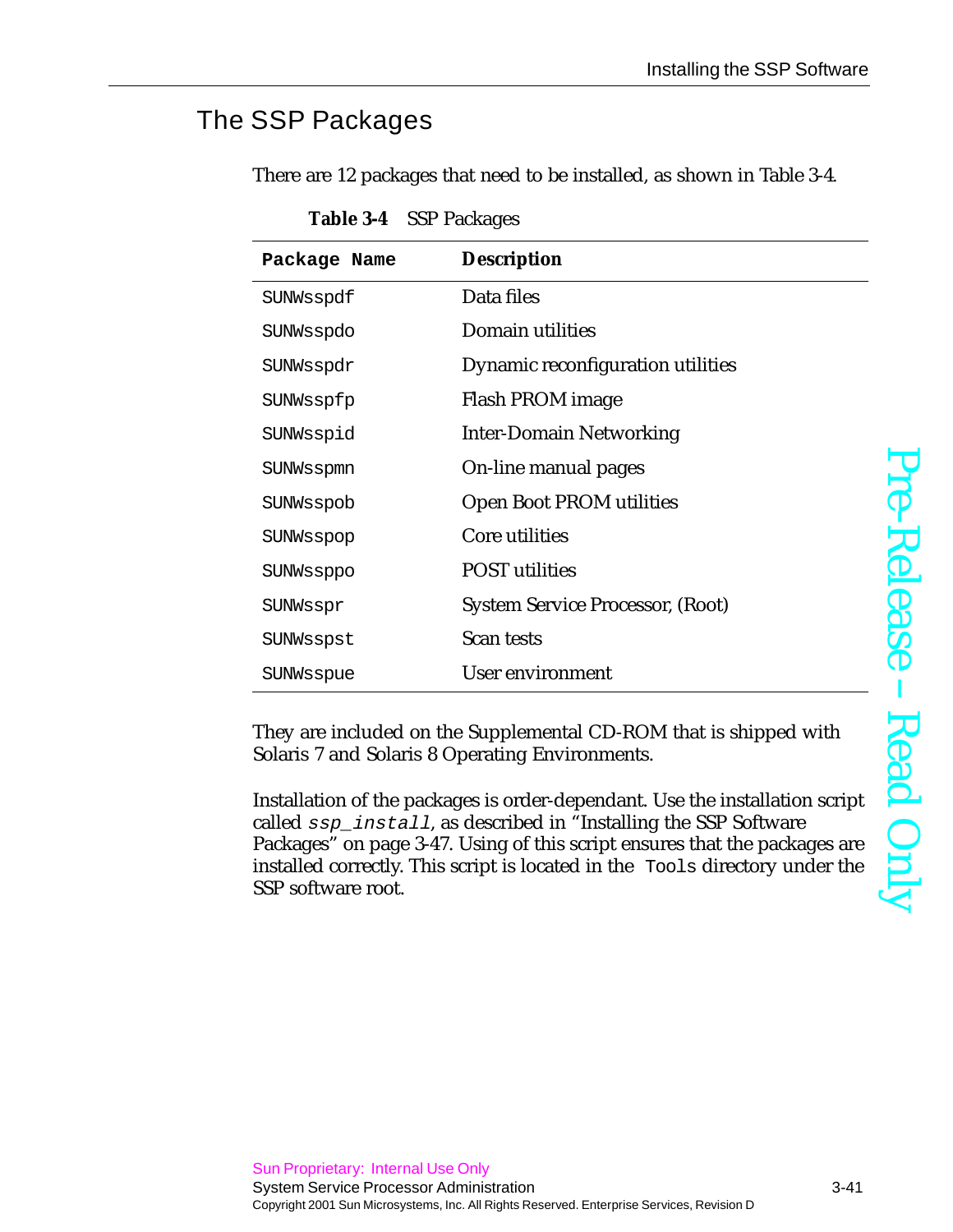## Installing the SSP Software Packages

The following procedure shows how to install SSP 3.4 software from a CD-ROM.

**Note –** If you are installing from an NFS mount, the directory from which you are installing the SSP software will be different from that of the CD-ROM. Also, you need to be in multi-user mode.

To install the SSP software packages from the SSP CD-ROM:

- 1. Insert the SSP CD-ROM into the CD-ROM drive.
- 2. Change to the /cdrom/cdrom/Tools directory.
- 3. Install the SSP software by typing:

```
# ./ssp_install ../Product
```
- 4. When prompted about whether to install the SUNWsspfp packages, type "y".
- 5. After installing the SSP packages, reboot the SSP system.

**Note –** At this point you are asked to provide configuration information about the SSP. See ["Configuring the Control Boards" on page 3-44](#page-43-0) for details about configuration.

- 6. Log in as user ssp on the SSP. The initial password is ssp.
- 7. Type the following:

franklin% **tail -f \$SSPLOGGER/messages**

Wait for the Startup of SSP programs complete message before you continue.



**Caution –** Whenever you reboot the SSP, it can take a few minutes before you can run any SSP commands. This delay is needed to enable the SSP software initialization process to complete.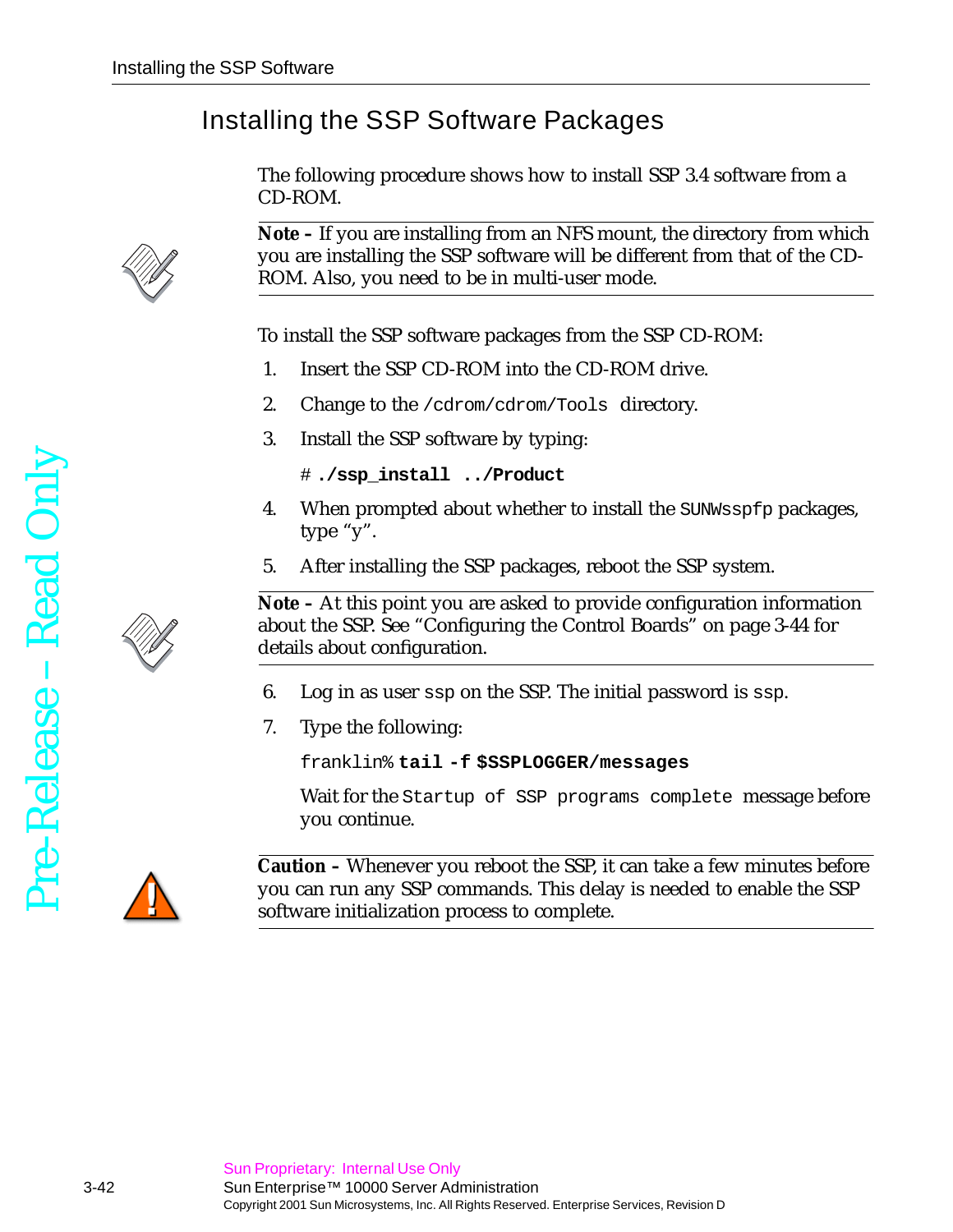## Getting Information About Installed SSP Software

SSP package information such as version, revision, size, install date, and status can be obtained by typing the following command:

|                 | ssp% <b>pkginfo -l SUNWsspue</b>           |
|-----------------|--------------------------------------------|
| PKGINST:        | SUNWsspue                                  |
| NAME:           | System Service Processor User Environment  |
| CATEGORY:       | application, servproc                      |
| ARCH:           | sparc                                      |
| VERSION:        | 3.4.0, REV=2000.08.20.19.44                |
| <b>BASEDIR:</b> |                                            |
| VENDOR:         | Sun Microsystems, Inc.                     |
| DESC:           | System Service Processor User Environment  |
| <b>PSTAMP:</b>  | sspbuild.westm20194522                     |
| INSTDATE:       | Jul 16 2001 21:31                          |
| HOTLINE:        | Please contact your local service provider |
| STATUS:         | completely installed                       |
| FILES:          | 32 installed pathnames                     |
|                 | 1 shared pathnames                         |
|                 | 6 directories                              |
|                 | 2 executables                              |
|                 | 94 blocks used (approx)                    |
|                 |                                            |

Pre-ReleaseRead Only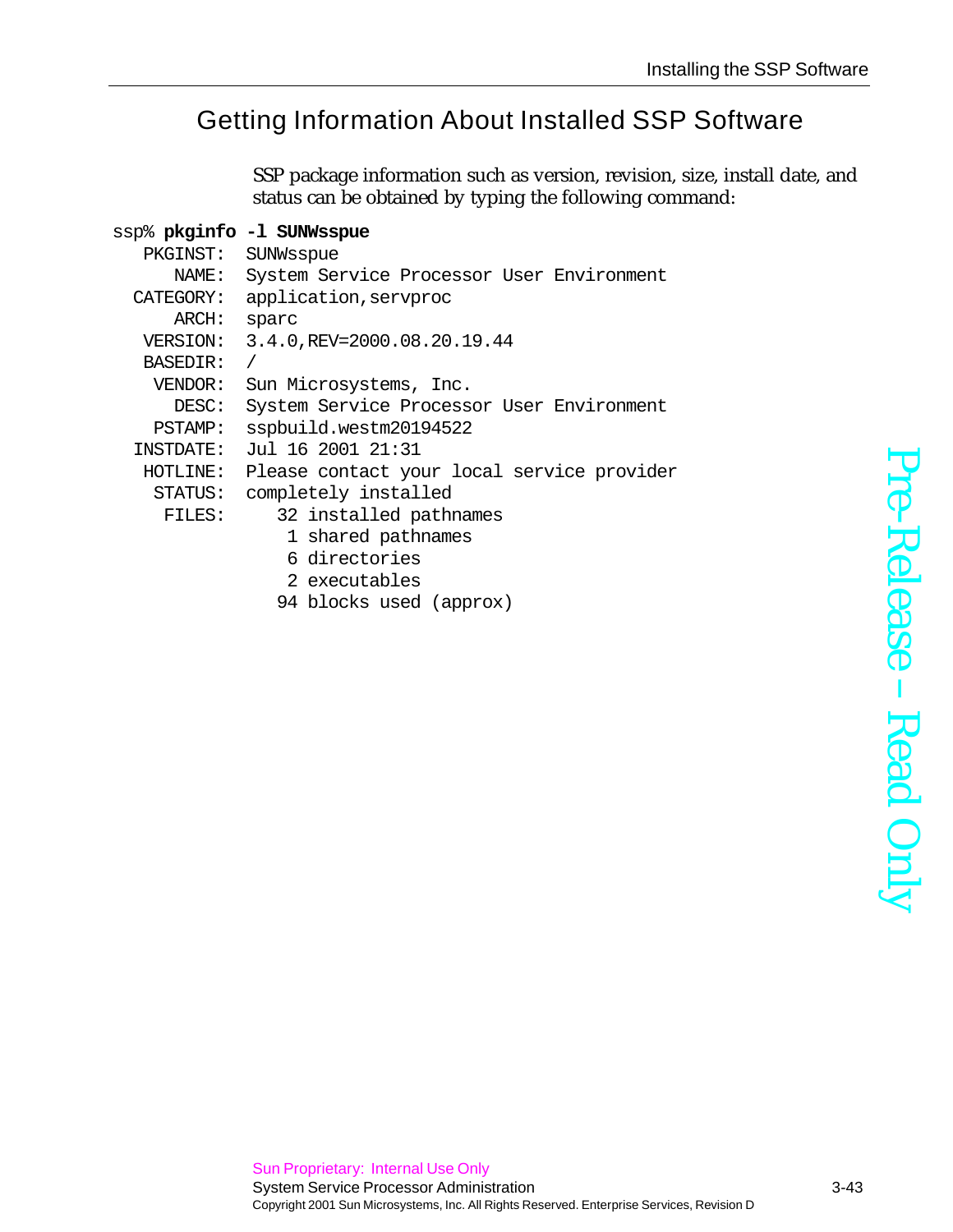# <span id="page-43-0"></span>Configuring the Control Boards

When the SSP system boots for the first time after you install the SSP software (or for the first time after you receive the system from Sun), the boot process runs the ssp\_config utility to configure the control boards and the SSP environment. This utility can also be used to reconfigure the SSP environment and the control boards after the initial setup.

## The ssp\_config Command

The ssp\_config command is used to initially configure or reconfigure the SSP. The command asks you for the following information:

- Sun Enterprise 10000 server name
- Control board 0 host name and IP address
- Control board 1 host name and IP address (if present)
- The name and IP address that "floats" between SSPs (always belonging to the one configured as "main")
- The speed of the processors in your Sun Enterprise 10000 server
- Whether this is the main or a spare SSP

This information is used to configure the cb\_config file in the \$SSPVAR/.ssp\_private directory.

**Note –** If you manually run the ssp\_config command, reboot the SSPs.



## The ssp\_unconfig Command

Use the ssp\_unconfig command to unconfigure the SSP. To unconfigure the SSP you first must halt domains, remove their configurations, and then run the ssp\_unconfig command. This will unconfigure the cb config file.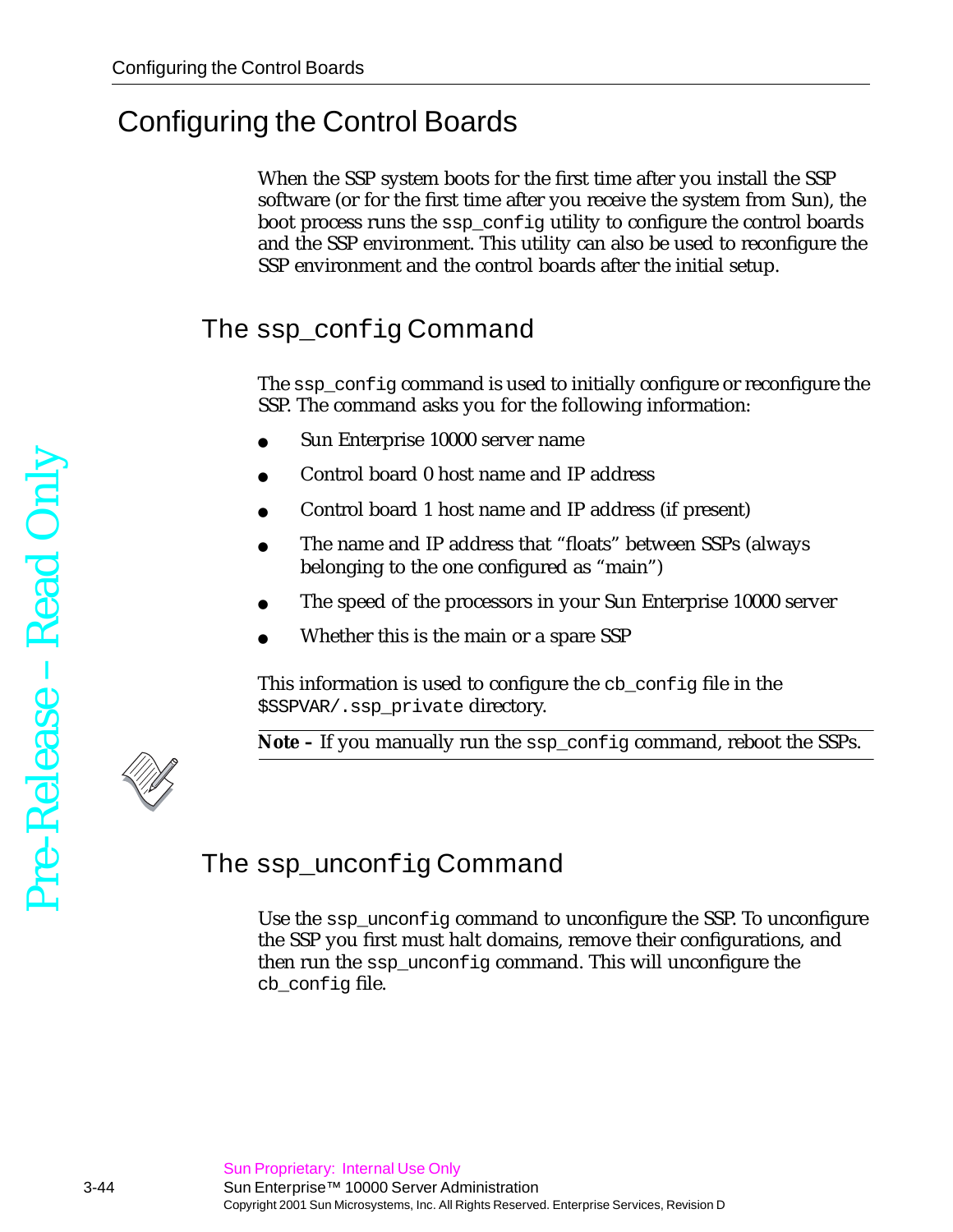#### <span id="page-44-0"></span>Responding to the ssp\_config Questions

The following is an example of the configuration questions generated during the first reboot cycle.

Do you wish to configure this system as an SSP for an E10000? (y/n) **y**

The system name identifies the entire host machine to the SSP software. The system name occupies a different name space than domain name (host names of bootable systems).

What is the name of the platform this SSP will service? **presidents** Please enter the floating host name of the main SSP [presidents-sspmain]: **live-ssp** main SSP name = live-ssp main SSP IP address = 192.9.201.131 Is this correct? (y/n) **y**

You must specify what type of processor modules you have installed in your Enterprise-10000 platform. If you have a mixture of processors, select the option corresponding to the lowest processor speed in your configuration. Please select one of the options below.

1) 250 MHz processors 2) 366 MHz processors 3) 400 MHz processors 4) 466 MHz processors 5) Unlisted (manually enter clock values)

What speed of processors do you have installed? **1** Your selections are apparently for a 250 MHz processor. Is this correct? (y/n) **y**

The platform name identifies the entire host machine to the SSP software. The platform name occupies a different name space than domain names (hostnames of bootable systems). What is the name of the platform this SSP will service [presidents]? Do you have a control board 0? (y/n) **y** Please enter the host name of the control board 0 [cb0]: **jefferson** Do you have a control board 1? (y/n) **y** Please enter the host name of the control board 1 [cb1]: **madison**

Please identify the primary control board. Is Control Board 0 [jefferson] the primary? (y/n) **y**

Platform name = presidents Control Board  $0 =$  jefferson =>  $10.1.0.200$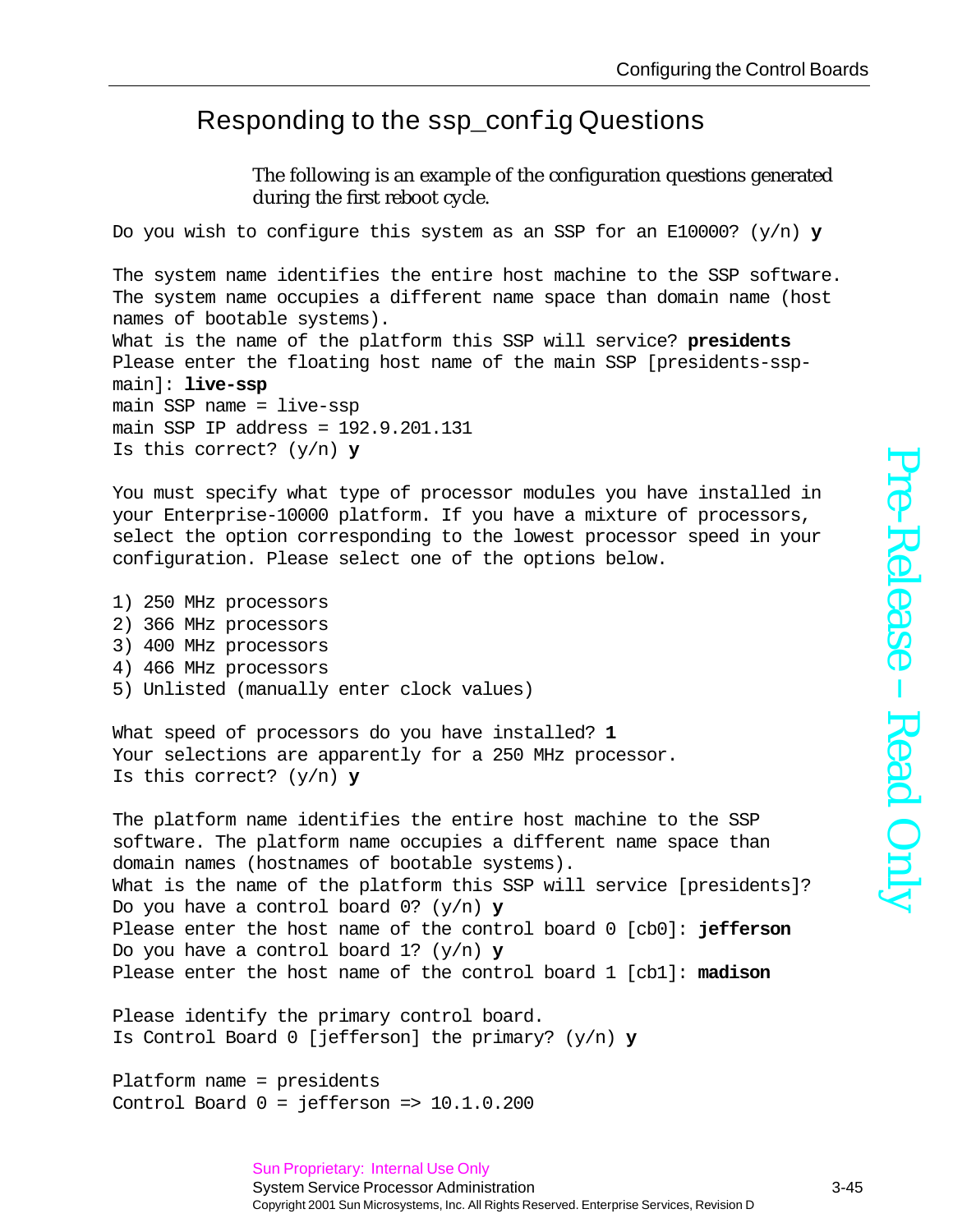Control Board  $1 =$  madison =>  $10.2.0.200$ Primary Control Board = jefferson

```
Is this correct? (y/n) y
```
### The Control Board Configuration File

The control board configuration file is named \$SSPVAR/.ssp\_private/cb\_config. It contains only one line.

The format of the line is:

*platform\_name:platform\_type:cb0\_hostname:status0:cb1\_hostname:status1*

where:

- $p$ latform\_name The Enterprise 10000 platform name assigned at installation time.
- $platform_type Always Ultra-Enterprise-10000.$
- $\text{c}$ b0 hostname Control board 0 host name, if one is installed.
- $status0 Indicates$  if control board 0 is the primary. P indicates primary; anything else or blank indicates alternate.
- $\text{cbl}$  hostname Control board 1 host name, if one is installed.
- *status 1* Indicates if control board 1 is the primary. P indicates primary; anything else or blank indicates alternate.

For example:

presidents:Ultra-Enterprise-10000:jefferson:P:madison:

This example shows that there are two control boards installed in the presidents platform. They have host names jefferson (which is the primary) and madison.



**Caution –** Do not try to change the primary control board designation by editing this file. It is not sufficient, and may cause your domains to fail.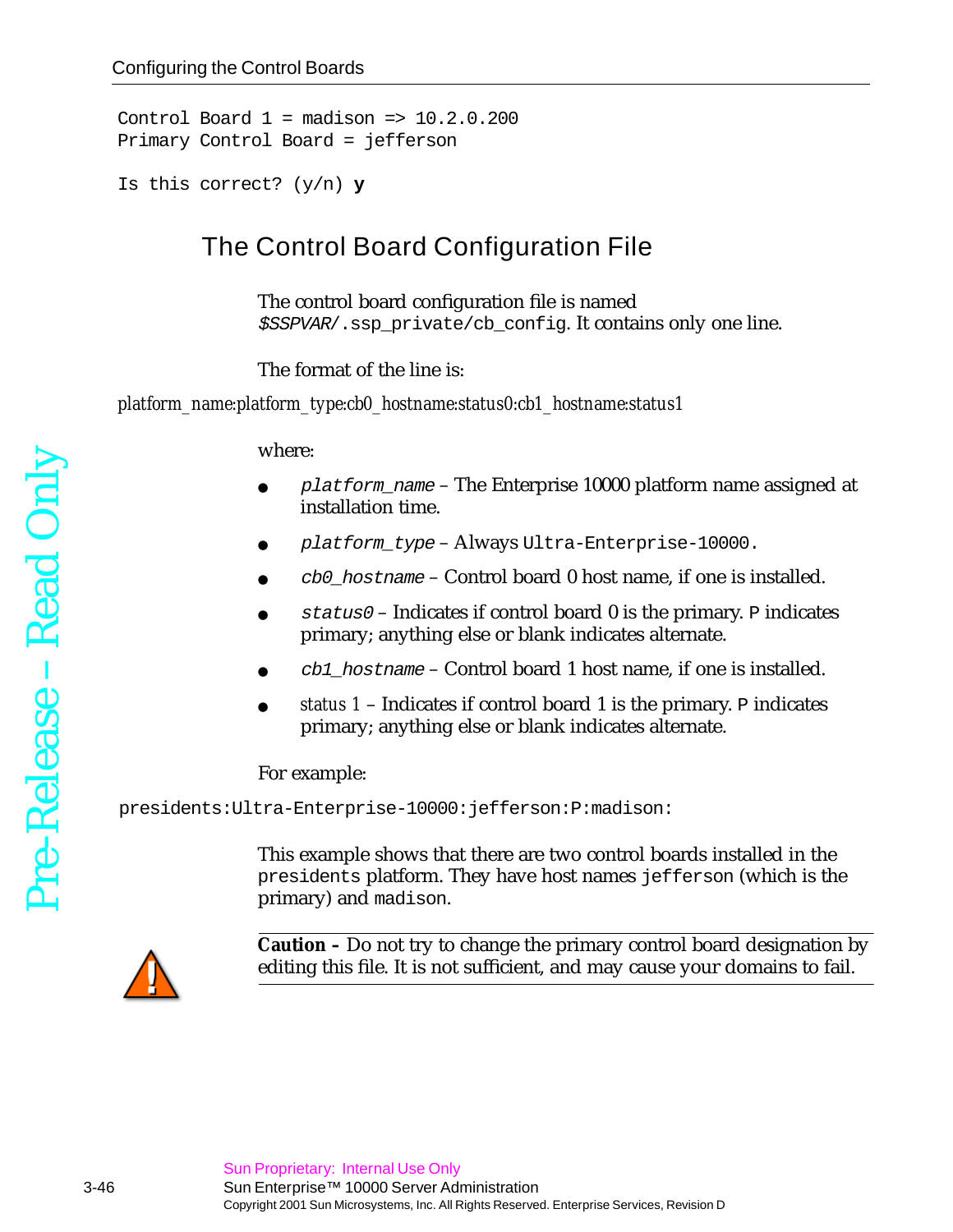## Switching the Primary Control Board

You can change the primary control board by using the ssp\_config cb command. The ssp\_config command updates the \$SSPVAR/.ssp\_private/cb\_config file.

1. Run ssp\_config cb from the SSP, specifying the new control board configuration. Do the following on the main SSP as root:

```
hamilton# /opt/SUNWssp/bin/ssp_config cb
Configuring control boards.
Platform name = presidents
Control Board 0 = jefferson => 10.1.0.200Control Board 1 = madison => 10.2.0.200Primary Control Board = 0
Is this correct? (y/n): n
Do you have a control board 0? (y/n): y
Please enter the host name of the control board 0 [jefferson]:
Do you have a control board 1? (y/n): y
Please enter the host name of the control board 1 [madison]:
Please identify the primary control board.
Is Control Board 0 [jefferson] the primary? (y/n) n
Is Control Board 1 [madison] the primary? (y/n) y
Platform name = presidents
Control Board 0 = presidents-cb0 => 10.1.0.200
Control Board 1 = presidents-cb1 => 10.2.0.200
Primary Control Board = 1
Is this correct? (y/n): y
```
2. When you have completed the ssp\_config cb command, reboot the SSPs.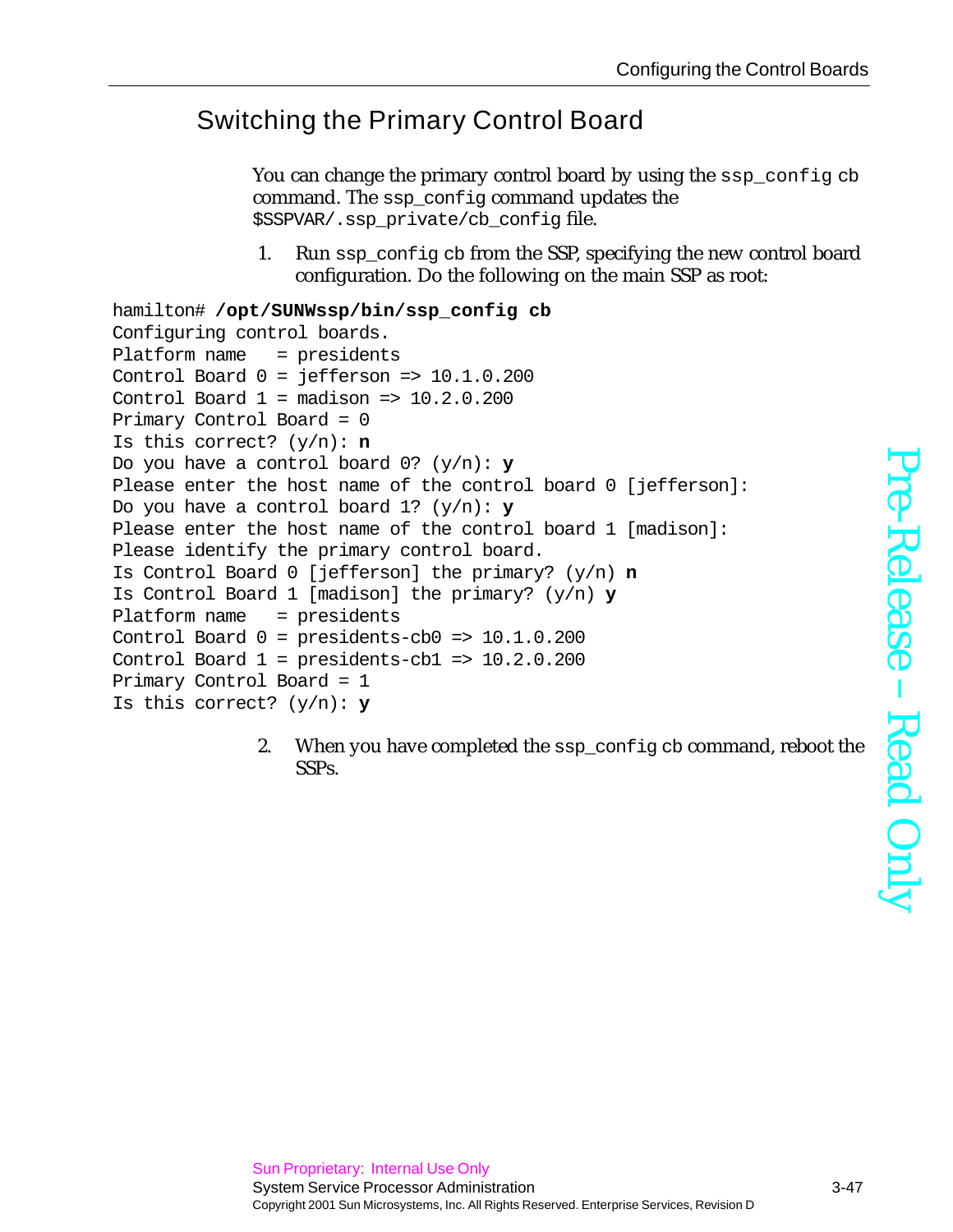## Saving the SSP Environment

The SSP contains files that are difficult to rebuild if they are damaged or lost, so these files should be backed up regularly, as shown in [Figure 3-12](#page-47-0).



Tape Drive

**Figure 3-12** Saving the SSP Environment

<span id="page-47-0"></span>Remember that much of the Sun Enterprise 10000 server's configuration information is loaded from the SSP.

To back up the SSP files, use the ssp\_backup command. It:

- Must be run as root
- Takes a single argument: the name of the directory where the backup should be written
- Creates a backup that is a cpio archive named  $\text{ssp}_{\perp}$  backup.cpio
- Takes a snapshot of the files containing the current status of the system.

Prior to SSP version 3.4, the SSP backup command was the mechanism for keeping the spare SSP consistent with the state of the main SSP.

The ssp\_restore command is used to restore lost files. It:

Restores the operational environment of the SSP from a backup file created by ssp\_backup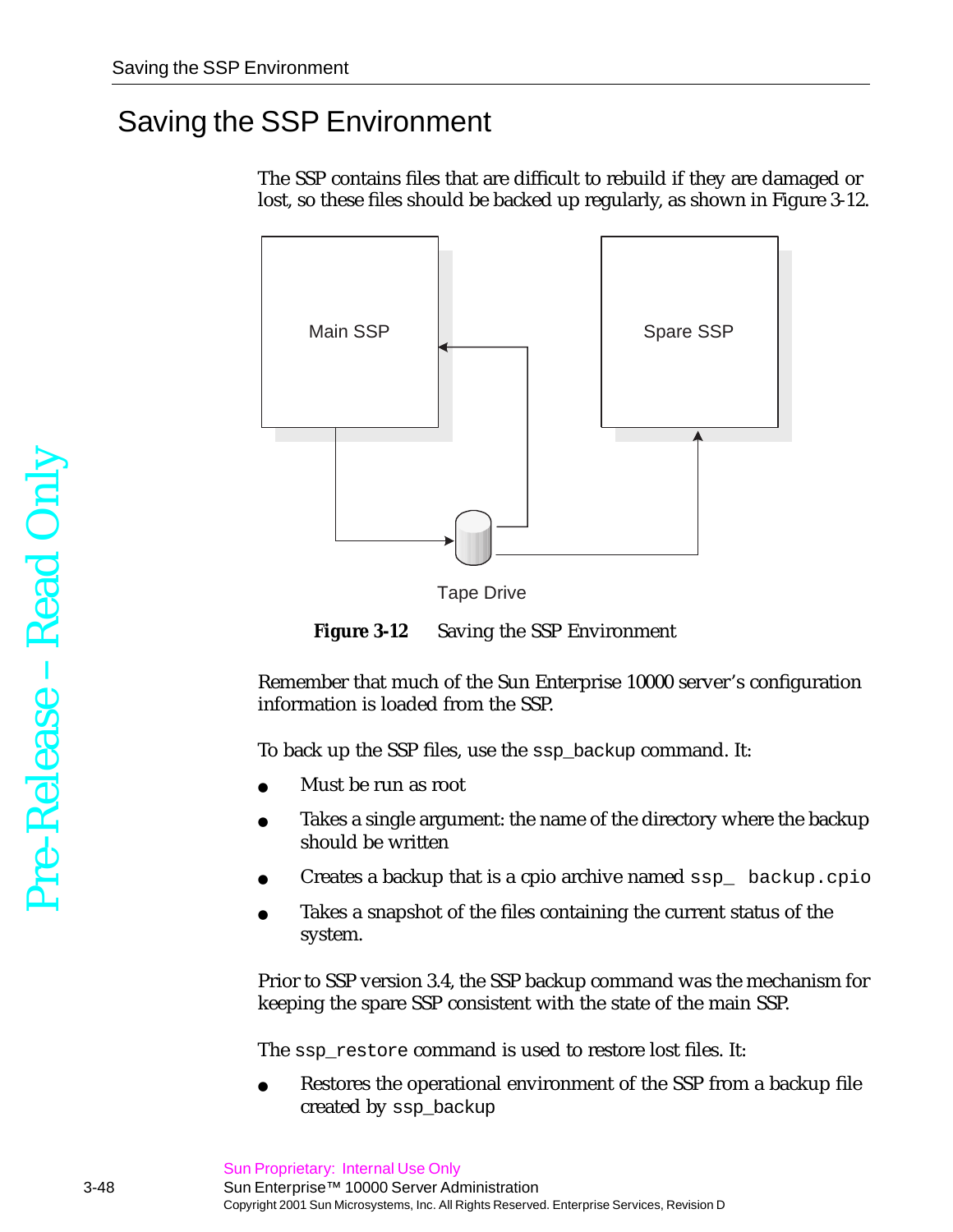- Must be run as root
- Takes a single argument: the name of the backup file to restore
- Can be used to do the following:
	- Restore the operational environment to the main SSP
	- Restore the operational environment to the spare SSP
	- Restore the operational environment from one of multiple archives

## Backing up and Restoring the SSP

The following is an example of a script that you would use to back up and restore SSP Configuration files:

```
hamilton:/# /opt/SUNWssp/bin/ssp_backup /tmp
hamilton:/# ls -l /tmp/ssp_backup*
-rw-r--1 root other 8077312 Jul 17 18:39 /tmp/ssp backup.cpio
```
In order to be restored to a different machine, the backup file must be copied to the other machine using  $ftp$ ,  $rep$ , tape archive, or some other method.

```
franklin:/# /opt/SUNWssp/bin/ssp_restore /tmp/ssp_backup.cpio
Backing up /home/ssp/.Xdefaults as /home/ssp/.Xdefaults.__upgrade
Backing up /home/ssp/.cshrc as /home/ssp/.cshrc.__upgrade
Backing up /home/ssp/.dtprofile as /home/ssp/.dtprofile.__upgrade
Backing up /home/ssp/.login as /home/ssp/.login.__upgrade
Backing up /home/ssp/.openwin-init as /home/ssp/.openwin-init.__upgrade
Backing up /home/ssp/.openwin-menu as /home/ssp/.openwin-menu.__upgrade
Backing up /home/ssp/.postrc as /home/ssp/.postrc.__upgrade
Backing up /home/ssp/.redxrc as /home/ssp/.redxrc.__upgrade
Backing up /home/ssp/.ssp_env as /home/ssp/.ssp_env.__upgrade
15776 blocks
/tftpboot/C009C95A.cb_port linked to /tftpboot/cb_port
/tftpboot/C009C963.cb_port linked to /tftpboot/cb_port
/tftpboot/C009C963 linked to /tftpboot/C009C95A
/tftpboot/cbe.ima linked to /tftpboot/C009C95A
15776 blocks
Restoring /var/opt/SUNWssp/.ssp_private/fad_files.__upgrade as
/var/opt/SUNWssp/.ssp_private/fad_files
```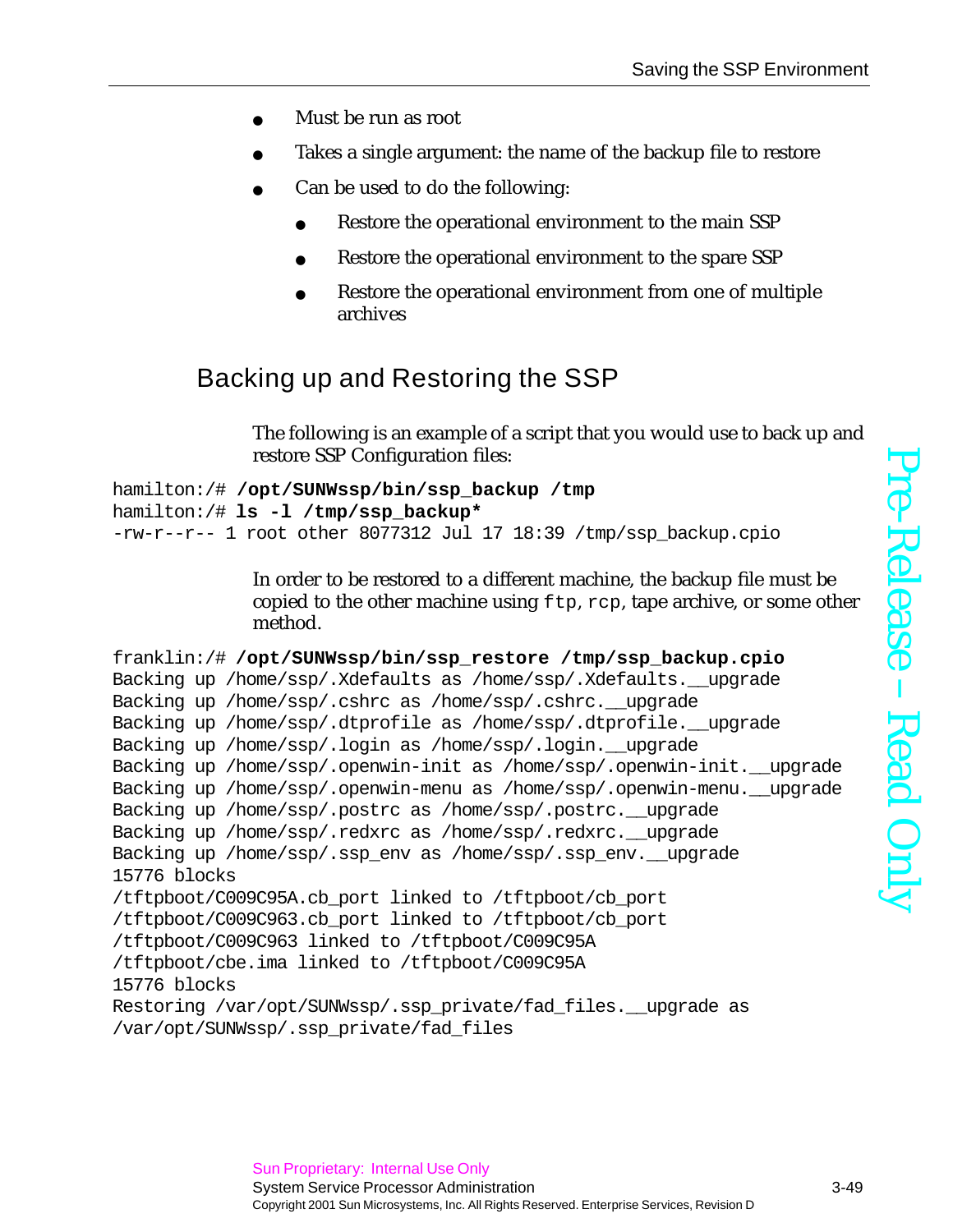If the restore is taking a long time, you can monitor the restore's progress by typing:

# **tail -f/var/opt/SUNWssp/ssp\_restore.out**



**Caution –** The ssp\_backup archive file can be very large (20 Mbytes or larger). You can minimize the size of the backup file by first deleting the SSP log files that are no longer needed from the /var/opt/SUNWssp/adm directory. Make sure to always backup the SSP configurations after installing patches. Consider submitting the ssp\_backup command to the cron utility. Any changes to the SSP configuration are automatically backed up.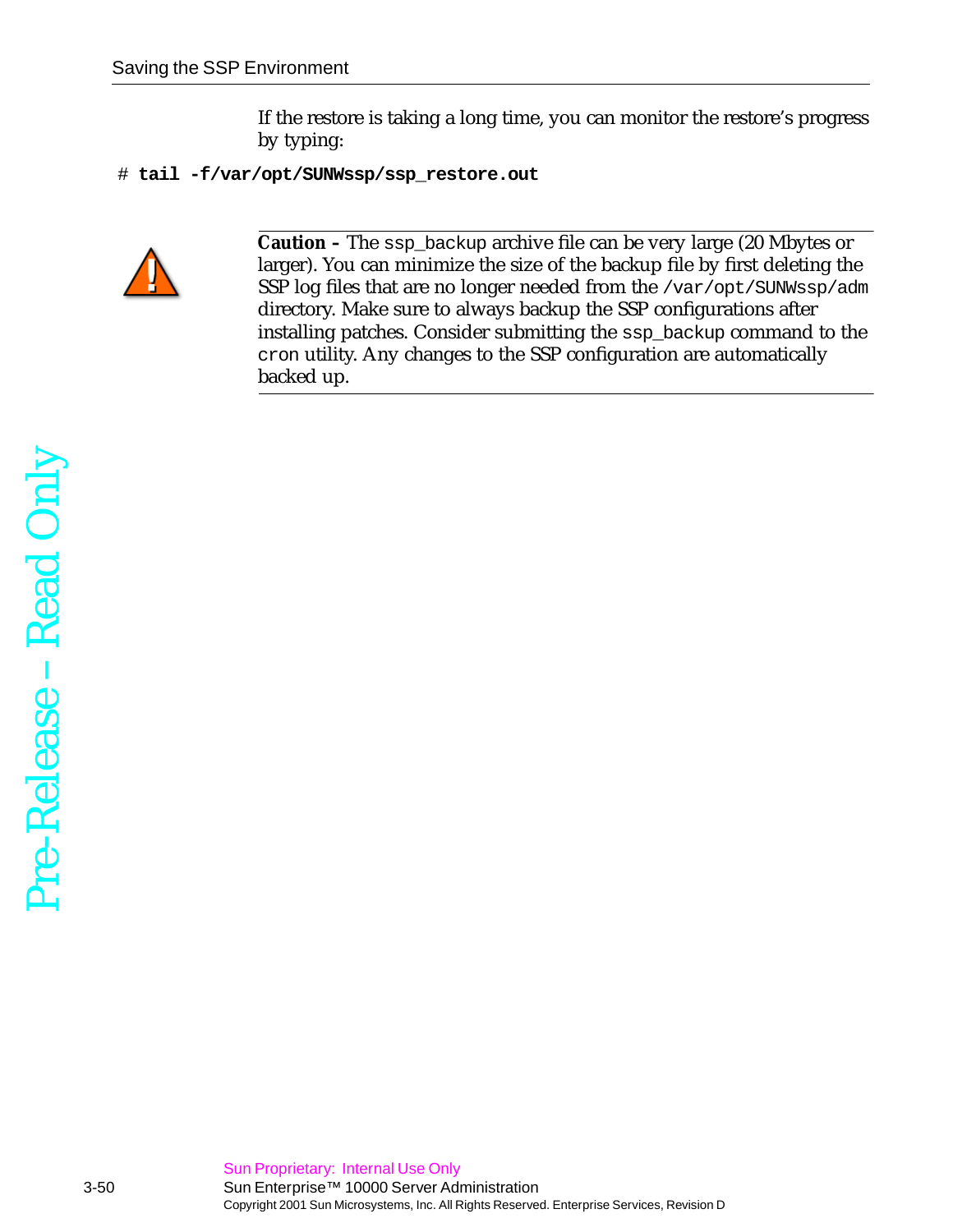# Network Time Protocol (NTP) Software

The xntp software might not need to be installed on a factory SSP, but xntp configuration is required.

The NTP daemon (xntpd) for Solaris 2.6 Operating Environment, Solaris 7 Operating Environment, or Solaris 8 Operating Environment provides a mechanism for keeping the time settings synchronized between the SSP and the domains, as shown in [Figure 3-13](#page-50-0).





<span id="page-50-0"></span>OBP obtains the time from the SSP when the domain is booted, and the NTP daemon keeps the time synchronized from that point on.

Starting with the release of the Solaris 2.6 Operating Environment, the NTP software comes bundled with the Solaris Installation disks.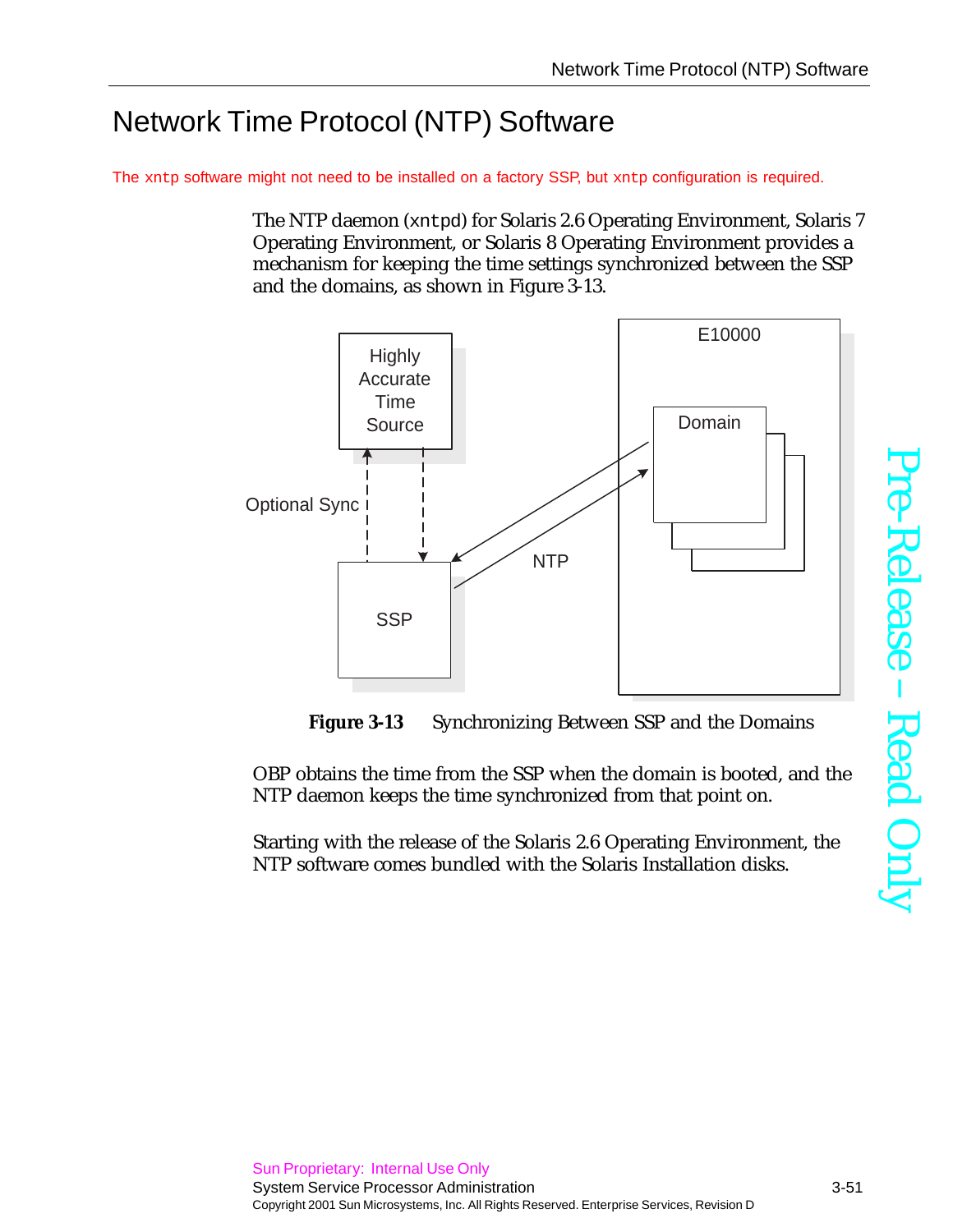#### Configuring the SSP as an NTP Time Server

The Solaris 7 Operating Environment and Solaris 8 Operating Environment come with two sample configuration files:

- /etc/inet/ntp.server
- /etc/inet/ntp.client

If you want the SSP to offer a time service, copy the /etc/inet/ntp.server file to the default configuration file /etc/inet/ntp.conf.

franklin# **cp ntp.server ntp.conf**

Edit the ntp.conf file by making the following changes:

#server 127.127.XType.0 prefer #fudge 127.127.XType.0 stratum 0 server 127.127.1.0 prefer fudge 127.127.1.0 stratum 0

Then, start the NTP daemon by typing the following:

franklin# **/etc/init.d/xntpd start**

This is a minimal config. If the clock on the SSP drifts, then so will the clock on the domains.

If you have NTP available within your network, then you should synchronize the time on the SSPs to your network time service.

#### Configuring the Domain as an NTP Client

If you want the domain to be a time client, copy the /etc/inet/ntp.client file to the default configuration file named /etc/inet/ntp.conf.

#### franklin# **cp ntp.client ntp.conf**

Then, start the NTP daemon:

franklin# **/etc/init.d/xntpd start**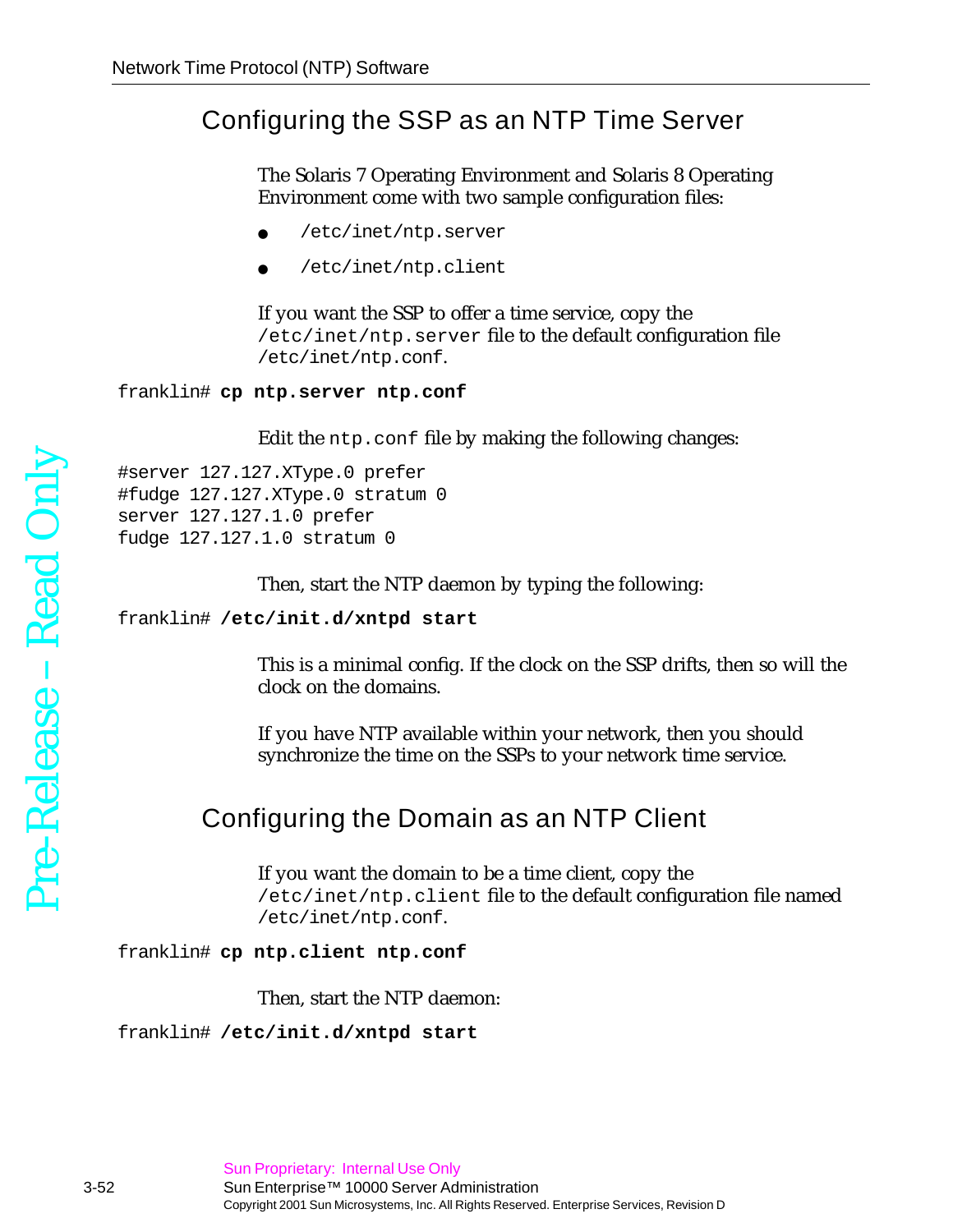# Exercise: Installing and Configuring the SSP

In this exercise you participate in the installation and configuration of SSP 3.4 or 3.5 user environment packages on your assigned lab workstation.

## Preparation

Your instructor shall provide you with the SSP 3.5 software packages and a classroom configuration plan showing detailed information about the network connection between your workstation and the Sun Enterprise 10000 server.

Each student workstation must be pre-configured with the Solaris 2.6 Operating Environment or later and the xntp package. The SSP user environment packages must be removed. See lab instructor notes in Module 2, "Architecture Overview."

Provide each student group with the SSP 3.4 or 3.5 user environment packages.

### Tasks

In the following exercise, you install and configure the SSP 3.5 software.

Installing the SSP 3.5 User Environment

Answer the following questions:

\_\_\_\_\_\_\_\_\_\_\_\_\_\_\_\_\_\_\_\_

\_\_\_\_\_\_\_\_\_\_\_\_\_\_\_\_\_\_\_\_

- 1. Based on the configuration information gathered in the exercise in "Assess the Main SSP Configuration" on page 2-32, what is the current version of the Solaris Operating Environment installed on your workstation?
- 2. Does the currently installed Solaris Operating Environment support SSP 3.5?

Perform the following steps to install the SSP 3.5 user environment:

- 1. Log in to your workstation as superuser.
- 2. Verify that the /etc/inet/hosts file has the classroom network layout requirements provided in the lecture.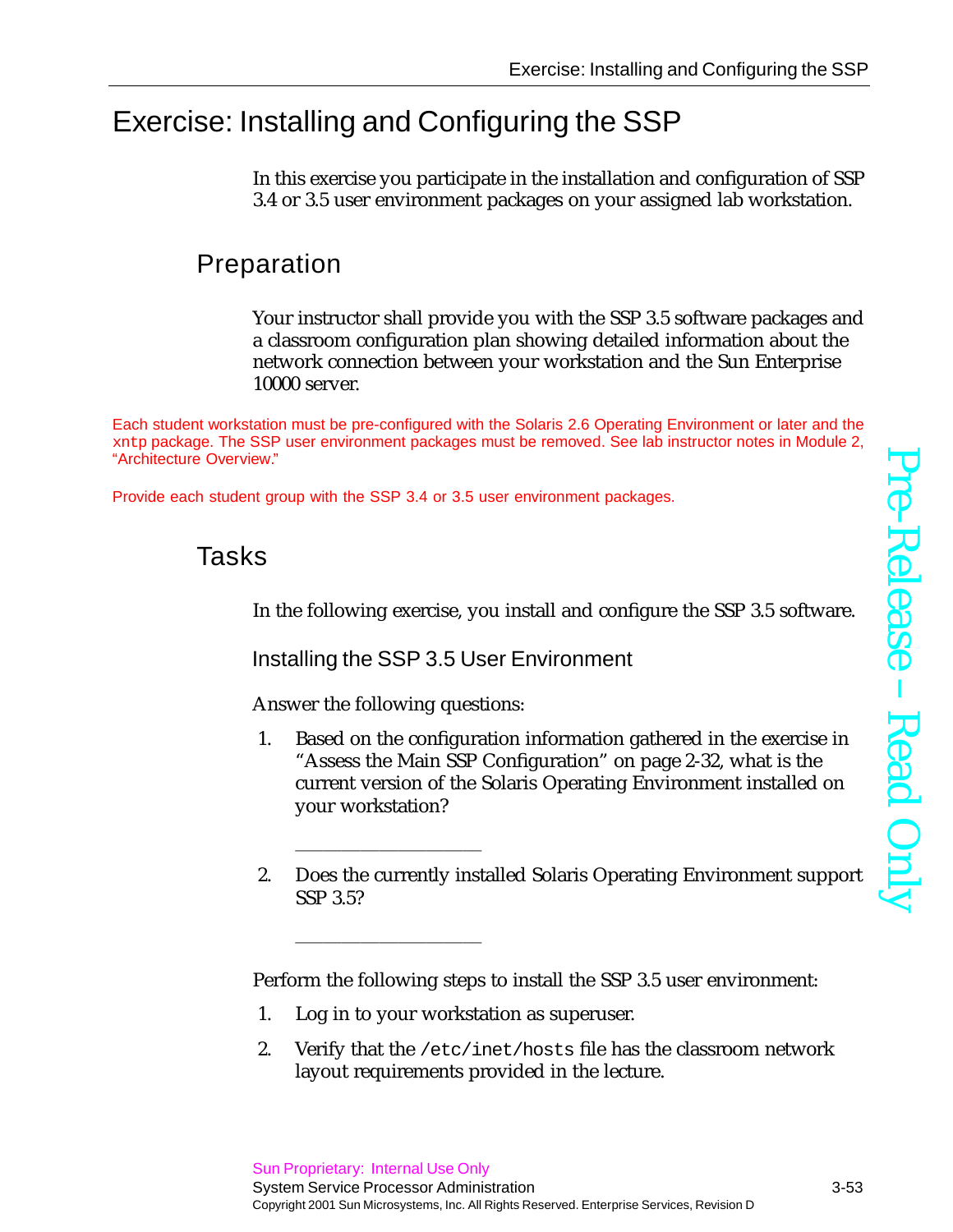- 3. Verify that each network interface on your workstation meets the classroom network layout requirements.
- 4. Install the SSP 3.5 user environment from the network.
- 5. Reboot your SSP system.
- 6. Log in as user ssp on the SSP and monitor the SSP user environment initialization using the tail command.



**Note –** When your SSP reboots, you are asked to provide the configuration information discussed in ["Responding to the](#page-44-0) ssp\_config [Questions" on page 3-45](#page-44-0). Provide the configuration information before answering the questions below.

Configuring the SSP User Environment

\_\_\_\_\_\_\_\_\_\_\_\_\_\_\_\_\_\_\_\_\_\_\_\_\_\_\_\_\_\_\_\_\_\_\_\_\_

\_\_\_\_\_\_\_\_\_\_\_\_\_\_\_\_\_\_\_\_\_\_\_\_\_\_\_\_\_\_\_\_\_\_\_\_\_

\_\_\_\_\_\_\_\_\_\_\_\_\_\_\_\_\_\_\_\_\_\_\_\_\_\_\_\_\_\_\_\_\_\_\_\_\_

\_\_\_\_\_\_\_\_\_\_\_\_\_\_\_\_\_\_\_\_\_\_\_\_\_\_\_\_\_\_\_\_\_\_\_\_\_

\_\_\_\_\_\_\_\_\_\_\_\_\_\_\_\_\_\_\_\_\_\_\_\_\_\_\_\_\_\_\_\_\_\_\_\_\_

Answer the following questions:

- 1. How can the current version of the installed SSP user environment be determined?
- 2. What configuration information must you have available before configuring the SSP user environment?



**Note –** Refer to the classroom network layout provided during the lecture, for specific configuration information. You need this information to complete the following steps. If you need assistance, contact your instructor.

Perform the following steps to configure the SSP user environment:

- 1. When asked, enter the name of the Sun Enterprise 10000 server according to the classroom network layout.
- 2. Enter the host name of control board 0 according to the classroom network layout.
- 3. Enter the host name of control board 1 according to the classroom network layout.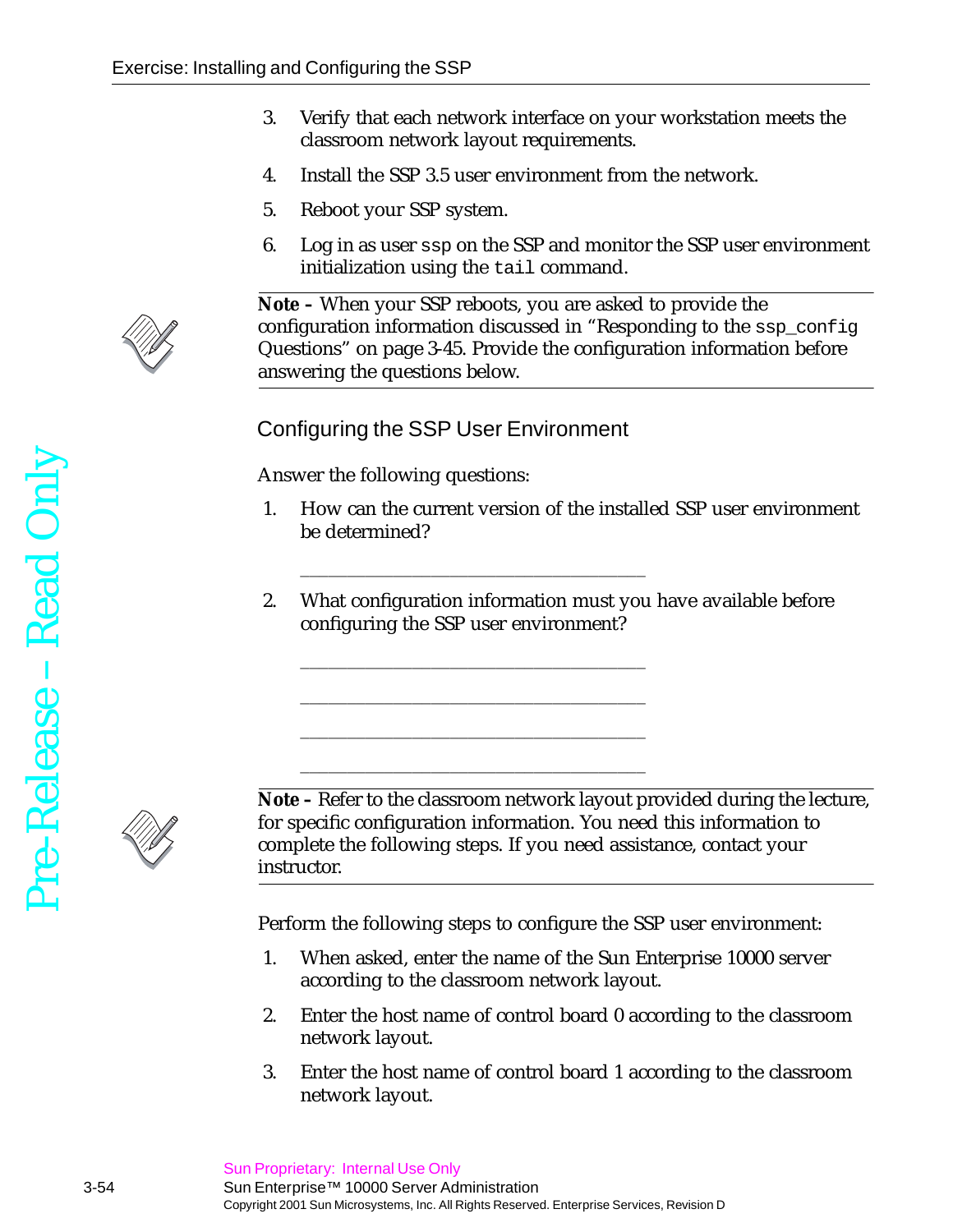4. Configure your workstation as a spare SSP.

Switching to the spare SSP and dual control board handling labs are covered in ["The Failover Daemon \(](#page-31-1)fod)" [on page 3-32.](#page-31-1)

> Investigate the SSP environment variables, log files, and daemons as follows:

- 1. Examine the SSP environment variables and locate the log files.
- 2. Investigate the SSP daemons by looking at their configuration files. You can view:
	- /etc/init.d/ssp and /etc/init.d/sysidssp
	- The edd files in \$SSPVAR/etc/platform\_name
	- The SNMP files in  $$SSPETC/snmp$
	- The ssp account home directory
	- The *\$SSPETC* directory
	- The *\$SSPVAR* directory
	- The *\$SSPOPT* directory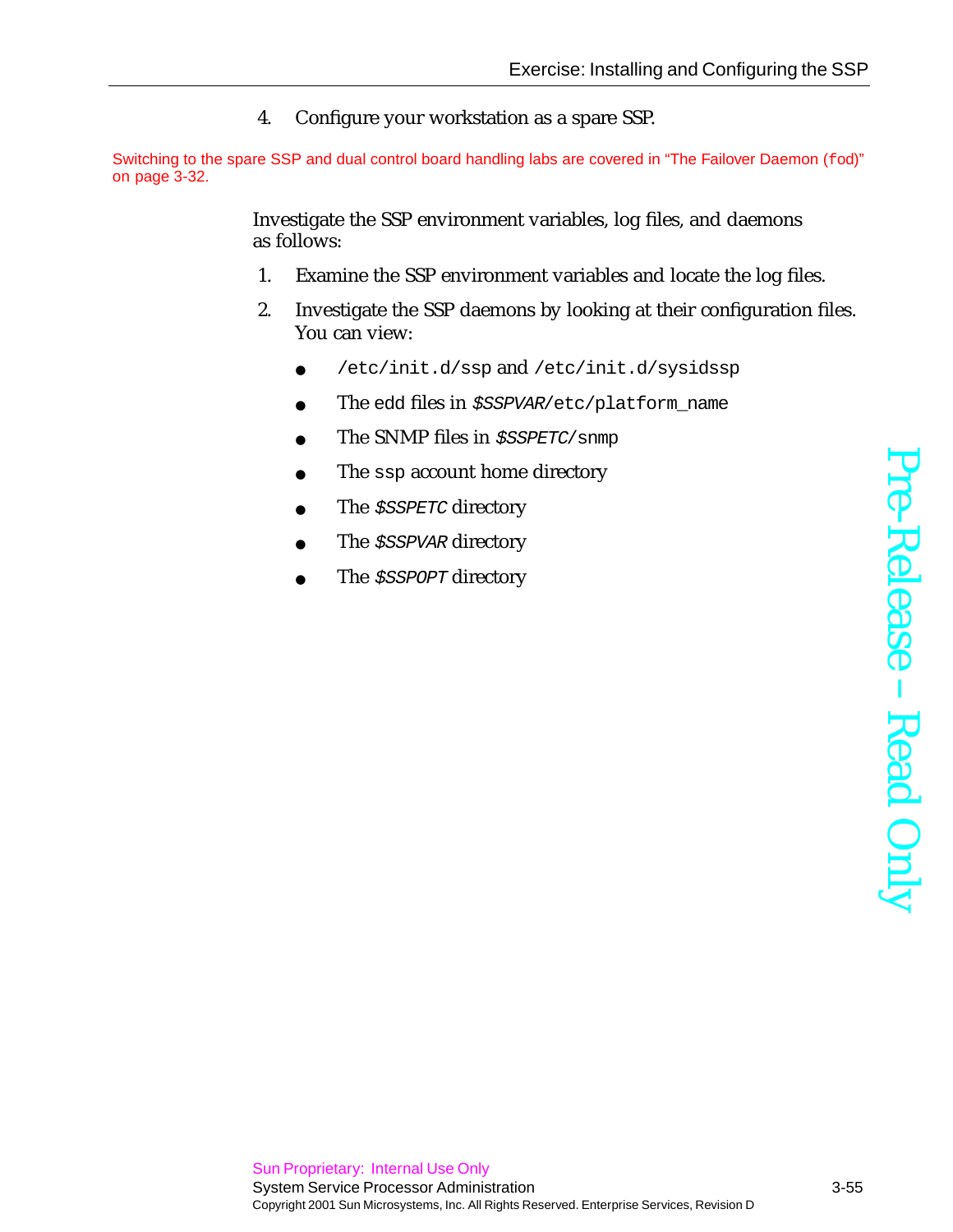## Exercise Summary



**Discussion –** Take a few minutes to discuss what experiences, issues, or discoveries you had during the lab exercises.

Manage the discussion here based on the time allowed for this module, which was given in the "About This Course" module. If you find you do not have time to spend on discussion, then just highlight the key concepts students should have learned from the lab exercise.

**Experiences** 

Ask students what their overall experiences with this exercise have been. You might want to go over any trouble spots or especially confusing areas at this time.

**Interpretations** 

Ask students to interpret what they observed during any aspects of this exercise.

**Conclusions** 

Have students articulate any conclusions they reached as a result of this exercise experience.

● Applications

Explore with students how they might apply what they learned in this exercise to situations at their workplace.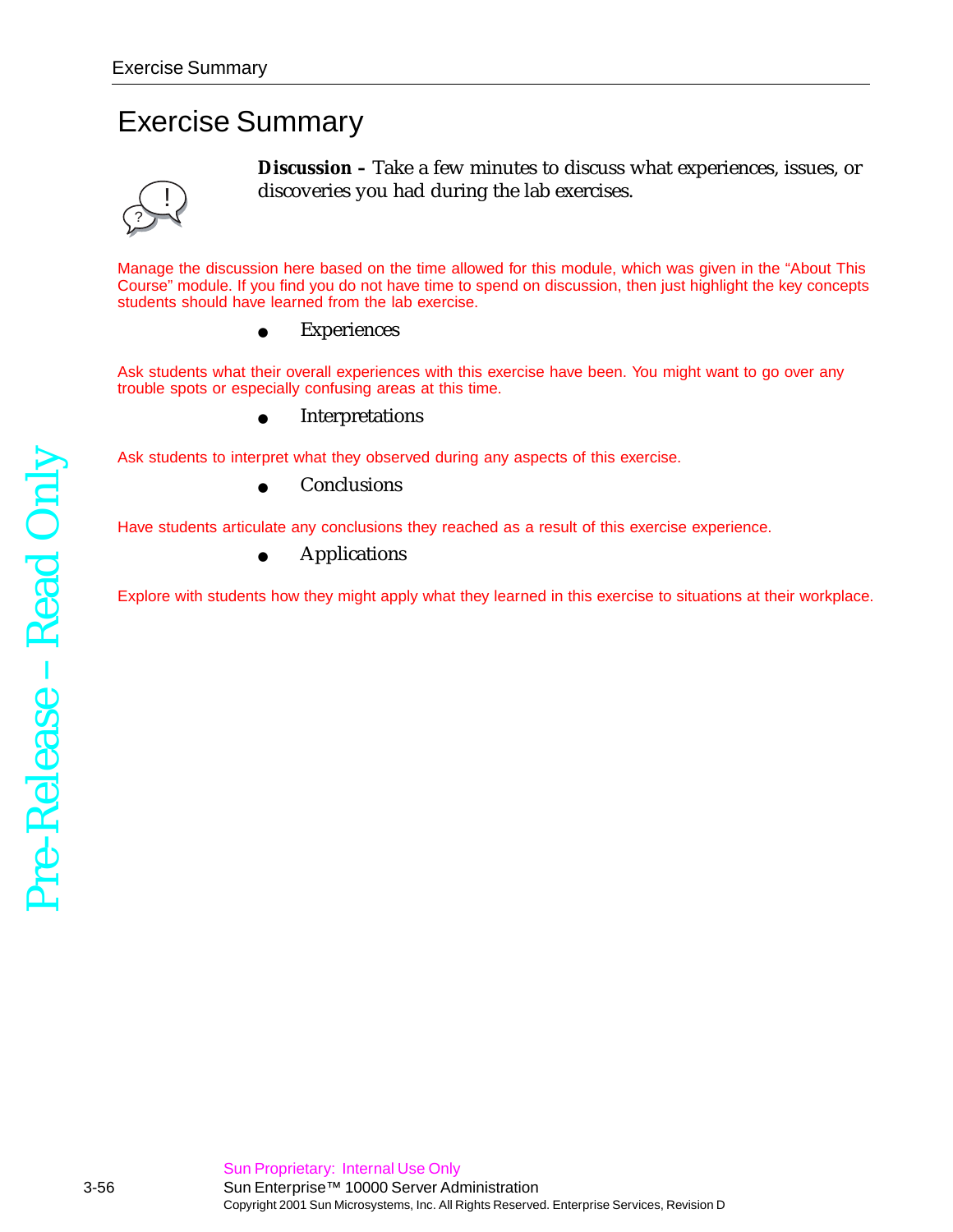## Exercise Solutions

The solutions to the exercises are as follows:

## Installing the SSP 3.5 User Environment

1. Based on the configuration information gathered in the exercise in "Assess the Main SSP Configuration" on page 2-32, what is the current version of the Solaris Operating Environment installed on your workstation?

*Solaris 7, Hardware 11/99 or later*

2. Will the currently installed Solaris Operating Environment support SSP 3.4?

*Yes*

## Configuring the SSP User Environment

1. How can the current version of the installed SSP user environment be determined?

*By running the command* pkginfo -l SUNWsspue

2. What configuration information must you have available, before configuring the SSP user environment?

*Sun Enterprise 10000 platform name*

*Control board 0 host name and IP address*

*Control board 1 host name and IP address (if present)*

*Whether this is the main or a spare SSP*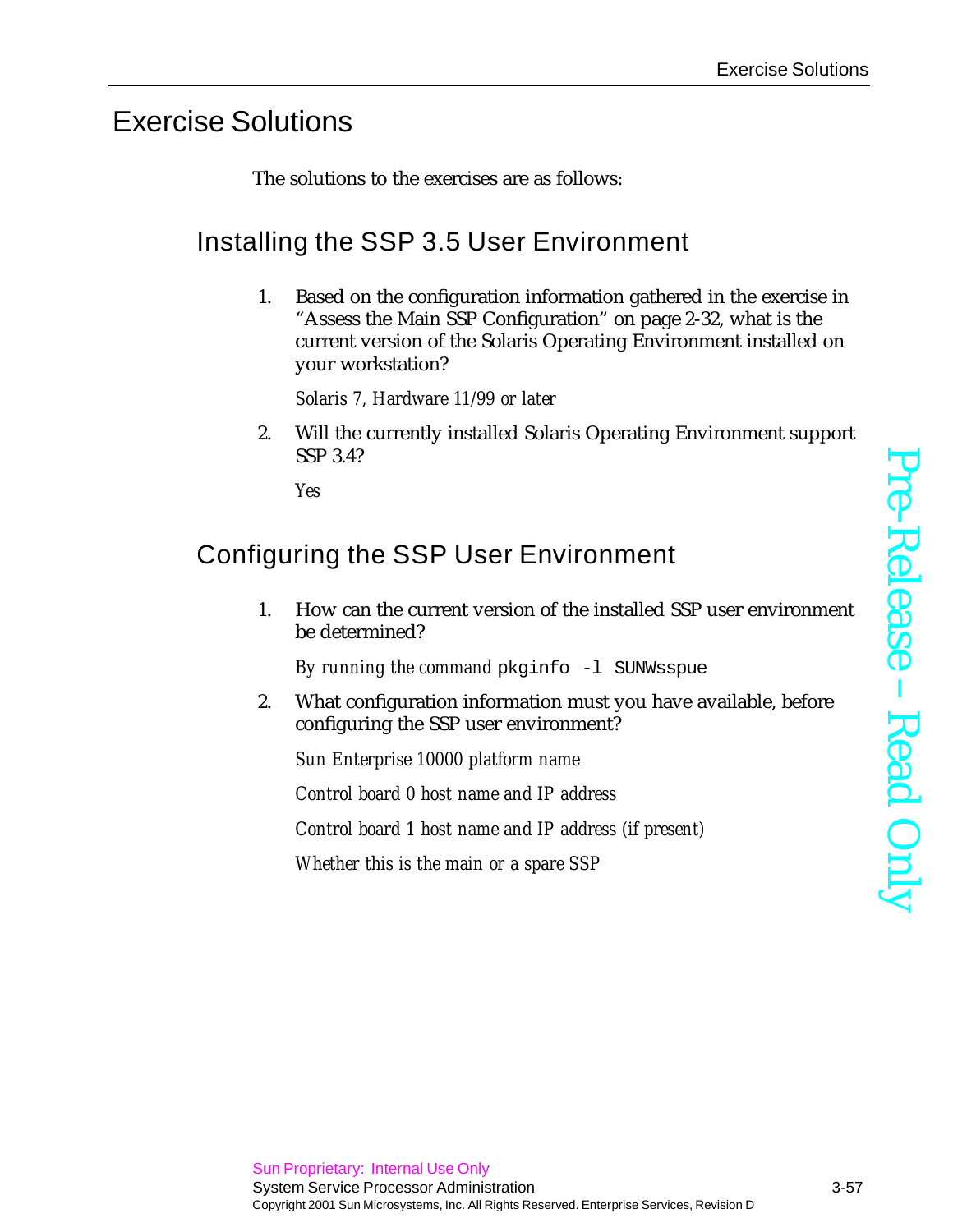## Check Your Progress

Before continuing on to the next module, check that you are able to accomplish or answer the following:

- Explain the functions of the System Service Processor (SSP)
- Describe how the SSP interacts with the system
- Describe security considerations relevant to the Sun Enterprise 10000 server
- Plan the network for a Sun Enterprise 10000 server and its SSP
- Completely install the SSP software
- Accomplish a manual failover from the main SSP to the spare SSP
- Configure automatic failover of the main SSP to the spare SSP
- Perform control board switch-over